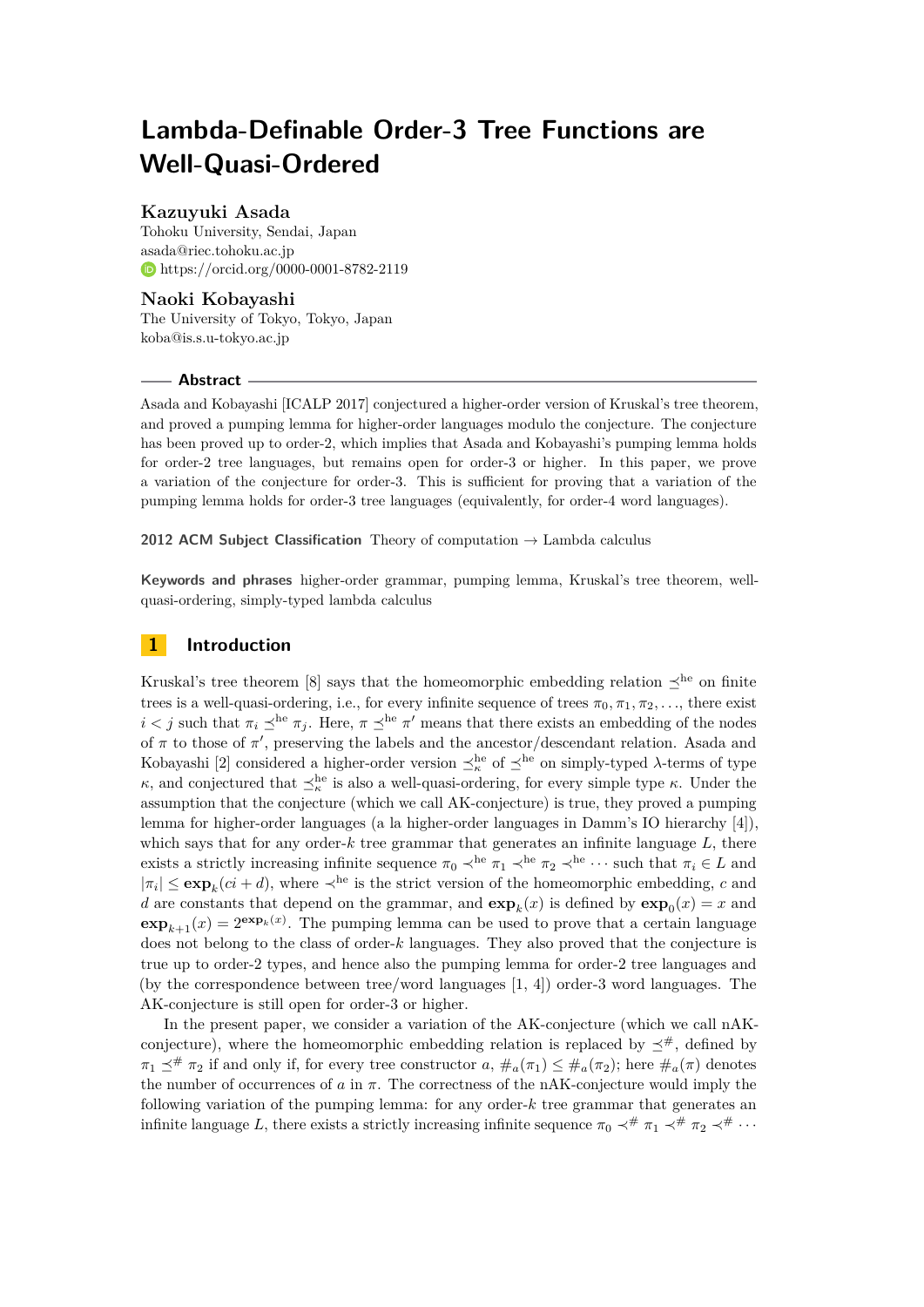#### **14:2 Lambda-Definable Order-3 Tree Functions are Well-Quasi-Ordered**

such that  $\pi_i \in L$  and  $|\pi_i| \leq \exp_k(c_i + d)$ . We prove that the nAK-conjecture is true for the order-3 case, i.e., that  $\preceq^{\#}_{\kappa}$  (the logical relation on simply-typed *λ*-terms of type  $\kappa$ , obtained from  $\prec^{\#}$  is a well-quasi-ordering for any type  $\kappa$  of order up to 3. The variation of the pumping lemma above is thus obtained for order-3 tree languages and order-4 word languages. To our knowledge, pumping lemmas were known only for tree (word, resp.) languages of order up to  $2$   $(3, \text{resp.})$   $[2]$ .

To prove the order-3 nAK-conjecture, we define a transformation  $(\cdot)^{\natural}$  from order-3  $\lambda$ terms to order-2 numeric functions (that are also represented by *λ*-terms), and prove (i) the transformation reflects the quasi-orderings, i.e.,  $t_1 \preceq_k^{\#} t_2$  if  $t_1^{\#} \preceq_N^{\#} t_2^{\#}$  for a certain quasi-ordering  $\prec^{\mathbb{N}}$  on numeric functions, and (ii)  $\prec^{\mathbb{N}}$  is a well-quasi-ordering.

**Related work.** We are not aware of directly related work, besides our own previous work [\[2\]](#page-13-1). Our reduction from the well-quasi-orderedness of order-3 *λ*-terms to that of order-2 numeric functions relies on the inexpressiveness of simply-typed *λ*-terms as (higher-order) tree functions. Zaionc [\[13,](#page-13-4) [14,](#page-13-5) [15\]](#page-13-6) studied the expressive power of simply-typed *λ*-terms. Pumping lemmas for higher-order languages have been known to be difficult. After Hayashi [\[6\]](#page-13-7) proved a pumping lemma for indexed languages (i.e. order-2 word languages), it was only in 2017 that a pumping lemma for order-3 word languages was proved [\[2\]](#page-13-1). We have further improved the result to obtain a pumping lemma for order-4 word (or, order-3 tree) languages.

The rest of the paper is structured as follows. Section [2](#page-1-0) introduces basic definitions. Section [3](#page-4-0) explains the nAK-conjecture and the pumping lemma. Section [4](#page-5-0) proves the nAK-conjecture up to order-3. Section [5](#page-12-0) concludes the paper.

### <span id="page-1-0"></span>**2 Preliminaries**

We give basic definitions on *λ*-terms and quasi-orderings.

### **2.1** *λ***-terms and higher-order languages**

**Definition 1** (types and terms). The set of *simple types*, ranged over by  $\kappa$ , is given by:  $\kappa ::= \mathsf{o} \mid \kappa_1 \to \kappa_2$  $\kappa ::= \mathsf{o} \mid \kappa_1 \to \kappa_2$  $\kappa ::= \mathsf{o} \mid \kappa_1 \to \kappa_2$ . The order<sup>1</sup> of a simple type  $\kappa$ , written order $(\kappa)$  is defined by order( $\mathsf{o}) = 0$ and  $order(\kappa_1 \rightarrow \kappa_2) = max(order(\kappa_1) + 1, order(\kappa_2))$ . The type  $\circ$  describes trees, and  $\kappa_1 \rightarrow \kappa_2$  describes functions from  $\kappa_1$  to  $\kappa_2$ . A *(ranked) alphabet*  $\Sigma$  is a map from a finite set of constants (that represent tree constructors) to the set of natural numbers called *arities*. The set of  $\lambda Y^{\text{nd}}$ -terms, ranged over by  $s, t, u, v$ , is defined by:

 $t := x | a t_1 \cdots t_k | t_1 t_2 | \lambda x : \kappa \cdot t | Y_{\kappa} t | t_1 \oplus t_2$ 

Here, *x*, *y*,... ranges over variables, and *a* over  $dom(\Sigma)$ . The term  $a t_1 \cdots t_k$  (where we require  $\Sigma(a) = k$ ) constructs a tree that has *a* as the root and (the values of)  $t_1, \ldots, t_k$ as children.  $Y_k$  and  $\oplus$  represent a fixed-point combinator and a non-deterministic choice, respectively. We often omit the type annotation and just write  $\lambda x.t$  and  $Y t$  for  $\lambda x : \kappa.t$  and *Y<sub><sup>κ</sub> t*. A *λY*<sup>nd</sup>-term is called: (i) a  $\lambda$ <sup>→*,*nd</sup>-term</sub> if it does not contain *Y*; (ii) a  $\lambda$ <sup>→</sup>-term if it</sub></sup> contains neither *Y* nor  $\oplus$ ; and (iii) an *applicative term* if it contains none of  $\lambda$ -abstractions, *Y*, and  $\oplus$ . We often call a  $\lambda^{\rightarrow}$ -term just a *term*. As usual, we identify  $\lambda Y^{\text{nd}}$ -terms up to the *α*-equivalence, and implicitly apply *α*-conversions.

A *type environment* Γ is a sequence of type bindings of the form *x* : *κ* such that Γ contains at most one binding for each variable *x*. A  $\lambda Y^{\text{nd}}$ -term *t* has type  $\kappa$  under  $\Gamma$  if  $\Gamma \vdash_{ST} t : \kappa$  is

<span id="page-1-1"></span><sup>&</sup>lt;sup>1</sup> For clarity, we use the word *order* for this notion, and *ordering* for relations such as  $\leq, \leq^{\text{he}}$ , etc.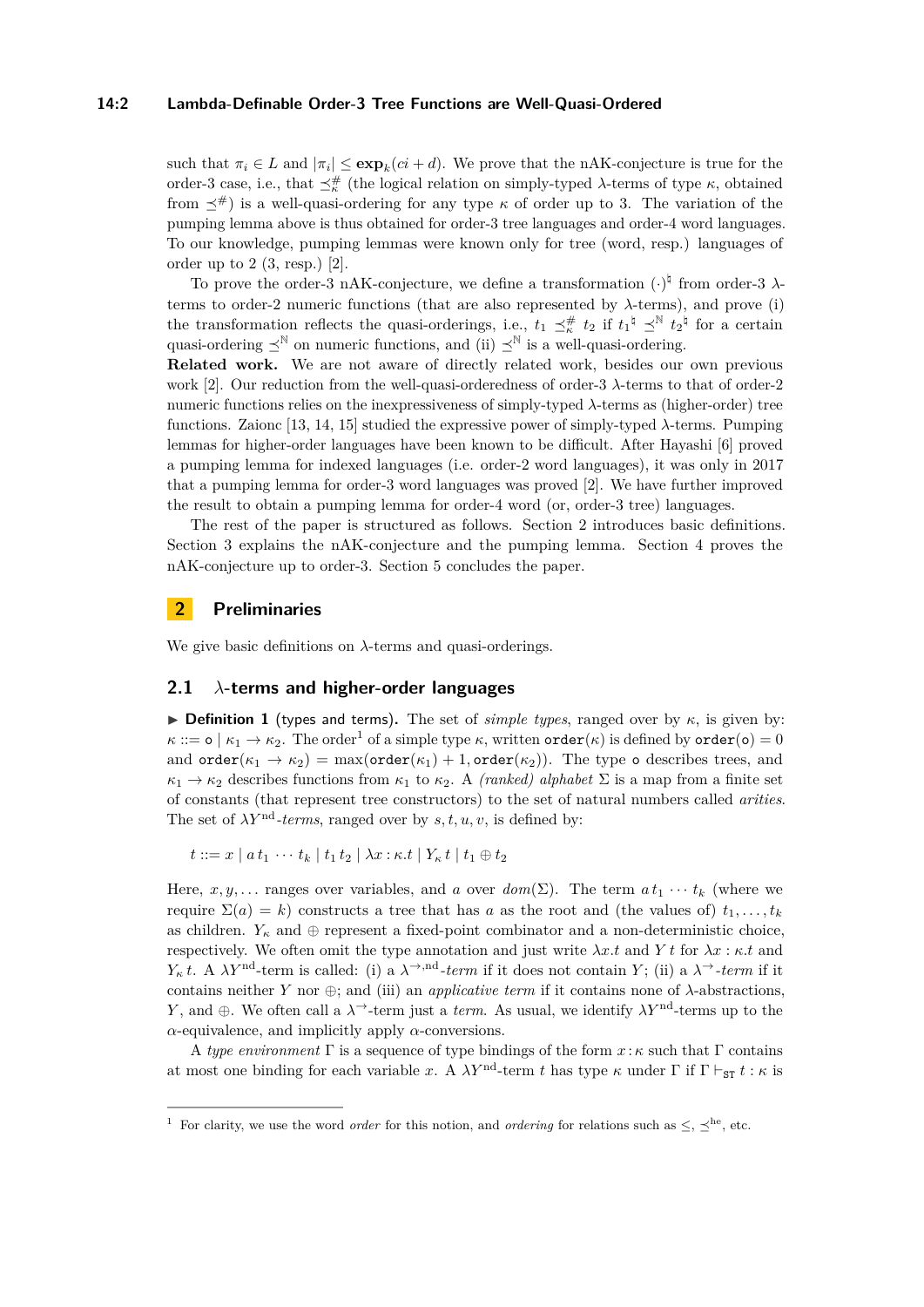derivable from the following typing rules.

$$
\frac{\Gamma \vdash_{\texttt{ST}} t : \kappa, \Gamma' \vdash_{\texttt{ST}} x : \kappa}{\Gamma \vdash_{\texttt{ST}} t_i : \kappa \quad \Gamma \vdash_{\texttt{ST}} t_i : \mathfrak{o} \quad (\text{for each } i \in \{1, \ldots, k\})}{\Gamma \vdash_{\texttt{ST}} a t_1 \cdots t_k : \mathfrak{o}} \quad \frac{\Gamma \vdash_{\texttt{ST}} t : \kappa \to \kappa}{\Gamma \vdash_{\texttt{ST}} Y_{\kappa} t : \kappa}
$$
\n
$$
\frac{\Gamma \vdash_{\texttt{ST}} t_1 : \kappa_2 \to \kappa}{\Gamma \vdash_{\texttt{ST}} t_2 : \kappa} \quad \frac{\Gamma, x : \kappa_1 \vdash_{\texttt{ST}} t : \kappa_2}{\Gamma \vdash_{\texttt{ST}} \lambda x : \kappa_1 \cdot t : \kappa_1 \to \kappa_2} \quad \frac{\Gamma \vdash_{\texttt{ST}} t_1 : \mathfrak{o} \quad \Gamma \vdash_{\texttt{ST}} t_2 : \mathfrak{o}}{\Gamma \vdash_{\texttt{ST}} t_1 \oplus t_2 : \mathfrak{o}}
$$

We consider below only well-typed  $\lambda Y^{\text{nd}}$ -terms. Note that given  $\Gamma$  and *t*, there exists at most one type  $\kappa$  such that  $\Gamma \vdash_{ST} t : \kappa$ . We call  $\kappa$  the type of *t* (with respect to Γ). We often omit "with respect to Γ" if Γ is clear from context. Given a judgment  $\Gamma \vdash t : \kappa$ , we define *λ*Γ*.t* by:  $\lambda \emptyset$ *t* := *t* and  $\lambda (\Gamma, x : \kappa')$ *t* :=  $\lambda \Gamma \cdot \lambda x$ *t*. Also we define  $\Gamma \to \kappa$  by:  $\emptyset \to \kappa := \kappa$  and  $(\Gamma, x : \kappa') \to \kappa := \Gamma \to (\kappa' \to \kappa);$  thus we have  $\vdash \lambda \Gamma.t : \Gamma \to \kappa$  if  $\Gamma \vdash t : \kappa$ . Given an alphabet  $Σ$ , we write  $Λ<sup>Σ</sup>$  for the set of  $λ<sup>→</sup>$ -terms whose constants are taken from  $Σ$ . Also we define  $\Lambda_{\Gamma,\kappa}^{\Sigma} := \{ t \in \Lambda^{\Sigma} \mid \Gamma \vdash t : \kappa \} \text{ and } \Lambda_{\kappa}^{\Sigma} := \Lambda_{\emptyset,\kappa}^{\Sigma}.$ 

For a  $\lambda Y^{\text{nd}}$ -term *t* with a type environment Γ, the *(internal) order* of *t* (with respect to Γ), written orderΓ(*t*), is the largest order of the types of subterms of *λ*Γ*.t*, and the *external order* of *t* (with respect to Γ), written eorder<sub>Γ</sub>(*t*), is the order of the type of *t* with respect to Γ. We often omit Γ when it is clear from context. For example, for  $t = (\lambda x : \mathbf{o} \cdot x)\mathbf{e}$ , order<sub>Ø</sub>(*t*) = 1 and eorder<sub>Ø</sub>(*t*) = 0. We define the *size* |*t*| of a  $\lambda Y^{\text{nd}}$ -term *t* by:  $|x| := 1$ .  $|a t_1 \cdots t_k| := 1 + |t_1| + \cdots + |t_k|, |s t| := |s| + |t| + 1, |\lambda x. t| := |t| + 1, |Y_{\kappa} t| := |t| + 1$  and  $|s \oplus t| := |s| + |t| + 1$ . We call a  $\lambda Y^{\text{nd}}$ -term *t* ground (with respect to Γ) if  $\Gamma \vdash_{\text{ST}} t : o$ . We call *t* a (finite, Σ-ranked) *tree* if *t* is a ground closed applicative term (consisting of only constants). We write **Tree**<sub>Σ</sub> for the set of  $\Sigma$ -ranked trees, and use the meta-variable  $\pi$  for a tree. We often write  $\overrightarrow{ }$  to denote a sequence (possibly with a condition on the range of the sequence in the superscript). For example,  $\vec{t}^{i \leq m}_{i}$  denotes the sequence  $t_1, \ldots, t_m$  of terms, and  $\left[\overrightarrow{t_i/x_i}^{i\leq m}\right]$  denotes the substitution  $[t_1/x_1, \ldots, t_m/x_m]$ .

We sometimes identify a ranked alphabet  $\Sigma = \{a_1 \mapsto r_1, \ldots, a_k \mapsto r_k\}$  with the firstorder environment  $\Sigma = \{a_1 : \mathbf{o}^{r_1} \to \mathbf{o}, \dots, a_k : \mathbf{o}^{r_k} \to \mathbf{o}\}\$  (assuming an arbitrary fixed linear ordering on  $\Sigma$ ).

<span id="page-2-0"></span>▶ **Definition 2** (reduction and language). The set of *(call-by-name) evaluation contexts* is defined by:

$$
E ::= [t_1 \cdots t_k \mid a \pi_1 \cdots \pi_i \, E \, t_1 \cdots t_k]
$$

and the *call-by-name reduction* for (possibly open) ground  $\lambda Y^{\text{nd}}$ -terms is defined by:

$$
E[(\lambda x.t)t'] \longrightarrow E[t[t'/x]] \qquad E[Y t] \longrightarrow E[t(Y t)] \qquad E[t_1 \oplus t_2] \longrightarrow E[t_i] \quad (i = 1, 2)
$$

where  $t[t'/x]$  is the usual capture-avoiding substitution. We write  $\longrightarrow^*$  for the reflexive transitive closure of  $\longrightarrow$ . A *call-by-name normal form* is a ground  $\lambda Y^{\text{nd}}$ -term *t* such that  $t \rightarrow t'$  for any *t'*. For a ground closed *λY*<sup>nd</sup>-term *t*, we define the *tree language*  $\mathcal{L}(t)$ *generated by t* by  $\mathcal{L}(t) := {\pi | t \longrightarrow^* \pi}$ . For a ground closed  $\lambda^{\rightarrow}$ -term *t*,  $\mathcal{L}(t)$  is a singleton set  $\{\pi\}$ ; we write  $\mathcal{T}(t)$  for such  $\pi$  and call it *the tree of t*.

In the previous paper [\[2\]](#page-13-1) we stated the pumping lemma for the notion of a *higher-order grammar*; in this paper, following [\[9,](#page-13-8) [10\]](#page-13-9), we use only the formalism by  $\lambda Y^{\text{nd}}$ -terms for simplicity. Since there exist well-known order-preserving and language-preserving transformations between higher-order grammars and ground closed  $\lambda Y^{\text{nd}}$ -terms, we obtain corresponding results on higher-order grammars immediately.

The notion of a word can be seen as a special case of that of a tree: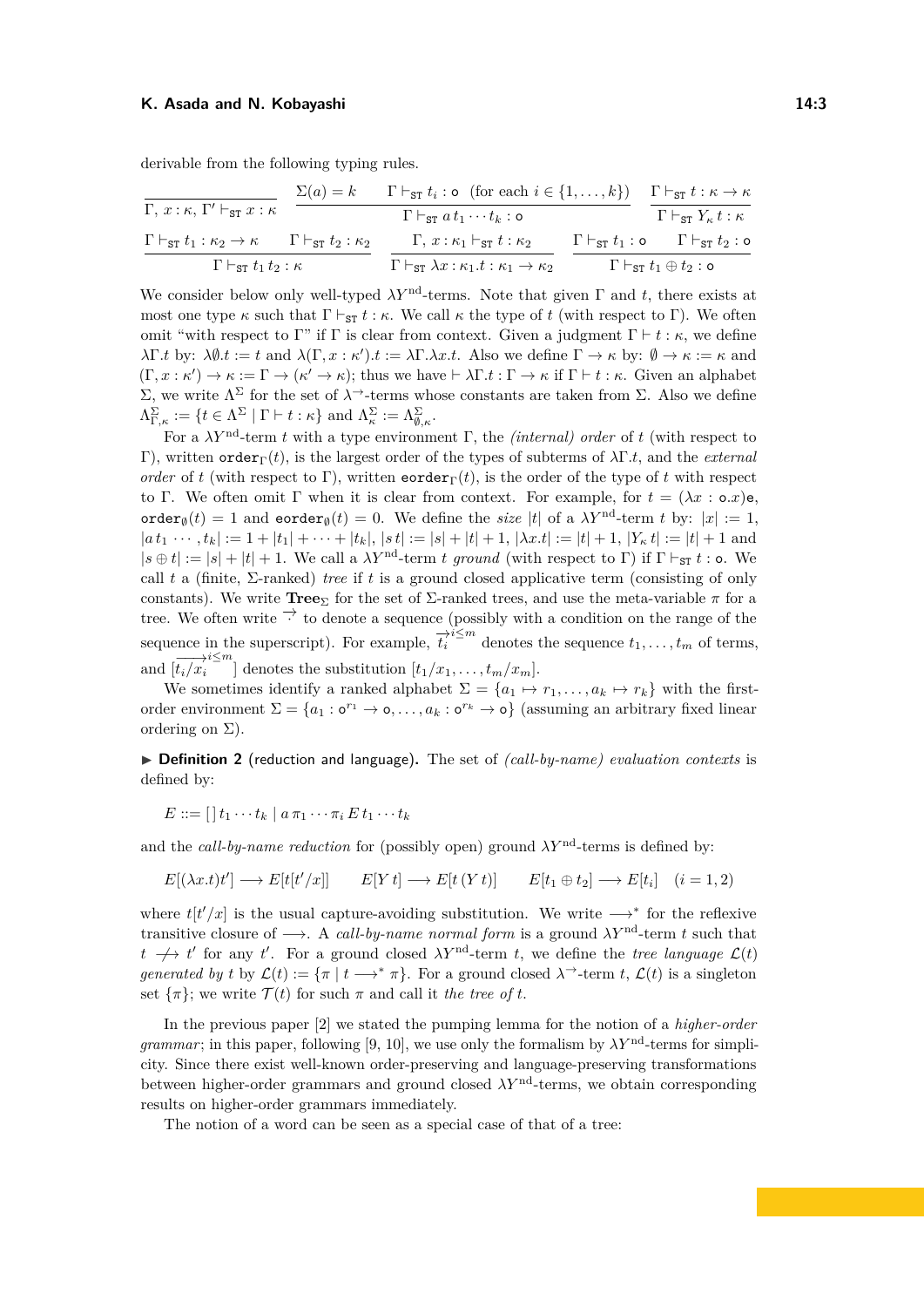#### **14:4 Lambda-Definable Order-3 Tree Functions are Well-Quasi-Ordered**

I **Definition 3** (word alphabet)**.** We call a ranked alphabet Σ a *word alphabet* if it has a special nullary constant **e** and all the other constants have arity 1. For a tree  $\pi = a_1(\cdots(a_n e) \cdots)$  of a word alphabet, we define  $word(\pi) := a_1 \cdots a_n$ , and we define **utree** as the inverse function of **word**, i.e., **utree**( $a_1 \cdots a_n$ ) :=  $a_1(\cdots(a_n e))$ . The *word language* generated by a ground closed  $\lambda Y^{\text{nd}}$ -term *t* over a word alphabet, written  $\mathcal{L}_{\mathbf{w}}(t)$ , is defined as  $\{\text{word}(\pi) \mid \pi \in \mathcal{L}(t)\}.$ 

A tree language (word language, resp.) over an alphabet (word alphabet, resp.)  $\Sigma$  is called *order-n* if it is generated by some order-*n* ground closed  $\lambda Y^{\text{nd}}$ -term of  $\Sigma$ ; we note that the classes of order-0, order-1, and order-2 word languages coincide with those of regular, context-free, and indexed languages, respectively [\[12\]](#page-13-10).

### <span id="page-3-2"></span>**2.2 Some quasi-orderings and their logical relation extension**

 $\triangleright$  **Definition 4** ((well-)quasi-ordering). A *quasi-ordering* (a.k.a. preorder) on a set *A* is a binary relation on *A* that is reflexive and transitive. A *well-quasi-ordering* (*wqo* for short) on a set *S* is a quasi-ordering  $\leq$  on *S* such that for any infinite sequence  $(s_i)_i$  of elements in *S* there exist *j* and *k* such that  $j < k$  and  $s_j \leq s_k$ .

As a general notation, for a quasi-ordering denoted by  $\preceq$ , we write  $\approx$  for the induced equivalence relation (i.e.,  $x \approx y$  if  $x \preceq y$  and  $y \preceq x$ ), and write  $\prec$  for the strict version (i.e., *x*  $\prec$  *y* if *x*  $\preceq$  *y* and *y*  $\preceq$  *x*). Also, for a quasi-ordering denoted by  $\leq$ , we write ∼ for the induced equivalence relation and *<* for the strict version. We apply these conventions also to notations with superscript/subscript such as  $\leq^a, \leq_b, \leq^a_b, \leq^a, \leq_b$ , and  $\leq^a_b$ . Further, for any quasi-ordering on the set of trees of a word alphabet, we use the same notation also for the quasi-ordering on the set of words induced through **utree**.

 $\triangleright$  **Definition 5** (logical relation extension). Let  $\Sigma$  be a ranked alphabet. We call  $\leq$  a *base quasiordering* (with respect to  $\Sigma$ ) if  $\leq$  is a quasi-ordering on the set  $\Lambda_{\circ}^{\Sigma}$  modulo  $\beta\eta$ -equivalence and every constant in  $\Sigma$  is monotonic on  $\leq$ . We define the *logical relation extension of*  $\leq$  as the family  $(\leq_{\kappa})_{\kappa}$  of relations  $\leq_{\kappa}$  on the set  $\Lambda_{\kappa}^{\Sigma}$  modulo  $\beta\eta$ -equivalence indexed by simple types  $\kappa$  where  $\leq_{\kappa}$ 's are defined by induction on  $\kappa$  as follows:

$$
t_1 \leq_\mathbf{o} t_2 \quad \text{if} \quad t_1 \leq t_2
$$
  

$$
t_1 \leq_{\kappa \to \kappa'} t_2 \quad \text{if} \quad \text{for any } t'_1, t'_2, \quad t'_1 \leq_\kappa t'_2 \implies t_1 t'_1 \leq_{\kappa'} t_2 t'_2.
$$

Furthermore we extend the relation to open terms: for  $t_1, t_2 \in \Lambda_{\Gamma,\kappa}^{\Sigma}$ , we define  $t_1 \leq_{\Gamma,\kappa} t_2$  if *λ*Γ*.t*<sub>1</sub> ≤<sub>Γ→*κ*</sub> *λ*Γ*.t*<sub>2</sub>. We omit the subscripts of ≤<sub>*κ*</sub> and ≤<sub>Γ*,κ*</sub> if there is no confusion.

The next lemma follows immediately from the basic lemma (a.k.a. the abstraction theorem) of logical relations (see Appendix [A](#page-15-0) for details).

<span id="page-3-1"></span>**► Lemma 6.** Let  $\leq$  be a base quasi-ordering. Each component  $\leq$ <sub>*k*</sub> of the logical relation *extension of*  $\leq$  *is a quasi-ordering. Further,*  $\leq_{\kappa}$  *is the point-wise quasi-ordering:* 

 $t_1 \leq_{\kappa \to \kappa'} t_2$  *if and only if for any*  $t' \in \Lambda_{\kappa}^{\Sigma}$ ,  $t_1 t' \leq_{\kappa'} t_2 t'$ .

Every quasi-ordering for higher-order terms used in this paper is a logical relation extension (of some base quasi-ordering). The next ordering is used in the previous paper [\[2\]](#page-13-1).

 $\triangleright$  **Definition 7** (homeomorphic embedding). Let  $\Sigma$  be a ranked alphabet. The *homeomorphic embedding* ordering  $\leq^{he, \Sigma}$  between  $\Sigma$ -ranked trees<sup>[2](#page-3-0)</sup> is inductively defined by the following rules:

<span id="page-3-0"></span><sup>&</sup>lt;sup>2</sup> In the usual definition, a quasi-ordering on labels (tree constructors) is assumed. Here we fix the quasi-order on labels to the identity relation.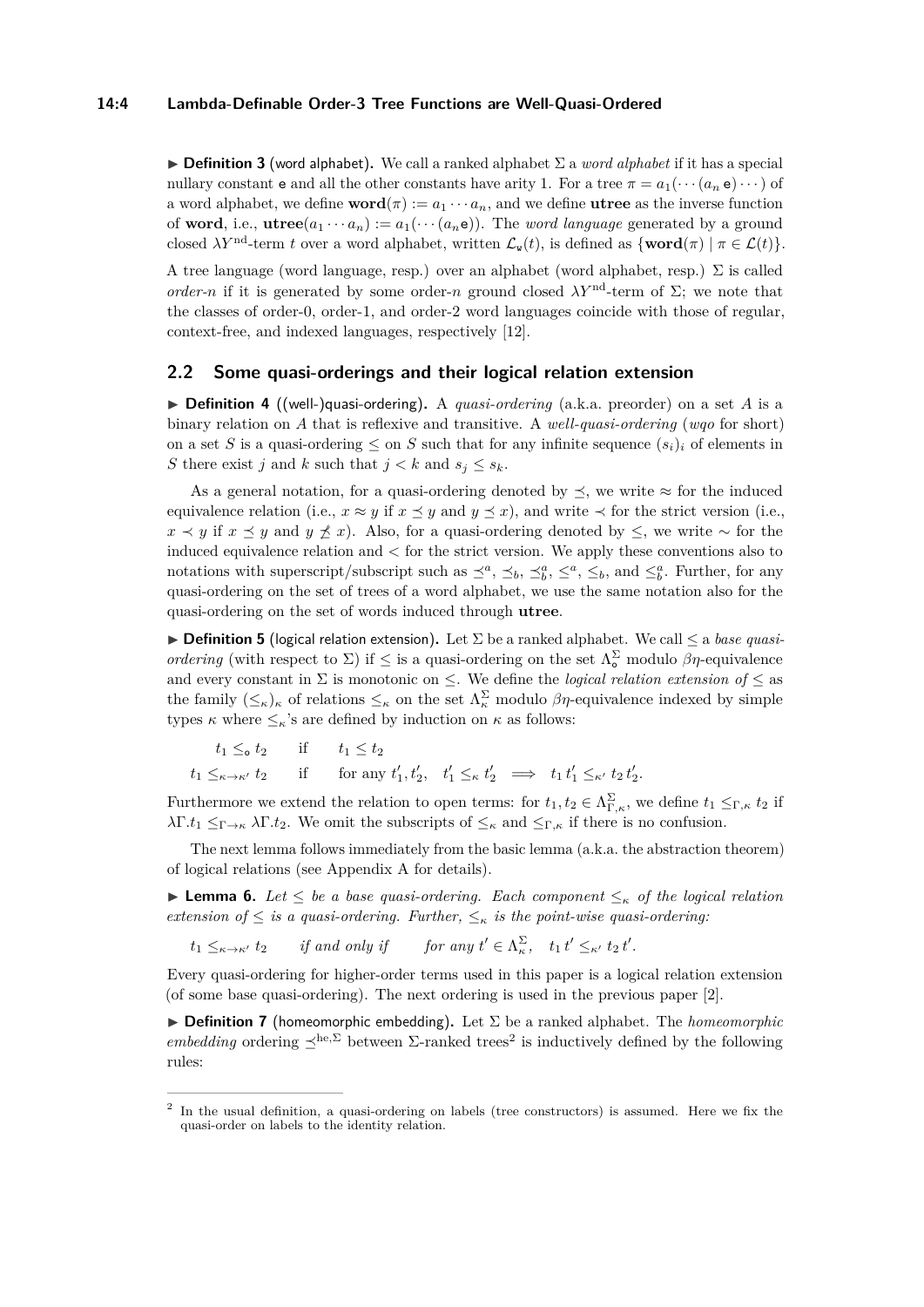$$
\frac{\pi_i \preceq^{\text{he}, \Sigma} \pi'_i \quad \text{(for all } i \le k) \qquad k = \Sigma(a)}{a \pi_1 \cdots \pi_k \preceq^{\text{he}, \Sigma} a \pi'_1 \cdots \pi'_k} \qquad \frac{\pi \preceq^{\text{he}, \Sigma} \pi_i \qquad k = \Sigma(a) > 0 \qquad 1 \le i \le k}{\pi \preceq^{\text{he}, \Sigma} a \pi_1 \cdots \pi_k}
$$

We extend the above ordering to a base ordering by:  $t_1 \leq^{he, \Sigma} t_2$  if  $\mathcal{T}(t_1) \leq^{he, \Sigma} \mathcal{T}(t_2)$ .

For example,  $\mathbf{b}r$  a  $\mathbf{b} \preceq^{\text{he}} \mathbf{b}r$  ( $\mathbf{b}r$  a c)  $\mathbf{b}$ . The homeomorphic embedding on words is nothing but the (scattered) subsequence ordering. The following is a fundamental result on the homeomorphic embedding:

<span id="page-4-3"></span>**Proposition 8** (Kruskal's tree theorem [\[8\]](#page-13-0)). For any (finite) ranked alphabet  $\Sigma$ , the homeo*morphic embedding*  $\preceq^{\text{he}}$  *on*  $\Sigma$ -*ranked trees is a well-quasi-ordering.* 

Also, we often use the Dickson's theorem [\[7\]](#page-13-11) which says that the product quasi-ordering (component-wise quasi-ordering) of a finite number of wqo's is a wqo.

The next is the quasi-ordering that is used in the theorems in this paper.

**Definition 9** (occurrence-number quasi-ordering). Let  $\Sigma$  be a ranked alphabet. For  $a \in \Sigma$ and a  $\Sigma$ -tree  $\pi$ , we define  $\#_a(\pi)$  as the number of occurrences of *a* in  $\pi$ , and extend this to a ground closed  $\lambda^{\rightarrow}$ -term *t* by  $\#_a(t) := \#_a(\mathcal{T}(t))$ . Then we define a base quasi-ordering  $\prec^{#,\Sigma,a}$  by:

$$
t_1 \preceq^{\#,\Sigma,a} t_2
$$
 if  $\#_a(t_1) \leq \#_a(t_2)$ .

Also we define a base quasi-ordering  $\prec^{#,\Sigma}$  by:

 $t_1 \prec^{\#,\Sigma} t_2$  $\sharp$ <sup>*+,* $\Sigma$ </sup>  $t_2$  if for every  $a \in \Sigma$ ,  $t_1 \preceq^{\#,\Sigma,a} t_2$ .

Note that  $\pi \leq^{\text{he}} \pi'$  implies  $\pi \leq^{\#,\Sigma} \pi'$ , shown by induction on the rule of  $\leq^{\text{he}}$ ; and further  $\pi \leq_{\kappa}^{\text{he}} \pi'$  implies  $\pi \leq_{\kappa}^{\#, \Sigma} \pi'$  for any  $\kappa$  since  $\leq_{\kappa}^{\text{he}}$  and  $\leq_{\kappa}^{\#, \Sigma}$  are point-wise quasi-ordering. Also note that  $\preceq_{\kappa}^{\#,\Sigma} = \bigcap_{a \in \Sigma} (\preceq_{\kappa}^{\#,\Sigma,a})$  for any  $\kappa$ .

The next quasi-ordering is used just in proofs. We write  $\Sigma_N$  for the ranked alphabet  $\{0 \mapsto 0, 1 \mapsto 0, + \mapsto 2, \times \mapsto 2\};$  we write  $+ t t'$  as  $t + t'$  and  $\times t t'$  as  $t \times t'$ . We define a set-theoretical denotational interpretation  $\llbracket - \rrbracket$  of  $\Lambda^{\Sigma_N}$  by:  $\llbracket \phi \rrbracket := \mathbb{N}, \llbracket \kappa \to \kappa' \rrbracket$  is the set of<br>functions from  $\llbracket u \rrbracket$  to  $\llbracket u \rrbracket = 0$   $\llbracket \rrbracket$  to  $\Lambda^{\Sigma_N}$  by:  $\llbracket \phi \rrbracket$  by:  $\llbracket \k$ functions from  $\llbracket \kappa \rrbracket$  to  $\llbracket \kappa' \rrbracket$ ,  $\llbracket 0 \rrbracket := 0$ ,  $\llbracket 1 \rrbracket := 1$ ,  $\llbracket + \rrbracket(n)(m) := n + m$ , and  $\llbracket \times \rrbracket(n)(m) := n \times m$ .<br>For  $t_1, t_2 \in \Lambda_{\Gamma,\kappa}^{\Sigma_{\mathbb{N}}}$ , we write  $t_1 = \llbracket \rrbracket_{\kappa}$ ,  $t_2$  (or  $t_1 = \llbracket t_2 \rrbr$ 

**Definition 10** (natural number quasi-ordering). We define a base quasi-ordering  $\preceq^{\mathbb{N}}$  on the set  $\Lambda_{\circ}^{\Sigma_{\mathbb{N}}}$  by:

 $t_1 \preceq^{\mathbb{N}}$ *if*  $[t_1] \leq [t_2]$ .

### <span id="page-4-0"></span>**3 Numeric Pumping Lemma for Higher-order Tree Languages**

Here we explain the nAK-conjecture and the pumping lemma for higher-order tree languages with respect to  $\preceq^{#,\Sigma}$ .

<span id="page-4-1"></span>► Conjecture 11 (nAK-conjecture). For any  $\Sigma$  and  $\kappa$ ,  $\preceq_{\kappa}^{#, \Sigma}$  is a well quasi-ordering.

Our main theorem (Theorem [14\)](#page-5-1) is to show the above conjecture for  $\kappa$  of order up to 3. The above conjecture (and Theorem [14\)](#page-5-1) can be used for the following pumping lemma:

<span id="page-4-4"></span><span id="page-4-2"></span>▶ **Theorem 12** (pumping lemma). *Assume that Conjecture [11](#page-4-1) holds. Then, for any order-n ground closed*  $\lambda Y^{nd}$ -term *t of a ranked alphabet*  $\Sigma$  *such that*  $\mathcal{L}(t)$  *is infinite, there exist an infinite sequence of trees*  $\pi_0, \pi_1, \pi_2, \ldots \in \mathcal{L}(t)$ *, and constants c, d such that: (i)*  $\pi_0 \prec^{#,\Sigma}$  $\pi_1 \prec^{\#,\Sigma} \pi_2 \prec^{\#,\Sigma} \cdots$ , and (ii)  $|\pi_i| \le \exp_n(c_i + d)$  for each  $i \ge 0$ . Furthermore, we can drop *the assumption on Conjecture* [11](#page-4-1) when  $n \leq 3$ .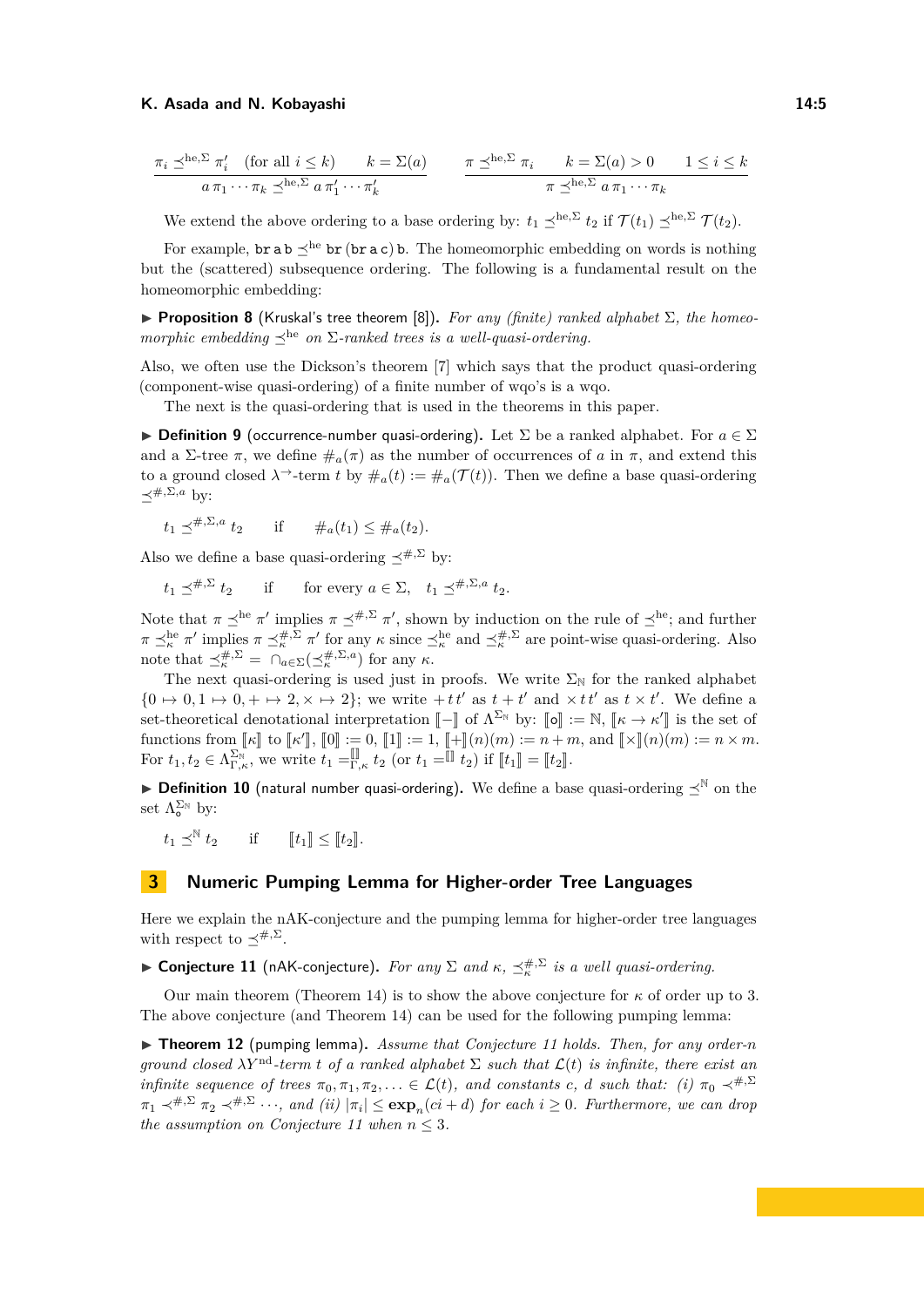#### **14:6 Lambda-Definable Order-3 Tree Functions are Well-Quasi-Ordered**

The proof of the above theorem is obtained as a simple modification of the proof of the pumping lemma in [\[2\]](#page-13-1): see Appendix [B.](#page-16-0)

 $\triangleright$  Remark. The theorem we prove in Appendix [B](#page-16-0) is actually slightly stronger than Theorem [12](#page-4-2) above, in the following three points (see Theorem [39](#page-18-0) in Appendix [B.2](#page-17-0) for details): (i) As in [\[2\]](#page-13-1), we relax the assumption of nAK conjecture, so that  $\preceq_{\kappa}^{\#,\Sigma}$  need not be the logical relation; any higher-order extension of the base quasi-ordering that is closed under application suffices. (ii) As in [\[2\]](#page-13-1), we use actually a weaker conjecture, called the *periodicity*, which requires that, for any  $\vdash_{\text{ST}} t : \kappa \to \kappa$  and  $\vdash_{\text{ST}} s : \kappa$ , there exist  $i, j > 0$  such that  $t^i s \preceq_{\kappa}^{#, \Sigma}$  $t^{i+j} s \preceq_{\kappa}^{\#,\Sigma} t^{i+2j} s \preceq_{\kappa}^{\#,\Sigma} \cdots$  (iii) Whilst Theorem [12](#page-4-2) states a pumping lemma on  $\preceq^{\#,\Sigma}$ , the generalized theorem states a pumping lemma on arbitrary base quasi-ordering with certain conditions, which includes  $\prec^{#,\Sigma}$  and  $\prec^{he}$  as instances.

By the correspondence between order- $n$  tree grammars and order- $(n+1)$  word grammars [\[4,](#page-13-2) [1\]](#page-13-3), we also have:

<span id="page-5-4"></span>I **Corollary 13** (pumping lemma for word languages)**.** *Assume that Conjecture [11](#page-4-1) holds. Then, for any order-n ground closed*  $\lambda Y^{nd}$ -*term t of a word alphabet*  $\Sigma$  *(where*  $n > 1$ ) *such that*  $\mathcal{L}_{w}(t)$ *is infinite, there exist an infinite sequence of words*  $w_0, w_1, w_2, \ldots \in \mathcal{L}_{\mathbf{w}}(t)$ *, and constants c, d such that:* (*i*)  $w_0 \prec^{\#,\Sigma} w_1 \prec^{\#,\Sigma} w_2 \prec^{\#,\Sigma} \cdots$ , and (*ii*)  $|w_i| \le \exp_{n-1}(ci+d)$  *for each*  $i \ge 0$ *. Furthermore, we can drop the assumption on Conjecture* [11](#page-4-1) when  $n \leq 4$ .

### <span id="page-5-0"></span>**4 Numeric Version of Order-3 Kruskal's Tree Theorem**

Here we prove the main theorem (Theorem [14](#page-5-1) below), which states that the nAK-conjecture (Conjecture [11\)](#page-4-1) holds for order-3 types. In this whole section, by a *term*, we mean a  $\lambda^{\rightarrow}$ -term, and we never consider a fixed-point combinator nor non-determinism.

### <span id="page-5-3"></span>**4.1 Main theorem**

<span id="page-5-1"></span>**Fineorem 14.** For any alphabet  $\Sigma$  and any type  $\kappa$  of order up to 3,  $\preceq_{\kappa}^{#, \Sigma}$  on  $\Lambda_{\kappa}^{\Sigma}$  is a wqo.

The theorem above is obtained as a corollary of the following lemma.

<span id="page-5-2"></span>**Lemma 15.** *For any alphabet*  $\Sigma$ *, any*  $a \in \Sigma$ *, and any order-2 type environment*  $\Gamma$  *(i.e., a type environment whose codomain consists of types of order up to 2), the quasi-ordering*  $\preceq^{\#,\Sigma,a}_{\Gamma,\mathsf{o}}$  on  $\Lambda^{\emptyset}_{\Gamma,\mathsf{o}}$  is a wqo.

### **Proof sketch of Theorem [14](#page-5-1)**

- For Theorem [14,](#page-5-1) it is sufficient that  $\preceq_{\kappa}^{\#,\Sigma,a}$  on  $\Lambda_{\kappa}^{\Sigma}$  is a wqo for every  $a \in \Sigma$  and  $\kappa$  with  $\text{order}(\kappa) \leq 3$ , because  $\preceq_k^{\#,\Sigma} = \bigcap_{a \in \Sigma} (\preceq_k^{\#,\Sigma,a})$  and well-quasi-orderings are closed under finite intersection.
- For  $\preceq_k^{\#,\Sigma,a}$  to be a wqo for every order-3 type  $\kappa$ , it is sufficient that the restriction *κ*, *κ* **ε** *κ*<sub>*κ*</sub> *κ*<sub>*λ*</sub> *κ*<sub>*κ*</sub> *κ*<sub>*λ*</sub> *κ*<sub>*λ*</sub> *κ*<sub>*λ*</sub> *κ*<sub>*λ*</sub> *κ*<sub>*λ*</sub> *κ*<sub>*λ*</sub> *κ*<sub>*λ*</sub> *λ*<sub>*κ*</sub> *λ*<sub>*λ*</sub> *α κ*<sub>*λ*</sub> *λ*<sub>*λ*</sub> *λ*<sub>*λ*</sub> *λ*<sub>*λ*</sub> *λ*<sub>*λ*</sub> *λ*<sub>*λ*</sub> *λ*<sub>*λ*</sub> *λ*<sub>*λ*</sub> *λ*<sub>*λ*</sub> *λ*<sub>*λ*</sub> *λ*  $t_1 \preceq^{\#,\Sigma,a}_{\kappa} t_2$  holds if  $\lambda \Sigma . t_1(\preceq^{\#,\Sigma,a}_{\Sigma \to \kappa} \cap (\Lambda^\emptyset_{\Sigma \to \kappa} \times \Lambda^\emptyset_{\Sigma \to \kappa}))\lambda \Sigma . t_2$ , and  $\text{order}(\Sigma \to \kappa) \leq 3$ .
- For  $\preceq_{\kappa}^{\#,\Sigma,a} \cap (\Lambda_{\kappa}^{\emptyset} \times \Lambda_{\kappa}^{\emptyset}))$  to be a wqo, Lemma [15](#page-5-2) is sufficient, because  $t_1(\preceq_{\kappa}^{\#,\Sigma,a} \cap (\Lambda_{\kappa}^{\emptyset} \times$  $(\Lambda_{\kappa}^{\emptyset}))t_2$  holds if  $t_1 z_1 \cdots z_k \preceq_{\Gamma,\mathsf{o}}^{\#,\Sigma,a} t_2 z_1 \cdots z_k$ , where  $\kappa = \kappa_1 \rightarrow \cdots \rightarrow \kappa_k \rightarrow \mathsf{o}$  and  $\Gamma = z_1 : \kappa_1, \ldots, z_k : \kappa_k$ .

See Appendix [C](#page-21-0) for details.  $\square$ 

Henceforth, we fix arbitrary  $a_{fix} \in \Sigma$ , and show Lemma [15](#page-5-2) for  $a = a_{fix}$ . We prove this lemma in two steps: First we give a transformation  $(\cdot)^{\natural}$  from order-3 terms in  $\Lambda^{\emptyset}_{\Gamma,\mathsf{o}}$  (and their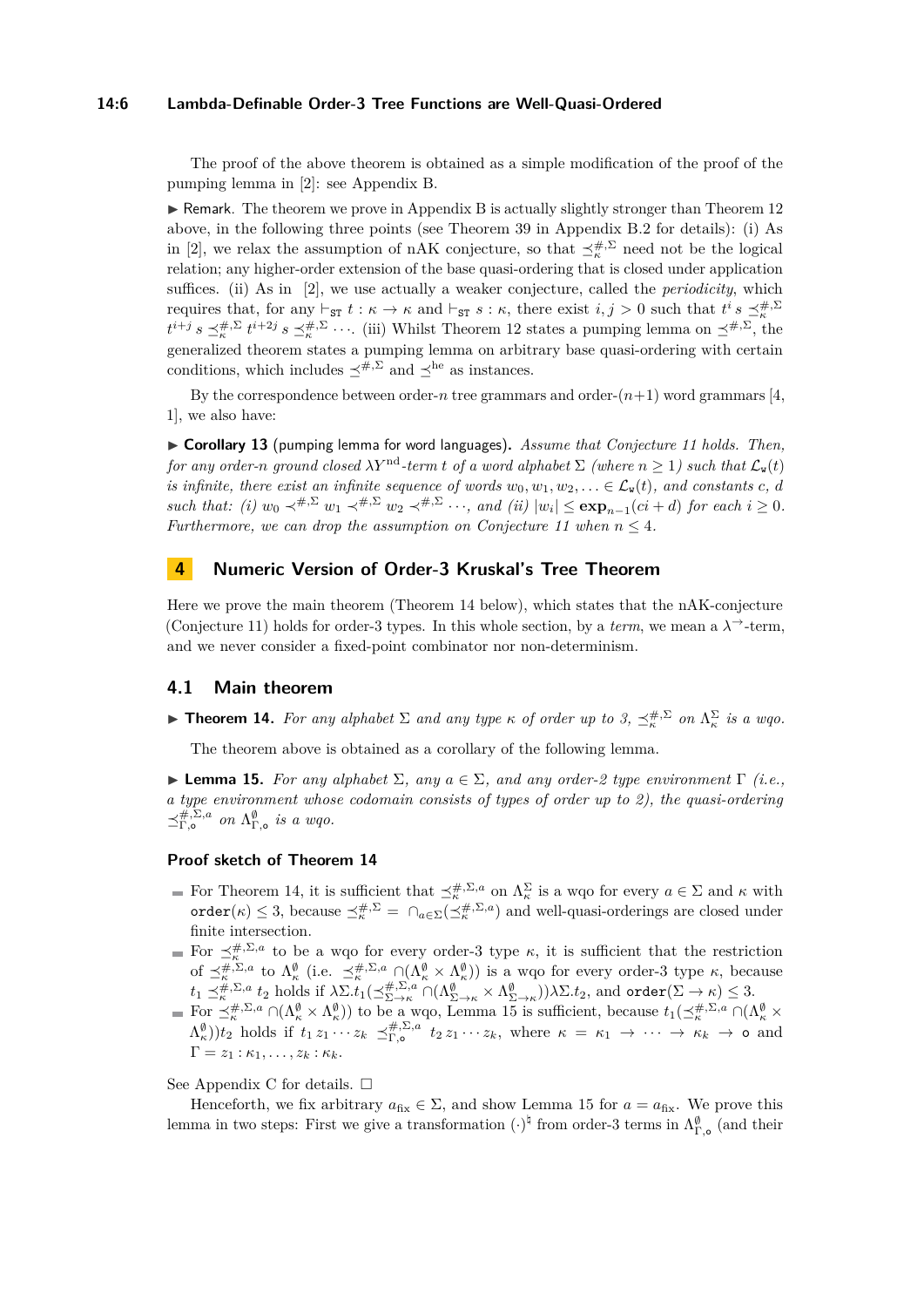type environment  $\Gamma$ ) to order-2 terms in  $\Lambda_{\Gamma^{\natural},o}^{\Sigma_{\mathbb{N}}}$  (and to  $\Gamma^{\natural}$ ) so that it reflects quasi-orderings:  $t^{\sharp} \preceq^{\mathbb{N}}_{\Gamma^{\sharp},\mathsf{o}} t^{\prime \sharp}$  implies  $t \preceq^{\#,\Sigma,a_{\text{fix}}}_{\Gamma,\mathsf{o}} t'$  (Lemma [18\)](#page-9-0). Then we show that  $\preceq^{\mathbb{N}}_{\Gamma^{\sharp},\mathsf{o}}$  on  $\Lambda^{\Sigma_{\mathbb{N}}}_{\Gamma^{\sharp},\mathsf{o}}$  is a wqo (Lemma [19\)](#page-9-1). From these two results, Lemma [15](#page-5-2) follows immediately.

### <span id="page-6-0"></span>**4.2 Transformation from order-3 terms to order-2 terms**

The key observation behind the transformation  $(\cdot)^{\natural}$  is as follows. Let *s* be a closed term of type  $\mathbf{o}^m \to \mathbf{o}$  and  $t_1, \ldots, t_m$  be closed terms of type  $\mathbf{o}$ . Then, we have:

 $\#_a(s t_1 \cdots t_m) = c_1 \times \#_a(t_1) + \cdots + c_m \times \#_a(t_m) + d$ 

for some numbers  $c_1, \ldots, c_m, d$  that do not depend on  $t_1, \ldots, t_m$ . This is because the order-1 function *s* representable as a  $\lambda^{\rightarrow}$ -term can copy only arguments, and the number of copies cannot depend on the arguments. Thus, if we are interested only in the number of occurrences of a constant, information about an order-1 function can be represented by a tuple  $(c_1, \ldots, c_m, d)$  of numbers (order-0 values, in other words). By lifting this representation to order-3 terms in  $\Lambda^{\emptyset}_{\Gamma, \diamond}$ , we obtain order-2 terms in  $\Lambda^{\Sigma_{\mathbb{N}}}_{\Gamma^{\natural}, \diamond}$ .

The actual transformation is non-trivial. Let us first fix  $\Gamma = \varphi_1 : \kappa_1, \ldots, \varphi_m : \kappa_m, f_1 : o^{q_1} \to$  $\phi_1, \ldots, f_\ell : \phi^{q_\ell} \to \phi$ . Here,  $\varphi_i$ 's are order-2 variables and  $f_j$ 's are variables of order up to 1. Every element of  $\Lambda_{\Gamma,o}^{\emptyset}$  can be normalized to a term generated by the following syntax (which we call an *order-3 normal form*):

$$
t ::= y \mid f_j \mid t_1 t_2 \mid \varphi_i t_1 \cdots t_k \mid \lambda y.t.
$$

Here, *y* is a local variable of order 0. We require that the order of  $\varphi t_1 \cdots t_k$  is at most 1. For example,  $\varphi : (\mathsf{o} \to \mathsf{o}) \to \mathsf{o} \to \mathsf{o} \to \mathsf{o}, f : \mathsf{o} \to \mathsf{o} \to \mathsf{o}, x : \mathsf{o} \vdash \lambda y : \mathsf{o} \ldots \varphi(f x) ((\lambda y' : \mathsf{o} \land \mathsf{a}) \to \mathsf{o} \to \mathsf{o} \to \mathsf{o})$ o.  $f(y', y')$  : o  $\rightarrow$  o  $\rightarrow$  o is an order-3 normal form. It can be checked by induction that for any order-3 normal form *t*, eorder<sub>Γ</sub>(*t*)  $\leq$  1 (with a suitable environment Γ). Since any long  $\beta\eta$ -normal form in  $\Lambda^{\emptyset}_{\Gamma,\mathsf{o}}$  with  $\texttt{order}(\Gamma \to \mathsf{o}) = 3$  is an order-3 normal form, considering only order-3 normal forms does not lose generality. In the rest of this section, we use the meta-variable *t* for order-3 normal forms.

We now define the transformation for order-3 normal forms. Given a term  $t_0 \in \Lambda^{\emptyset}_{\Gamma,\bullet}$ , we transform the term in a compositional manner, by transforming each subterm *t* typed by:

 $\varphi_1:\kappa_1,\ldots,\varphi_m:\kappa_m,f_1:\mathsf{o}^{q_1}\to \mathsf{o},\ldots,f_\ell:\mathsf{o}^{q_\ell}\to \mathsf{o}; y_1:\mathsf{o},\ldots,y_n:\mathsf{o}\vdash t:\mathsf{o}^r\to \mathsf{o}$ 

to a term  $e$  with some suitable type environment. Here,  $y_1, \ldots, y_n$  are order-0 variables that are bound inside  $t_0$  (rather than  $t$ ),  $\text{order}(\kappa_i) = 2$  for  $i \leq m$ , and  $q_i \geq 0$  for  $i \leq \ell$ . We call  $f_i$  and  $\varphi_i$  *external variables* and  $y_i$  an *internal variable*. Note that an external variable  $f_i$ can be order-0.

We first explain how variables and environments are transformed.

- $\blacksquare$  The variables  $y_1, \ldots, y_n$  will just disappear after the transformation.
- For each order-1 variable  $f_i$  of type  $o^{q_i} \to o$ , we prepare a tuple of variables  $(c_{f_i,1}, \ldots, c_{f_i,q_i},$  $d_{f_i}$ ). Each  $c_{f_i,j}$  expresses how often  $f_i$  copies the *j*-th argument, and  $d_{f_i}$  expresses how often  $a_{fix}$  occurs in the value of  $f_i$ , so that the number of  $a_{fix}$  in  $f_i t_1, \ldots, t_{q_i}$  can be represented by  $c_{f_i,1} \times \#_{a_{fix}}(t_1) + \cdots + c_{f_i,q_i} \times \#_{a_{fix}}(t_{q_i}) + d_{f_i}$  (recall the observation given at the beginning of this subsection).
- For each order-2 variable  $\varphi_i$  of type  $\kappa_i = (\mathbf{0}^{q_1} \to \mathbf{0}) \to \cdots \to (\mathbf{0}^{q_k} \to \mathbf{0}) \to (\mathbf{0}^q \to \mathbf{0})$ (where  $q_k > 0$ ), we prepare a tuple of order-1 variables  $(g_{\varphi_i,1},\ldots,g_{\varphi_i,q},h_{\varphi_i},\hat{h}_{\varphi_i})$ . Basically,  $g_{\varphi_i,j}$  and  $h_{\varphi_i}$  are analogous to  $c_{f_i,j}$  and  $d_{f_i}$ , respectively. Given order-1 functions  $t_1, \ldots, t_k$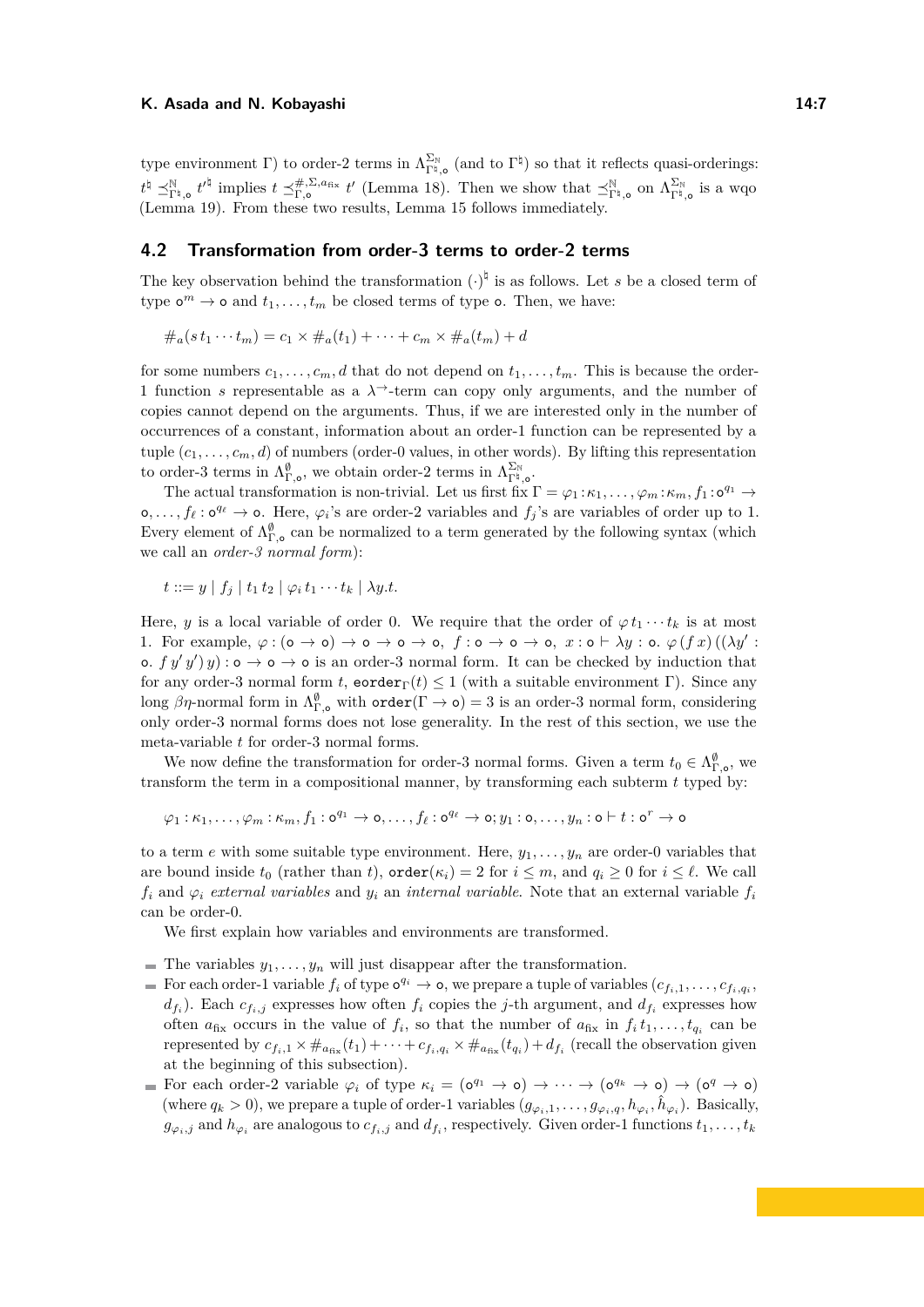#### **14:8 Lambda-Definable Order-3 Tree Functions are Well-Quasi-Ordered**

whose values are  $\vec{u}_1, \ldots, \vec{u}_k$  (where each  $\vec{u}_\ell$  is a tuple of size  $q_\ell + 1$ ), for each  $j \leq q$ , the function  $\varphi_i t_1 \cdots t_k$  copies the *j*-th order-0 argument  $g_{\varphi_i,j}(\vec{u}_1,\ldots,\vec{u}_k)$  times, and creates  $h_{\varphi_i}(\vec{u}_1, \ldots, \vec{u}_k)$  copies of the constant  $a_{fix}$ . The other function variable  $\hat{h}_{\varphi_i}$  is similar to  $h_{\varphi_i}$  but used for counting an internal variable  $y_j$  rather than  $a_{fix}$ .

For a type environment

$$
\Gamma = \varphi_1 : \kappa_1, \ldots, \varphi_m : \kappa_m, f_1 : o^{q_1} \to o, \ldots, f_\ell : o^{q_\ell} \to o
$$

where  $\kappa_i = (\mathbf{o}^{q_1^i} \to \mathbf{o}) \to \cdots \to (\mathbf{o}^{q_{k_i}^i} \to \mathbf{o}) \to (\mathbf{o}^{q^i} \to \mathbf{o}) (q_{k_i}^i > 0, i = 1, \ldots, k)$ , we define:

$$
\Gamma^{\natural} \;:=\; \overrightarrow{g_{\varphi_i, j}}^{j\leq q^i}, h_{\varphi_i}, \hat{h}_{\varphi_i} : \mathbf{o}^{q_1^i+1} \rightarrow \ldots \rightarrow \mathbf{o}^{q_{k_i}^i+1} \rightarrow \mathbf{o} \; \; , \; \overrightarrow{c_{f_i, j}}^{j\leq m}, \; d_{f_i} : \mathbf{o}^{j\leq \ell}
$$

We now define the transformation of terms. A term *t* such that

$$
\varphi_1:\kappa_1,\ldots,\varphi_m:\kappa_m,f_1:\mathsf{o}^{q_1}\to\mathsf{o},\ldots,f_\ell:\mathsf{o}^{q_\ell}\to\mathsf{o};y_1:\mathsf{o},\ldots,y_n:\mathsf{o}\vdash t:\mathsf{o}^r\to\mathsf{o}
$$

is transformed to a tuple  $(v_1, \ldots, v_n; w_1, \ldots, w_r; e)$ , using the transformation relation

$$
\varphi_1{:}\kappa_1,\ldots,\varphi_m{:}\kappa_m,f_1{:}\mathbf{o}^{q_1}\to\mathbf{o},\ldots,f_\ell{:}\mathbf{o}^{q_\ell}\to\mathbf{o};y_1{:}\mathbf{o},\ldots,y_n{:}\mathbf{o}\vdash t\triangleright(v_1,\ldots,v_n;w_1,\ldots,w_r;e)
$$

defined below. Here, each component is constructed from variables  $c_{f_i,j}, d_{f_i}, g_{\varphi_i,j}, h_{\varphi_i}, \hat{h}_{\varphi_i}$ above and  $\times$ , +, 0, 1. The output of the transformation consists of three parts, separated by semicolons: a (possibly empty) sequence  $v_1, \ldots, v_n$ , a (possibly empty) sequence  $w_1, \ldots, w_r$ , and a single element *e*. The term  $v_j$  represents how often  $y_j$  is copied,  $w_j$  represents how often the *j*-th argument of *t* is copied, and *e* represents how often the constant  $a_{fix}$  is copied. The terms  $v_j$  and  $w_j$  are auxiliary ones for this transformation, and *e* plays the role of  $t^{\frac{h}{2}}$ explained in Section [4.1.](#page-5-3)

The transformation relation is defined by the following rules, where  $\Gamma = \varphi_1 : \kappa_1, \ldots, \varphi_m$ :  $\kappa_m, f_1: \mathsf{o}^{q_1} \to \mathsf{o}, \ldots, f_\ell: \mathsf{o}^{q_\ell} \to \mathsf{o} \text{ is fixed}.$ 

$$
\overline{\Gamma; y_1 : \mathsf{o}, \dots, y_n : \mathsf{o} \vdash y_j \triangleright (\underbrace{0, \dots, 0}_{j-1}, 1, \underbrace{0, \dots, 0}_{n-j}; 0)}(\text{IVAR})
$$

$$
\overline{\Gamma; y_1 : \mathbf{o}, \dots, y_n : \mathbf{o} \vdash f_i \triangleright (\underbrace{0, \dots, 0}_{n}; c_{f_i,1}, \dots, c_{f_i, q_i}; d_{f_i})}
$$
\n(VAR)

$$
\Gamma; y_1 : \mathbf{o}, \dots, y_n : \mathbf{o} \vdash t_1 \triangleright (v_1, \dots, v_n; w_1, \dots, w_r; e) \qquad r \ge 1
$$
\n
$$
\Gamma; y_1 : \mathbf{o}, \dots, y_n : \mathbf{o} \vdash t_2 \triangleright (v'_1, \dots, v'_n; e')
$$
\n
$$
\Gamma; y_1 : \mathbf{o}, \dots, y_n : \mathbf{o} \vdash t_1 t_2 \triangleright (v_1 + w_1 v'_1, \dots, v_n + w_1 v'_n; w_2, \dots, w_r; e + w_1 e')
$$
\n
$$
(APP0)
$$

 $\Gamma; y_1 : \mathsf{o}, \ldots, y_n : \mathsf{o} \vdash t_j \triangleright (\vec{v}_j; \vec{w}_j; e_j) \qquad \vec{u}_j = (\vec{w}_j; e_j) \qquad \text{(for each } j \in \{1, \ldots, k\})$  $\vec{u'}_{j,j'} = (\vec{w}_j; v_{j,j'})$  (for each  $j \in \{1, ..., k\}$  and  $j' \in \{1, ..., n\}$ )  $k > 1$  and the type of  $t_k$  is order-1

$$
\Gamma; y_1 : \mathbf{o}, \dots, y_n : \mathbf{o} \vdash \varphi_i t_1 \cdots t_k \rhd \n(\hat{h}_{\varphi_i}(\vec{u'}_{1,1}, \dots, \vec{u'}_{k,1}) \dots, \hat{h}_{\varphi_i}(\vec{u'}_{1,n}, \dots, \vec{u'}_{k,n});\ng_{\varphi_i,1}(\vec{u}_1, \dots, \vec{u}_k), \dots, g_{\varphi_i, q_i}(\vec{u}_1, \dots, \vec{u}_k); h_{\varphi_i}(\vec{u}_1, \dots, \vec{u}_k))
$$
\n(APP1)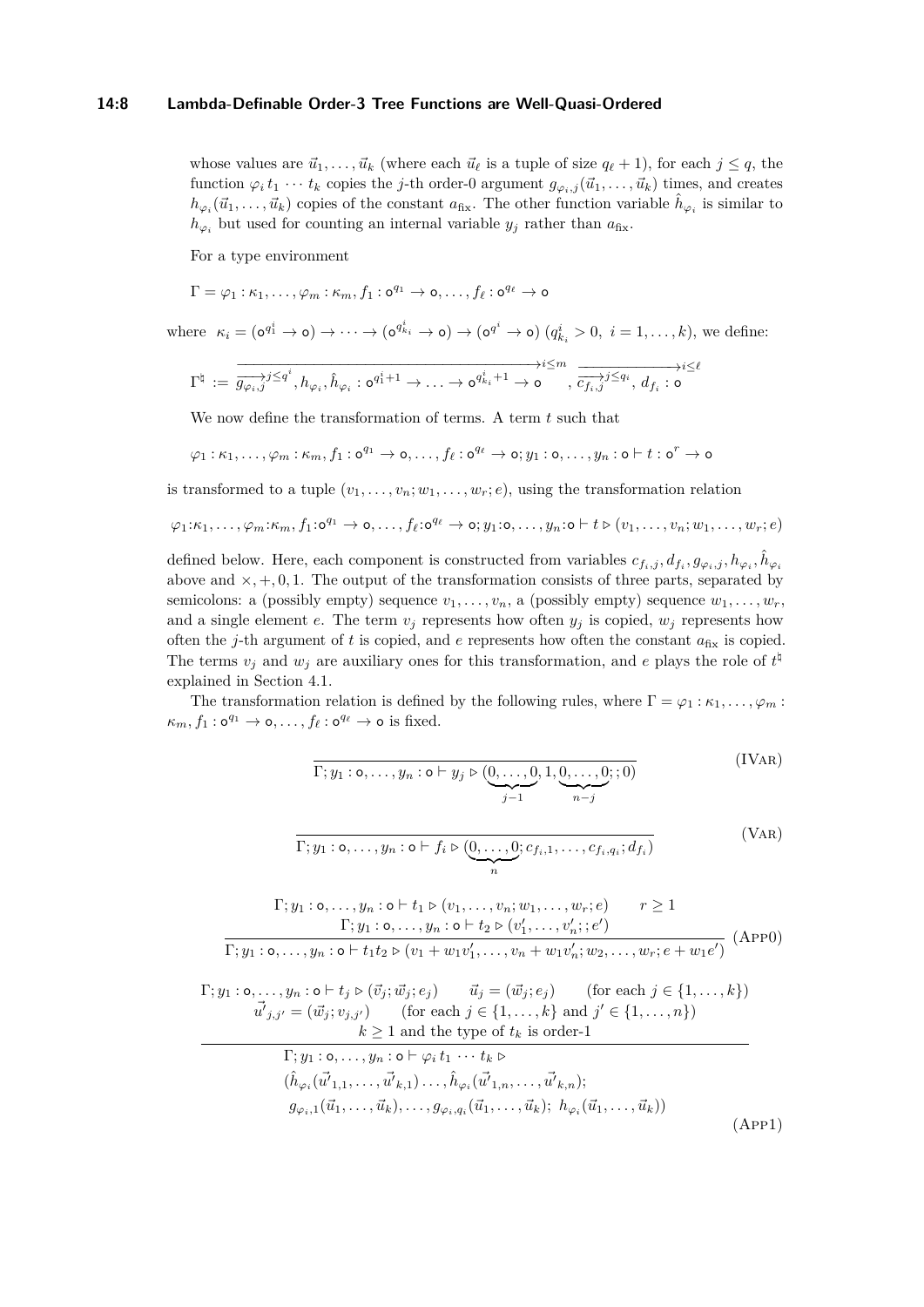$$
\frac{\Gamma; y_1: \mathsf{o}, \ldots, y_n: \mathsf{o}, y_{n+1}: \mathsf{o} \vdash t \triangleright (v_1, \ldots, v_n, v_{n+1}; w_1, \ldots, w_r; e)}{\Gamma; y_1: \mathsf{o}, \ldots, y_n: \mathsf{o} \vdash \lambda y_{n+1}.t \triangleright (v_1, \ldots, v_n; v_{n+1}, w_1, \ldots, w_r; e)} \tag{LAM}
$$

Rules (IVar) (for internal variables of type o) (Var) (for order-1 variables), and (Lam) should be obvious from the intuition on the tuple and the translation of an environment. Rules (App0) and (App1) are for applications of order-1 and order-2 functions respectively. (Note however that in  $(APP0)$ ,  $t_1$  itself may be an application of order-2 function, of the form  $\varphi t_{1,1} \cdots t_{1,k}$ .) In (App0), note that  $t_1 t_2$  creates  $w_1$  copies of (the value of)  $t_2$ , so that the number of copies of  $y_i$  can be calculated by  $v_i + w_1 v'_i$ , where  $v_i$  and  $v'_i$  are the numbers of copies created by *t*<sup>1</sup> and *t*<sup>2</sup> respectively. Rule (App1) is based on the intuition explained above about the translation of order-2 variables. Note that the same function  $\hat{h}_{\varphi_i}$  is used for counting  $y_1, \ldots, y_n$ ; this is because  $\varphi_i$  does not know  $y_j$  (in other words,  $\varphi_i$  cannot be instantiated to a term containing  $y_j$  as a free variable), so that the information for counting  $y_j$  can only be passed through arguments  $\vec{u'}_{j,j'}$ .

It should be clear that if  $\Gamma; y_1: \circ, \ldots, y_n: \circ \vdash t \triangleright (v_1, \ldots, v_n; w_1, \ldots, w_r; e)$  then  $v_j, w_{j'}, e \in$  $\Lambda_{\Gamma^{\natural},\mathsf{o}}^{\Sigma_{\mathbb{N}}}$  and the order of  $\Gamma^{\natural} \to \mathsf{o}$  is no greater than 2.

**Example 16.** Let  $\Gamma = \varphi : (\mathsf{o} \to \mathsf{o}) \to \mathsf{o} \to \mathsf{o}, f : \mathsf{o} \to \mathsf{o}$ . Then, we have

$$
\Gamma^{\natural} = g_{\varphi,1}, h_{\varphi}, \hat{h}_{\varphi} : \mathsf{o}^2 \to \mathsf{o}, \ c_{f,1}, d_f : \mathsf{o}
$$

and  $t := \lambda y.\varphi(\varphi f) y$  is transformed to

$$
t^{\natural} \ = \ h_{\varphi}\big(g_{\varphi,1}(c_{f,1},d_f), h_{\varphi}(c_{f,1},d_f)\big) + g_{\varphi,1}\big(g_{\varphi,1}(c_{f,1},d_f), h_{\varphi}(c_{f,1},d_f)\big) \times 0
$$

 $\lambda = -$ 

by the following derivation:

$$
\frac{\Gamma; y: \mathbf{o} \vdash f \triangleright (0; c_{f,1}; d_f)}{\Gamma; y: \mathbf{o} \vdash \varphi f \triangleright (\hat{h}_{\varphi}(c_{f,1}, 0); g_{\varphi,1}(c_{f,1}, d_f); h_{\varphi}(c_{f,1}, d_f))} \frac{\Gamma; y: \mathbf{o} \vdash \varphi f \triangleright (\hat{h}_{\varphi}(c_{f,1}, 0); g_{\varphi,1}(c_{f,1}, d_f); h_{\varphi}(c_{f,1}, d_f))}{\Gamma; y: \mathbf{o} \vdash \varphi(\varphi f) \triangleright (\hat{h}_{\varphi}(\vec{u}'); g_{\varphi,1}(\vec{u}); h_{\varphi}(\vec{u}))} \frac{\Gamma; y: \mathbf{o} \vdash y \triangleright (1;; 0)}{\Gamma; y: \mathbf{o} \vdash y \triangleright (1;; 0)} \frac{\Gamma; y: \mathbf{o} \vdash \varphi(\varphi f) \triangleright (\hat{h}_{\varphi}(\vec{u}') + g_{\varphi,1}(\vec{u}) \times 1; h_{\varphi}(\vec{u}) + g_{\varphi,1}(\vec{u}) \times 0)}{\Gamma; \vdash \lambda y \cdot \varphi(\varphi f) y \triangleright (; \hat{h}_{\varphi}(\vec{u}') + g_{\varphi,1}(\vec{u}) \times 1; h_{\varphi}(\vec{u}) + g_{\varphi,1}(\vec{u}) \times 0)} \frac{\Gamma; y: \mathbf{o} \vdash \varphi(\vec{h}_{\varphi}(\vec{u}') + g_{\varphi,1}(\vec{u}) \times 1; h_{\varphi}(\vec{u}') + g_{\varphi,1}(\vec{u}) \times 0)}{\Gamma; \vdash \lambda y \cdot \varphi(\varphi f) y \triangleright (; \hat{h}_{\varphi}(\vec{u}') + g_{\varphi,1}(\vec{u}) \times 1; h_{\varphi}(\vec{u}) + g_{\varphi,1}(\vec{u}) \times 0)} \frac{\Gamma; y: \mathbf{o} \vdash \varphi(\vec{h}_{\varphi}(\vec{u}'))}{\Gamma; \vdash \varphi(\vec{h}_{\varphi}(\vec{h}) \vdash y: \varphi(\vec{h}_{\varphi}(\vec{u}'))} \frac{\Gamma; y: \mathbf{o} \vdash \varphi(\vec{h}_{\varphi}(\vec{h}_{\varphi
$$

where  $\vec{u} = g_{\varphi,1}(c_{f,1}, d_f), h_{\varphi}(c_{f,1}, d_f)$  and  $\vec{u}' = g_{\varphi,1}(c_{f,1}, d_f), \hat{h}_{\varphi}(c_{f,1}, 0)$ . The terms in the bottom line of the derivation,  $\hat{h}_{\varphi}(\vec{u}') + g_{\varphi,1}(\vec{u}) \times 1$  and  $t^{\natural} = h_{\varphi}(\vec{u}) + g_{\varphi,1}(\vec{u}) \times 0$ , have type o under the environment  $\Gamma^{\natural}$ , and  $\texttt{eorder}(\lambda \Gamma^{\natural}. t^{\natural}) = \texttt{order}(\Gamma^{\natural} \to \texttt{o}) = 2.$ 

The next example is a slightly modified one involving an external variable  $x : o$  instead of the internal variable  $y : o$ . We have

$$
(\Gamma, x : \mathsf{o})^{\natural} = \Gamma^{\natural}, \, d_x : \mathsf{o}
$$

and  $t' := \varphi(\varphi f) x$  is transformed to

$$
t'^{\natural} = h_{\varphi}(g_{\varphi,1}(c_{f,1},d_f), h_{\varphi}(c_{f,1},d_f)) + g_{\varphi,1}(g_{\varphi,1}(c_{f,1},d_f), h_{\varphi}(c_{f,1},d_f)) \times d_x
$$

by the following derivation:

$$
\frac{\Gamma, x: \mathbf{o}; \vdash f \triangleright (0; c_{f,1}; d_f)}{\Gamma, x: \mathbf{o}; \vdash \varphi f \triangleright (\hat{h}_{\varphi}(c_{f,1}, 0); g_{\varphi,1}(c_{f,1}, d_f); h_{\varphi}(c_{f,1}, d_f))} \frac{\Gamma, x: \mathbf{o}; \vdash \varphi f \triangleright (\hat{h}_{\varphi}(c_{f,1}, 0); g_{\varphi,1}(c_{f,1}, d_f); h_{\varphi}(c_{f,1}, d_f))}{\Gamma, x: \mathbf{o}; \vdash \varphi(\varphi f) \triangleright (\hat{h}_{\varphi}(\vec{u}'); g_{\varphi,1}(\vec{u}); h_{\varphi}(\vec{u}))} \frac{\Gamma, x: \mathbf{o}; \vdash x \triangleright (0; ; d_x)}{\Gamma, x: \mathbf{o}; \vdash x \triangleright (0; ; d_x)} \frac{\Gamma, x: \mathbf{o}; \vdash \varphi(\varphi f) \triangleright (\hat{h}_{\varphi}(\vec{u}') + g_{\varphi,1}(\vec{u}) \triangleright 0; ; h_{\varphi}(\vec{u}) + g_{\varphi,1}(\vec{u}) \times d_x)}{\Gamma, x: \mathbf{o}; \vdash \varphi(\varphi f) x \triangleright (\hat{h}_{\varphi}(\vec{u}') + g_{\varphi,1}(\vec{u}) \times 0; ; h_{\varphi}(\vec{u}) + g_{\varphi,1}(\vec{u}) \times d_x)} \frac{\Gamma, x: \mathbf{o}; \vdash x \triangleright (0; d_x)}{\Gamma, x: \mathbf{o}; \vdash x: \vdash \varphi(\varphi f) x: \varphi(\varphi f) x: \varphi(\varphi f) \in \hat{h}_{\varphi}(\vec{u}') \perp \varphi(\vec{u}') \perp \varphi(\vec{u}') \perp \varphi(\vec{u}') \perp \varphi(\vec{u}') \perp \varphi(\vec{u}') \perp \varphi(\vec{u}') \perp \varphi(\vec{u}') \perp \varphi(\vec{u}') \perp \varphi(\vec{u}') \perp \varphi(\vec{u}') \perp \varphi(\vec{u}') \perp \varphi(\vec{u}') \perp \varphi(\vec{u}') \perp \varphi(\vec{u}') \perp \varphi(\vec{u}') \perp \varphi(\vec{u}') \perp \varphi(\vec{u}') \perp \varphi(\
$$

where  $\vec{u}$  and  $\vec{u}'$  are the same as above.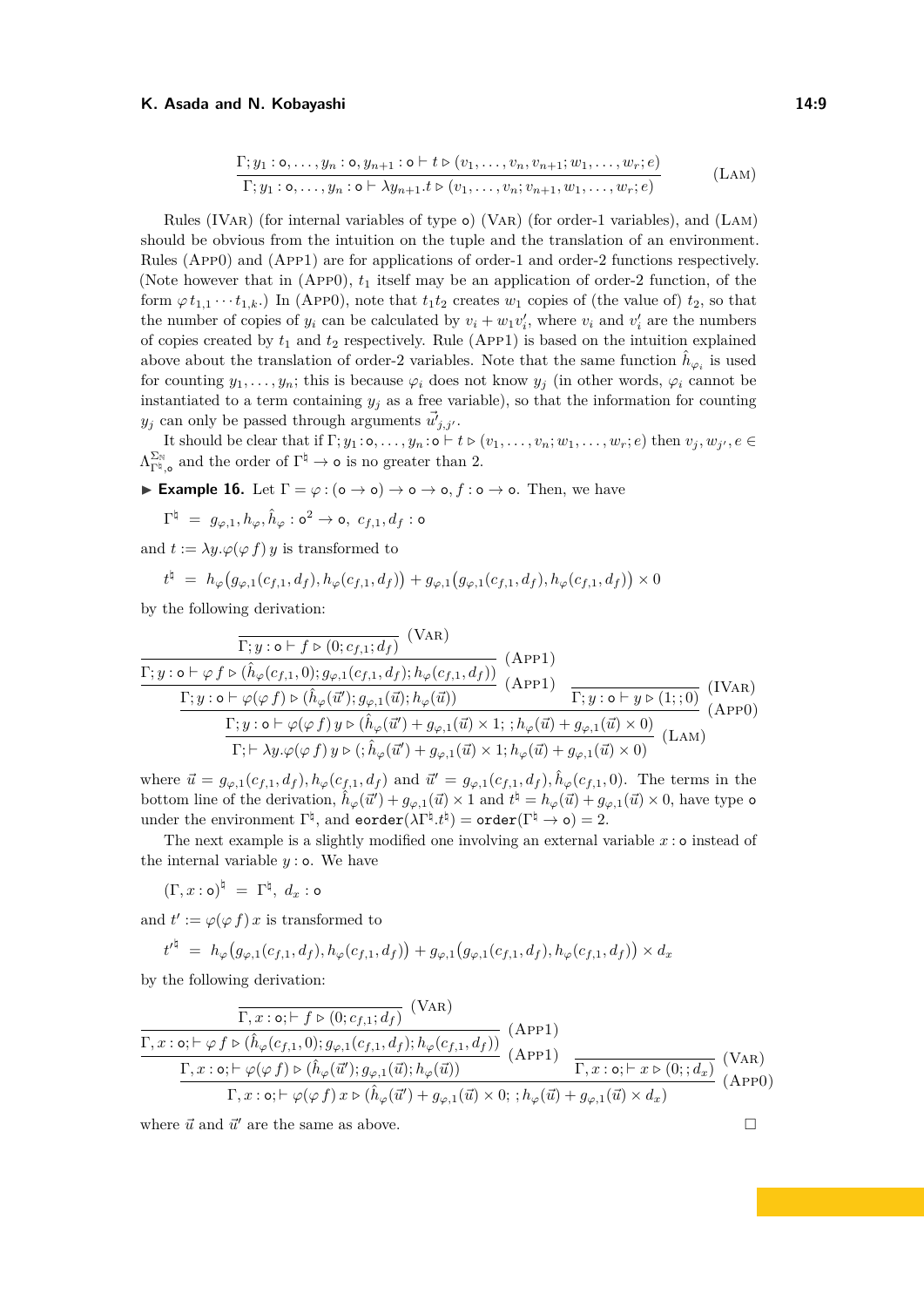#### **14:10 Lambda-Definable Order-3 Tree Functions are Well-Quasi-Ordered**

Lemma [17](#page-9-2) below says that the transformation preserves the meaning of ground terms. Here we regard constants in  $\Sigma$  as variables of up to order 1, and we define a substitution  $\theta_{\Sigma}^{a_{fix}}$  by:

$$
\theta_{\Sigma}^{a_{\text{fix}}}\ :=\ [\overrightarrow{1/c_{a,i}}^{a\in\Sigma,i\leq \text{ar}(a)},\ 1/d_{a_{\text{fix}}},\ \overrightarrow{0/d_a}^{a\in\Sigma\backslash\{a_{\text{fix}}\}}].
$$

(Recall that  $a_{fix} \in \Sigma$  above is the constant arbitrarily fixed at the end of Section [4.1.](#page-5-3))

<span id="page-9-2"></span>**Lemma 17** (preservation of meaning). *If*  $\Sigma; \vdash t \triangleright (; ; e)$ , *then we have*  $\#_{a_{fix}}(t) = [\![e\theta_{\Sigma}^{a_{fix}}]\!]$ .

The above lemma follows from a usual substitution lemma (on internal variables) and a subject reduction property; see Appendix [D](#page-21-1) for the proof.

The correctness of the transformation is stated as the following lemma.

<span id="page-9-0"></span> $▶$  **Lemma 18** (ordering reflection). Let:  $Σ$  *be an alphabet;*  $a_{fix} ∈ Σ$ ;  $Γ$  *be an environment of the form*

$$
\Gamma = \varphi_1 : \kappa_1, \ldots, \varphi_m : \kappa_m, f_1 : \mathsf{o}^{q_1} \to \mathsf{o}, \ldots, f_\ell : \mathsf{o}^{q_\ell} \to \mathsf{o}
$$

*where*  $\text{order}(\kappa_i) = 2$  *and*  $q_i \geq 0$ ;  $t, t' \in \Lambda_{\Gamma, \circ}^{\emptyset}$ ; *and* 

$$
\Gamma; \vdash t \triangleright (; : e) \qquad \Gamma; \vdash t' \triangleright (; : e').
$$

*Then we have:*

$$
t \preceq^{\#,\Sigma,a_{\text{fix}}}_{\Gamma,\mathsf{o}} t' \qquad \text{if} \qquad e \preceq^{\mathbb{N}}_{\Gamma^{\natural},\mathsf{o}} e'.
$$

The proof of the above lemma is given in Appendix [D,](#page-21-1) where we use Lemma [17](#page-9-2) and substitution lemmas on external variables.

### <span id="page-9-3"></span>**4.3**  $\prec^{\mathbb{N}}$  on order-2 terms is a wgo

The main goal of this subsection is to prove the following lemma.

<span id="page-9-1"></span>**Lemma 19** ( $\preceq^{\mathbb{N}}_{\Gamma,\circ}$  on order-2 terms is wqo). For  $\Gamma = f_1 : \circ^{q_1} \to \circ, \ldots, f_n : \circ^{q_n} \to \circ, \text{ the }$  $quasi-ordering \preceq^{\mathbb{N}}_{\Gamma,\circ}$  on  $\Lambda_{\Gamma,\circ}^{\Sigma_{\mathbb{N}}}$  is a wqo.

Lemma [15](#page-5-2) follows as a corollary of Lemma [19](#page-9-1) above and Lemma [18](#page-9-0) in the previous subsection:

**Proof of Lemma [15.](#page-5-2)** Let  $t_0, t_1, \ldots \in \Lambda^{\emptyset}_{\Gamma, \emptyset}$  be an infinite sequence. We have the infinite sequence  $e_0, e_1, \ldots \in \Lambda_{\Gamma^{\natural},\mathbf{o}}^{\Sigma_{\mathbb{N}}}$  such that  $\Gamma; \vdash t_i \triangleright (;;e_i)$ , and by Lemma [18,](#page-9-0)  $t_i \preceq_{\Gamma,\mathbf{o}}^{\#,\Sigma,a_{\text{fix}}} t_j$  if  $e_i \preceq_{\Gamma^{\natural},\mathsf{o}}^{\mathbb{N}} e_j$ . By Lemma [19,](#page-9-1) there indeed exist  $i, j$  ( $i < j$ ) such that  $e_i \preceq_{\Gamma^{\natural},\mathsf{o}}^{\mathbb{N}} e_j$ . Thus, we have  $t_i \preceq^{\#,\Sigma,a_{\text{fix}}}_{\Gamma,\mathsf{o}} t_j$  as required.  $\Box$ 

To prove Lemma [19,](#page-9-1) we restrict (without loss of generality)  $\Lambda_{\Gamma,\circ}^{\Sigma_{\mathbb{N}}}$  to the set of *β*-normal forms (which we call *order-2 polynomials*), generated by the following grammar:

$$
P ::= 0 | 1 | P_1 + P_2 | P_1 \times P_2 | f P_1 \cdots P_q
$$

Here, in  $f P_1 \cdots P_q$ ,  $f$  should have type  $\circ^q \to \circ$ . We write  $P_2^{\mathbb{N}}$  for the set of all order-2 polynomials, and write  $P_{\Gamma,\bullet}^{\mathbb{N}}$  for  $\Lambda_{\Gamma,\bullet}^{\Sigma_{\mathbb{N}}} \cap P_2^{\mathbb{N}}$ . Note that the arity of *f* may be 0, so that, for example,  $f_1(f_2 \times (f_2 + 1)) \in P^{\mathbb{N}}_{f_1:\mathfrak{O} \to \mathfrak{O}, f_2:\mathfrak{O}, \mathfrak{O}}$ . Thus, for Lemma [19,](#page-9-1) the following suffices: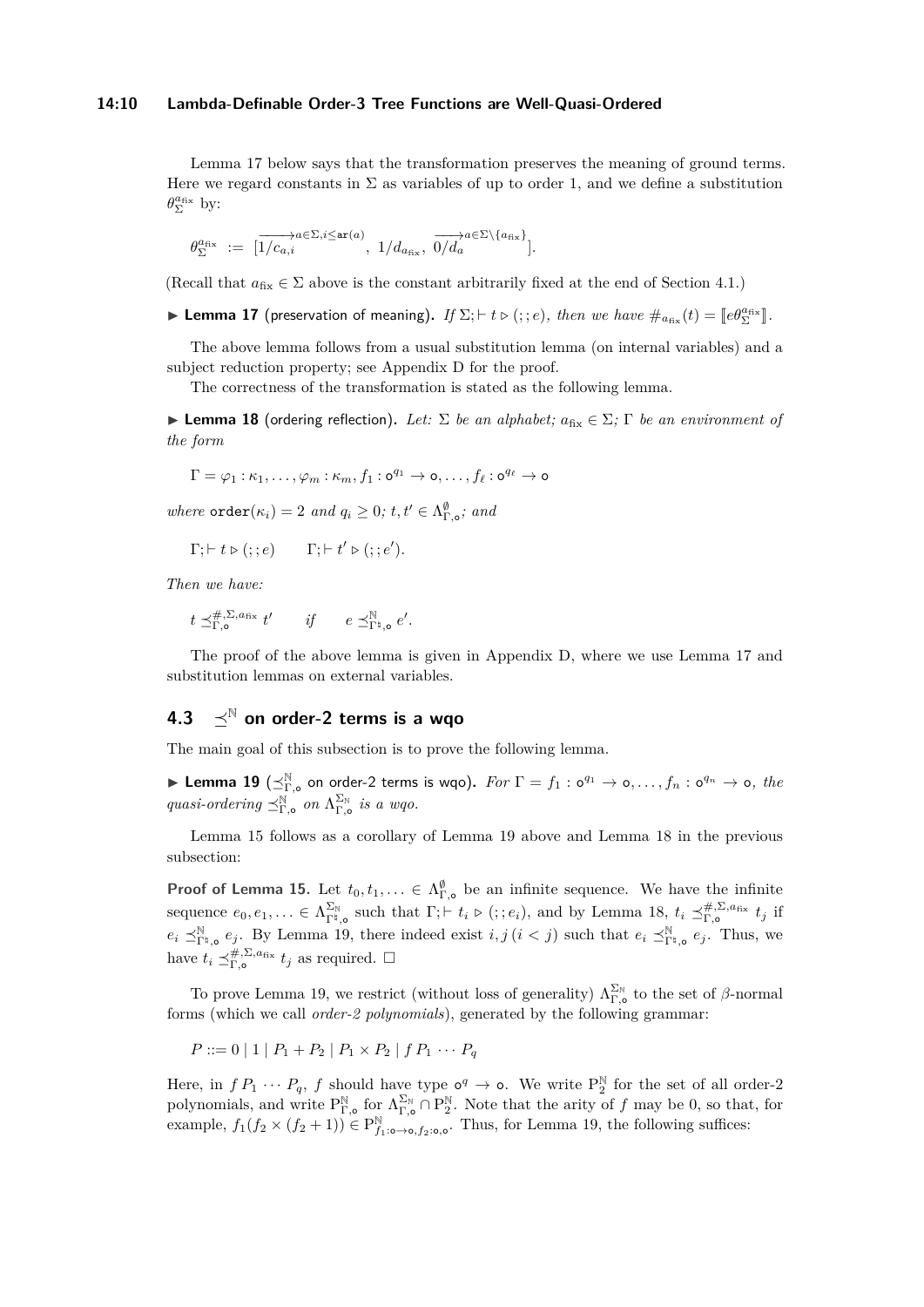<span id="page-10-0"></span>**Lemma 20** ( $\preceq^{\mathbb{N}}_{\Gamma, \circ}$  on order-2 polynomials is wqo).  $For \Gamma = f_1: \circ^{q_1} \to \circ, \ldots, f_n: \circ^{q_n} \to \circ,$ *the quasi-ordering*  $\preceq^{\mathbb{N}}_{\Gamma,\circ}$  *on*  $P^{\mathbb{N}}_{\Gamma,\circ}$  *is a wqo.* 

The idea for proving this lemma is as follows:

An order-2 polynomial is regarded as a tree. Thus, by Kruskal's tree theorem (Pro-position [8\)](#page-4-3), the set  $P^{\mathbb{N}}_{\Gamma,\circ}$  is well-quasi-ordered with respect to the homeomorphic embedding  $\leq_{\circ}^{\text{he},\Sigma_{\mathbb{N}}\cup\Gamma}$ . Unfortunately, however, the relation  $P_1 \leq_{\circ}^{\text{he},\Sigma_{\mathbb{N}}\cup\Gamma} P_2$  does not necessarily imply  $\preceq_{\Gamma,\circ}^{\mathbb{N}}$ ; for example, if  $P_1 = 1$  and  $P_2 = f_1(1)$ , then  $P_1 \preceq_{\circ}^{\mathbb{N}} P_2$  holds but  $P_1 \preceq_{\Gamma,\circ}^{\mathbb{N}} P_2$  does not, because  $f_1$  may be instantiated to  $\lambda x.0$ . Similarly for  $P_1 = f_2$  and  $P_2 = f_2 \times 0$ .

To address the problem above, we classify the values of  $f \in P^{\mathbb{N}}_{\Gamma, \circ}$  (i.e. elements of  $\Lambda_{\mathbf{0}^q\to\mathbf{0}}^{\Sigma_{\mathbb{N}}}$  into a finite number of equivalence classes  $A^{(1)},\ldots,A^{(\ell)}$ , and use the classification to further normalize order-2 polynomials, so that  $P_1 \preceq_o^{\text{he}, \Sigma_{\text{N}} \cup \Gamma} P_2$  implies  $P_1 \preceq_{\Gamma,o}^{\mathbb{N}} P_2$  on the normalized polynomials. For example, in the case of  $P_1 = 1$  and  $P_2 = f_1(1)$  above, the values of *f*<sup>1</sup> are classified to (i) those that use the argument, (ii) those that return a positive constant without using the argument, and (iii) those that always return 0. We can then normalize  $P_2 = f_1(1)$  to  $f_1(1)$  (in case (i)),  $f_1(0)$  (in case (ii)), and 0 (in case (iii)), respectively. (In case (ii), any argument is replaced with 0, because the argument is irrelevant.) Thus, we can indeed deduce  $P_1 \preceq_{\Gamma, \mathsf{o}}^{\mathbb{N}} P_2$  from  $P_1 \preceq_{\mathsf{o}}^{\mathsf{he}, \Sigma_{\mathbb{N}} \cup \Gamma} P_2$  when the value of  $f_1$  is restricted to just those in (i); and the same holds also for (ii) and (iii). It follows that the restriction of the relation  $\preceq^{\mathbb{N}}_{\Gamma,\circ}$  to each classification of the values of  $f_1,\ldots,f_\ell\in dom(\Gamma)$  is a wqo. Since the number of classifications is finite, by Dickson's theorem (recall the sentence below Proposition [8\)](#page-4-3),  $\preceq^{\mathbb{N}}_{\Gamma,\sigma}$ (which is the intersection of the restrictions of  $\preceq^{\mathbb{N}}_{\Gamma,\circ}$  to the finite number of classifications) is also a wqo.

We first formalize and justify the reasoning in the last part (using Dickson's theorem).

**Definition 21** (finite case analysis). For  $\Gamma = f_1 : \kappa_1, \ldots, f_n : \kappa_n$ , we call a *finite case analysis of*  $\Gamma$  a family  $(A_i^j)_{i \leq n, j \in J_i}$  of sets such that  $\Lambda_{\kappa_i}^{\Sigma_{\mathbb{N}}} = \bigcup_{j \leq J_i} A_i^j$  for each  $i \leq n$ . For  $(A_i)_{i\leq n}$  such that  $A_i \subseteq \Lambda_{\kappa_i}^{\Sigma_{\mathbb{N}}}$ , we define a quasi-ordering  $\preceq_{\Gamma,(A_i)_i}^{\mathbb{N}}$  on  $\Lambda_{\Gamma,\mathsf{o}}^{\Sigma_{\mathbb{N}}}$  as follows:

$$
t \preceq^{\mathbb{N}}_{\Gamma,(A_i)_i} t' \qquad \Longleftrightarrow \qquad \forall t_1 \in A_1, \ldots, t_n \in A_n. \; [t[t_i/f_i]_i] \leq [t'[t_i/f_i]_i]
$$

We often omit the subscript  $\Gamma$  of  $\preceq^{\mathbb{N}}_{\Gamma,(A_i)_i}$  and write  $\preceq^{\mathbb{N}}_{(A_i)_i}$ .

The following lemma follows immediately from the fact that the intersection of a finite number of wqo's is a wqo (which is in turn an immediate corollary of Dickson's theorem). (see Appendix [E](#page-31-0) for omitted proofs in the rest of this section).

<span id="page-10-1"></span>**Example 12.** For  $\Gamma = f_1 : \kappa_1, \ldots, f_n : \kappa_n$  and a finite case analysis  $(A_i^j)_{i \leq n, j \in J_i}$  of  $\Gamma$ , if  $\preceq^{\mathbb{N}}_{(A_i^{j_i})_i}$  on  $\Lambda_{\Gamma,o}^{\Sigma_{\mathbb{N}}}$  is a wqo for any "case"  $(j_i)_{i \leq n} \in \prod_{i \leq n} J_i$ , then so is  $\preceq^{\mathbb{N}}$  on  $\Lambda_{\Gamma,o}^{\Sigma_{\mathbb{N}}}$ .

Thus, to prove Lemma [20,](#page-10-0) it remains to find an appropriate decomposition  $\Lambda_{\kappa_i}^{\Sigma_N} = \cup_{j \leq J_i} A_i^j$ (where  $\kappa_i$  is an order-1 type  $o^q \to o$ ), and prove that  $\preceq^{\mathbb{N}}_{(A_i^{j_i})_i}$  is a wqo.

Henceforth we identify an element of  $\Lambda_{\sigma q \to o}^{\Sigma_N}$  with the corresponding element of the polynomial semi-ring  $\mathbb{N}[x_1,\ldots,x_q]$ . For example,  $\lambda x_1.\lambda x_2.((\lambda y.y)x_1) + x_2 \times x_2$  is identified with the polynomial  $x_1 + x_2^2$  (which is obtained by normalizing and omitting  $\lambda$ -abstractions, assuming a fixed ordering of the bound variables). For  $t \in \Lambda_{\sigma^q \to \sigma}^{\Sigma_N}$  we write  $\text{poly}(t)$  for the corresponding polynomial.

We define the equivalence relation  $\sim$  as the least semi-ring congruence relation on  $\mathbb{N}[x_1, \ldots, x_q]$  that satisfies (i) *a* ∼ 1 if *a* > 0 and (ii)  $x_i^j$  ∼  $x_i$  if *j* > 0. For example,  $2x_1^2x_2 + 3x_1x_2^2 + x_1 + 4 \sim x_1x_2 + x_1 + 1$ , and the quotient set  $\mathbb{N}[x_1]/\sim$  consists of:

$$
[0]_{\sim}, [1]_{\sim}, [x_1]_{\sim}, [x_1 + 1]_{\sim},
$$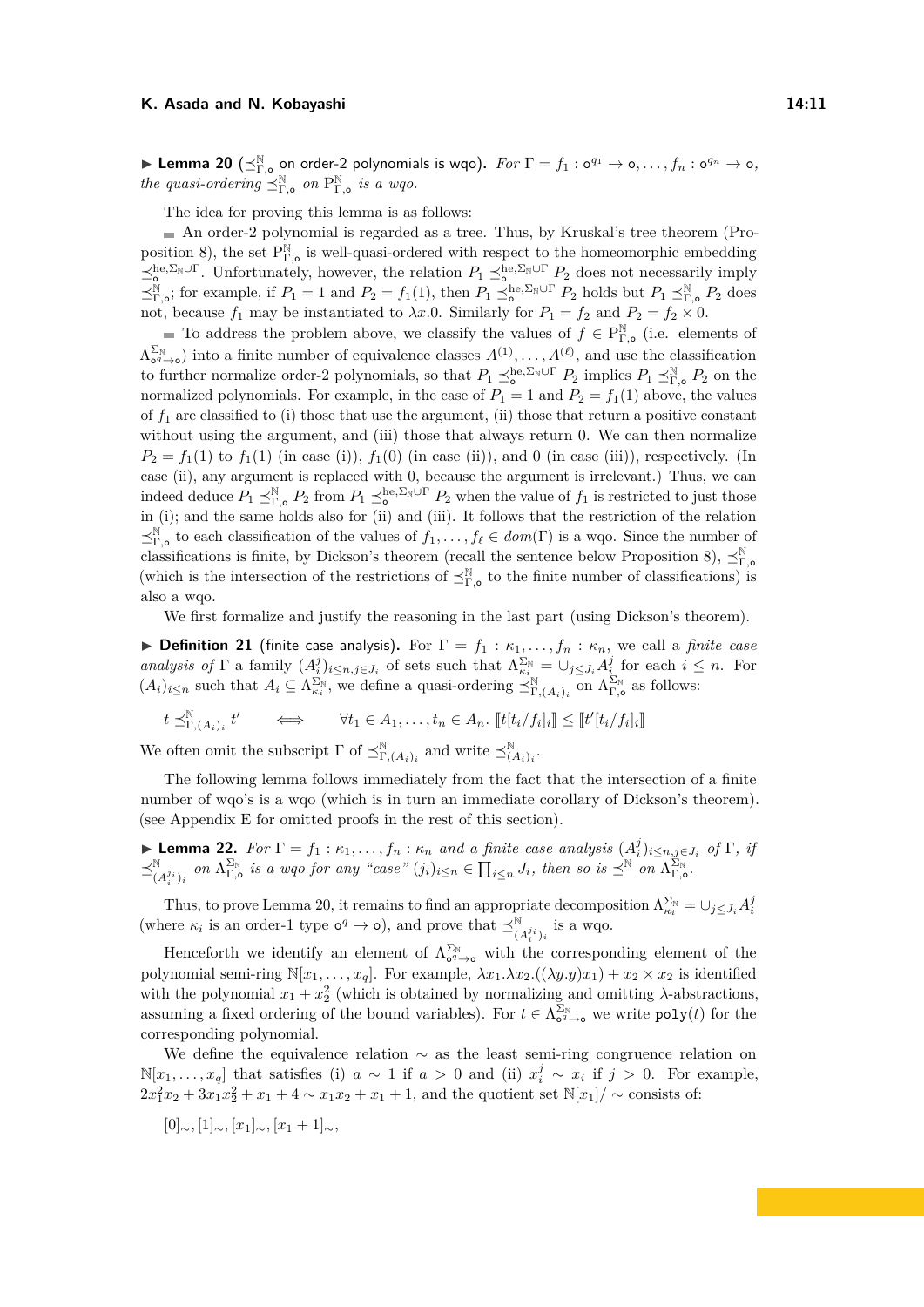#### **14:12 Lambda-Definable Order-3 Tree Functions are Well-Quasi-Ordered**

and  $\mathbb{N}[x_1, x_2]/\sim$  consists of

$$
[0]_{\sim}, [1]_{\sim}, [x_1]_{\sim}, [x_2]_{\sim}, [x_1x_2]_{\sim}, [1+x_1]_{\sim}, [1+x_2]_{\sim}, [1+x_1x_2]_{\sim}, [x_1+x_2]_{\sim}, \ldots, [1+x_1+x_2+x_1x_2]_{\sim}.
$$

In general,  $\mathcal{P}(\mathcal{P}([q]))$  (where [*q*] denotes  $\{1, \ldots, q\}$  and  $\mathcal{P}(X)$  denotes the powerset of *X*) gives a complete representation of the quotient set  $\mathbb{N}[x_1, \ldots, x_q]/\sim$ , i.e.,

$$
\mathbb{N}[x_1,\ldots,x_q]/\sim = \Big\{\bigg[\sum_{\{p_1 < \cdots < p_r\} \in \Phi} x_{p_1} \cdots x_{p_r}\bigg]_{\sim} \bigg|\Phi \in \mathcal{P}(\mathcal{P}([q]))\Big\}.
$$

Through poly :  $\Lambda_{\sigma^q \to \mathfrak{O}}^{\Sigma_{\mathbb{N}}} \to \mathbb{N}[x_1,\ldots,x_q]$ , we can induce an equivalence relation on  $\Lambda_{\sigma^q \to \mathfrak{O}}^{\Sigma_{\mathbb{N}}}$ from  $\sim$  on  $\mathbb{N}[x_1,\ldots,x_q]$ , and let  $A_q^{\Phi}$  be the equivalence class corresponding to  $\Phi$ , i.e.,

<span id="page-11-2"></span>
$$
A_q^{\Phi} := \left\{ t \in \Lambda_{\mathbf{0}^q \to \mathbf{0}}^{\Sigma_{\mathbb{N}}} \, \middle| \, \mathrm{poly}(t) \sim \sum_{\{p_1 < \dots < p_r\} \in \Phi} x_{p_1} \cdots x_{p_r} \right\}.
$$
\n<sup>(1)</sup>

Then we have  $\Lambda_{\mathbf{0}^q \to \mathbf{0}}^{\Sigma_{\mathbb{N}}} = \sqcup_{\Phi \in \mathcal{P}(\mathcal{P}([q]))} A_q^{\Phi}$ . Now, given  $\Gamma = f_1 : \mathbf{0}^{q_1} \to \mathbf{0}, \ldots, f_n : \mathbf{0}^{q_n} \to \mathbf{0}$ , we have obtained a finite case analysis of  $\Gamma$  as  $(A_{q_i}^{\Phi})_{i \leq n, \Phi \in \mathcal{P}(\mathcal{P}([q_i]))}$ ; for  $(\Phi_i)_i \in \prod_{i \leq n} \mathcal{P}(\mathcal{P}([q_i]))$ , we write  $\preceq^{\mathbb{N}}_{(\Phi_i)_i}$  for  $\preceq^{\mathbb{N}}_{(A_{q_i}^{\Phi_i})_i}$ . Thus it remains to show that  $\preceq^{\mathbb{N}}_{(\Phi_i)_i}$  on  $P^{\mathbb{N}}_{\Gamma,o}$  is a wqo for each  $(\Phi_i)_i \in \prod_{i \leq n} \mathcal{P}(\mathcal{P}([q_i])).$ 

The following lemma justifies the partition of polynomials based on ∼.

<span id="page-11-1"></span>**Example 23** (zero/positive). For any  $\Gamma = f_1 : o^{q_1} \to o, ..., f_n : o^{q_n} \to o, (\Phi_i)_i \in$  $\prod_{i\leq n}$   $\mathcal{P}(\mathcal{P}([q_i]))$ *, and*  $\Gamma \vdash P : \circ$ *, we have either*  $P \preceq^{\mathbb{N}}_{(\Phi_i)_i} 0$  or  $1 \preceq^{\mathbb{N}}_{(\Phi_i)_i} P$ .

In other words, the lemma above says that, given an order-2 polynomial *P*, whether  $P[t_1/f_1, \ldots, t_n/f_n]$  evaluates to 0 or not is solely determined by the equivalence classes  $t_1, \ldots, t_n$  belong to.

<span id="page-11-0"></span>**Example 24.** Let  $\Gamma := f : o^2 \to o$ , and  $\Phi := {\emptyset, {1, 2}} \in \mathcal{P}(\mathcal{P}([2]))$ , which denotes the equivalence class  $[1 + x_1x_2]$ ∼. We have  $1 \leq^{\mathbb{N}}_{\Phi} f P_1 P_2$  for any  $P_1$  and  $P_2$ , since any element of the equivalence class is of the form  $a + \cdots$  for some natural number  $a \geq 1$ .

Based on the property above, we define the rewriting relation  $\longrightarrow_{(\Phi_i)_i}$ , to simplify order-2 polynomials by replacing (i) subterms that always evaluate to 0, and (ii) arguments of a function that are irrelevant, with 0.

<span id="page-11-3"></span>**Definition 25** (rewriting relation and  $(\Phi_i)_i$ -normal form). For  $\Gamma = f_1 : o^{q_1} \to o, \ldots, f_n$ :  $\sigma^{q_n} \to \infty$  and  $(\Phi_i)_i \in \prod_{i \leq n} \mathcal{P}(\mathcal{P}([q_i]))$ , we define the relation  $\longrightarrow_{(\Phi_i)_i}^{\circ}$  by the following two rules.

- $P \longrightarrow_{(\Phi_i)_i}^{\circ} 0$  if  $P \preceq_{(\Phi_i)_i}^{\mathbb{N}} 0$  and  $P \neq 0$ .
- $f_{\ell} P_1 \cdots P_{q_{\ell}} \longrightarrow_{(\Phi_i)_i}^{\circ} f_{\ell} P_1 \cdots P_{k-1} 0 P_{k+1} \cdots P_{q_{\ell}}$  if (i)  $P_k \neq 0$  and (ii) for all  $\phi \in \Phi_{\ell}$ such that  $k \in \phi$ , there exists  $p \in \phi$  such that  $P_p \preceq^{\mathbb{N}}_{(\Phi_i)_i} 0$ .

We write  $P_0 \longrightarrow_{(\Phi_i)_i} P_1$  if  $P_i = E[P'_i]$  and  $P'_0 \longrightarrow_{(\Phi_i)_i}^{\circ} P'_1$  for some  $E, P'_0$  and  $P'_1$ , where the evaluation context *E* is defined by:

$$
E ::= [] | E + P | P + E | E \times P | P \times E | f P_1 ... P_{i-1} E P_{i+1} ... P_q.
$$

We call a normal form of  $\longrightarrow_{(\Phi_i)_i}$  a  $(\Phi_i)_i$ *-normal form.* 

Intuitively, the condition (ii) in the second rule says that whenever the  $k$ -th argument  $P_k$ is used by  $f_\ell$ , it occurs only in the form of  $P_k \times P_p \times \cdots$  (up to equivalence) and  $P_p$  always evaluates to 0; thus, the value of  $P_k$  is actually irrelevant.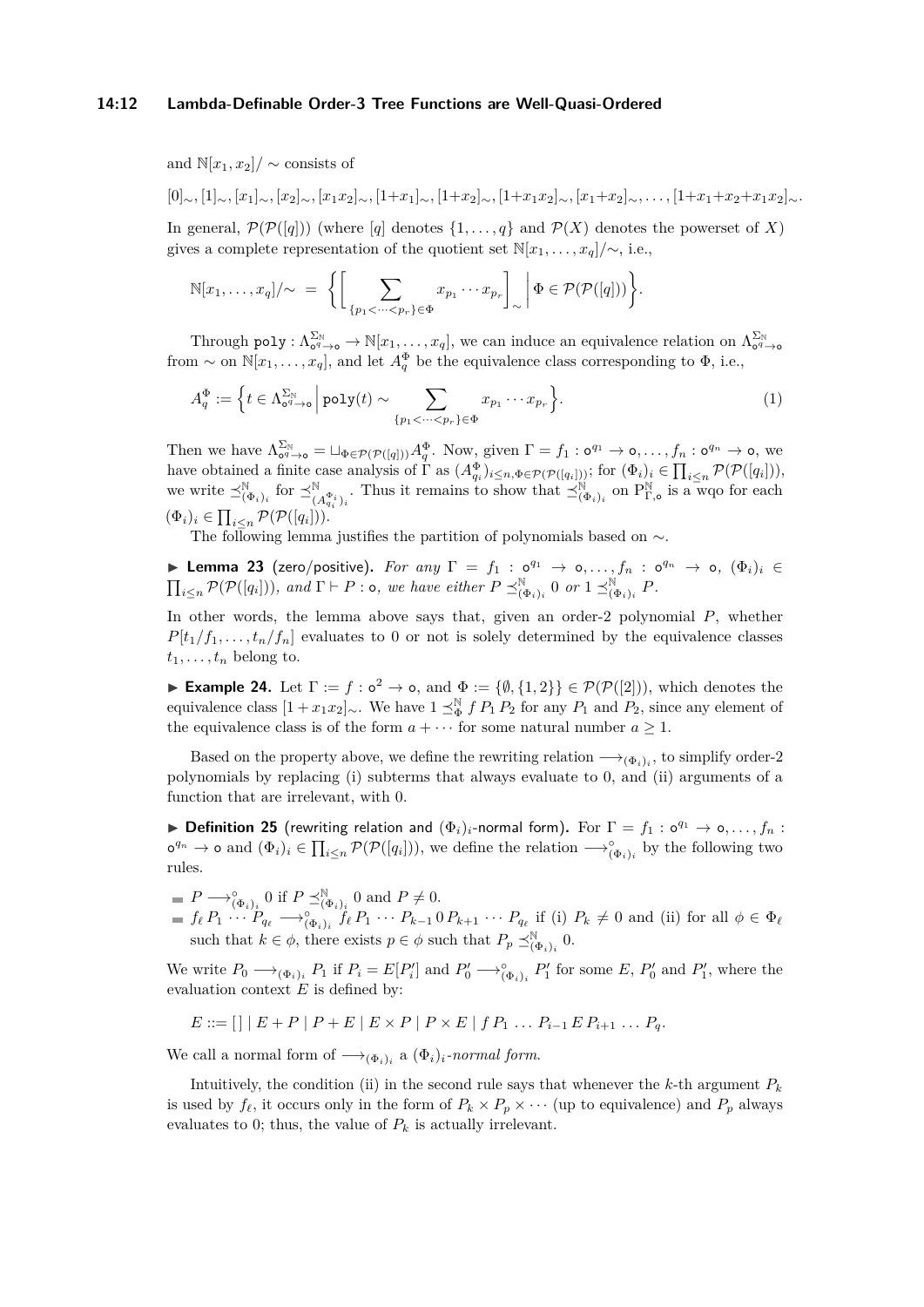**Example 26.** We continue Example [24.](#page-11-0) Recall  $\Gamma = f : o^2 \to o$  and  $\Phi = \{\emptyset, \{1, 2\}\}.$ Consider the order-2 polynomial  $f(1 \times 0)$ . It can be rewritten to f 1 0 by using the first rule (and the evaluation context  $E = f 1$ ]). We can further apply the second rule to obtain  $f \, 1 \, 0 \longrightarrow_{\Phi} f \, 0 \, 0$ , because  $k = 1$  satisfies the conditions ((i) and) (ii). In fact, if  $1 \in \phi \in \Phi$ , then  $\phi = \{1, 2\}$ ; hence, the required condition holds for  $p = 2$ . Note that  $f(0)$  is a  $\Phi$ -normal form; the first rule is not applicable, as  $f \, 0 \, 0 \nless_{\Phi}^{\mathbb{N}} 0$  by the discussion in Example [24.](#page-11-0)

The following lemma guarantees that any order-2 polynomial can be transformed to at least one equivalent  $(\Phi_i)_i$ *-normal form.* 

<span id="page-12-2"></span>▶ Lemma 27 (existence of normal form).

- 1.  $\longrightarrow_{(\Phi_i)_i}$  is strongly normalizing.
- 2. If  $P \longrightarrow_{(\Phi_i)_i} P'$  then  $P \approx_{(\Phi_i)_i}^{\mathbb{N}} P'$ .

We can reduce the wqoness of  $\preceq_{(\Phi_i)_i}^{\mathbb{N}}$  to that of  $\preceq_{\mathbf{o}}^{\mathbf{he},\Sigma_{\mathbb{N}}\cup\Gamma}$  by the following lemma:

<span id="page-12-1"></span>**Example 28.** For  $\Gamma = f_1 : o^{q_1} \to o, \ldots, f_n : o^{q_n} \to o, (\Phi_i)_i \in \prod_{i \leq n} \mathcal{P}(\mathcal{P}([q_i]))$ *, and*  $(\Phi_i)_i$ *-normal forms*  $\Gamma \vdash P', P : o$ , if  $P' \preceq_o^{\text{he}, \Sigma_{\mathbb{N}} \cup \Gamma} P$  then  $P' \preceq_{(\Phi_i)_i}^{\mathbb{N}} P$ .

The proof is given by a simple calculation using Lemma [23](#page-11-1) and that the given  $(\Phi_i)_i$ -normal forms  $P', P$  do not satisfy the condition for the rewriting  $\longrightarrow_{(\Phi_i)_i}$ .

Now we are ready to prove Lemma [20.](#page-10-0)

**Proof of Lemma [20.](#page-10-0)** By Lemma [22,](#page-10-1) it suffices to show that  $\preceq^{\mathbb{N}}_{(\Phi_i)_i}$  on  $P^{\mathbb{N}}_{\Gamma,\bullet}$  is a wqo for each  $(\Phi_i)_i \in \prod_{i \leq n} \mathcal{P}(\mathcal{P}([q_i]))$ . By the Kruskal's tree theorem,  $\preceq^{\text{he}, \Sigma_{\text{N}} \cup \Gamma}_{\text{o}}$  on  $P^{\mathbb{N}}_{\Gamma, \text{o}}$  is a wqo, and hence the sub-ordering  $\preceq_o^{\text{he}, \Sigma_{\mathbb{N}} \cup \Gamma}$  on the subset

 ${P \in \mathrm{P}_\Gamma^\mathbb{N}}$  $_{\Gamma,\circ}^{\mathbb{N}}\mid P$  is a  $(\Phi_i)_i$ -normal form $\}\subseteq P_{\Gamma}^{\mathbb{N}}$ Γ*,*o

is a wqo. Therefore by Lemma [28,](#page-12-1)  $\preceq^{\mathbb{N}}_{(\Phi_i)_i}$  on  $\{P \in \mathcal{P}^{\mathbb{N}}_{\Gamma, \bullet} \mid P$  is a  $(\Phi_i)_i$ -normal form} is a *w*qo. By Lemma [27,](#page-12-2) {*P* ∈ P<sub>Γ,</sub><sup>α</sup> | *P* is a (Φ*i*)<sub>*i*</sub>-normal form} and P<sub>Γ,</sub>α—both modulo βηequivalence—are isomorphic (with respect to  $\preceq^{\mathbb{N}}_{(\Phi_i)_i}$  and  $\preceq^{\mathbb{N}}_{(\Phi_i)_i}$ ); hence  $\preceq^{\mathbb{N}}_{(\Phi_i)_i}$  on  $P^{\mathbb{N}}_{\Gamma,\circ}$  is a wqo.  $\square$ 

### <span id="page-12-0"></span>**5 Conclusion**

W have introduced the nAK-conjecture, a weaker version of the AK-conjecture in [\[2\]](#page-13-1), and proved it up to order 3. We have also proved a pumping lemma for higher-order grammars (which is slightly weaker than the pumping lemma conjectured in [\[2\]](#page-13-1)) under the assumption that the nAK-conjecture holds. Obvious future work is to show the nAK-conjecture or the original AK-conjecture for arbitrary orders. Finding other applications of the two conjectures (cf. an application of Kruskal's tree theorem to program termination [\[5\]](#page-13-12)) is also left for future work.

### **Acknowledgments**

We would like to thank anonymous referees for useful comments. This work was supported by JSPS Kakenhi 15H05706 and 18K11156.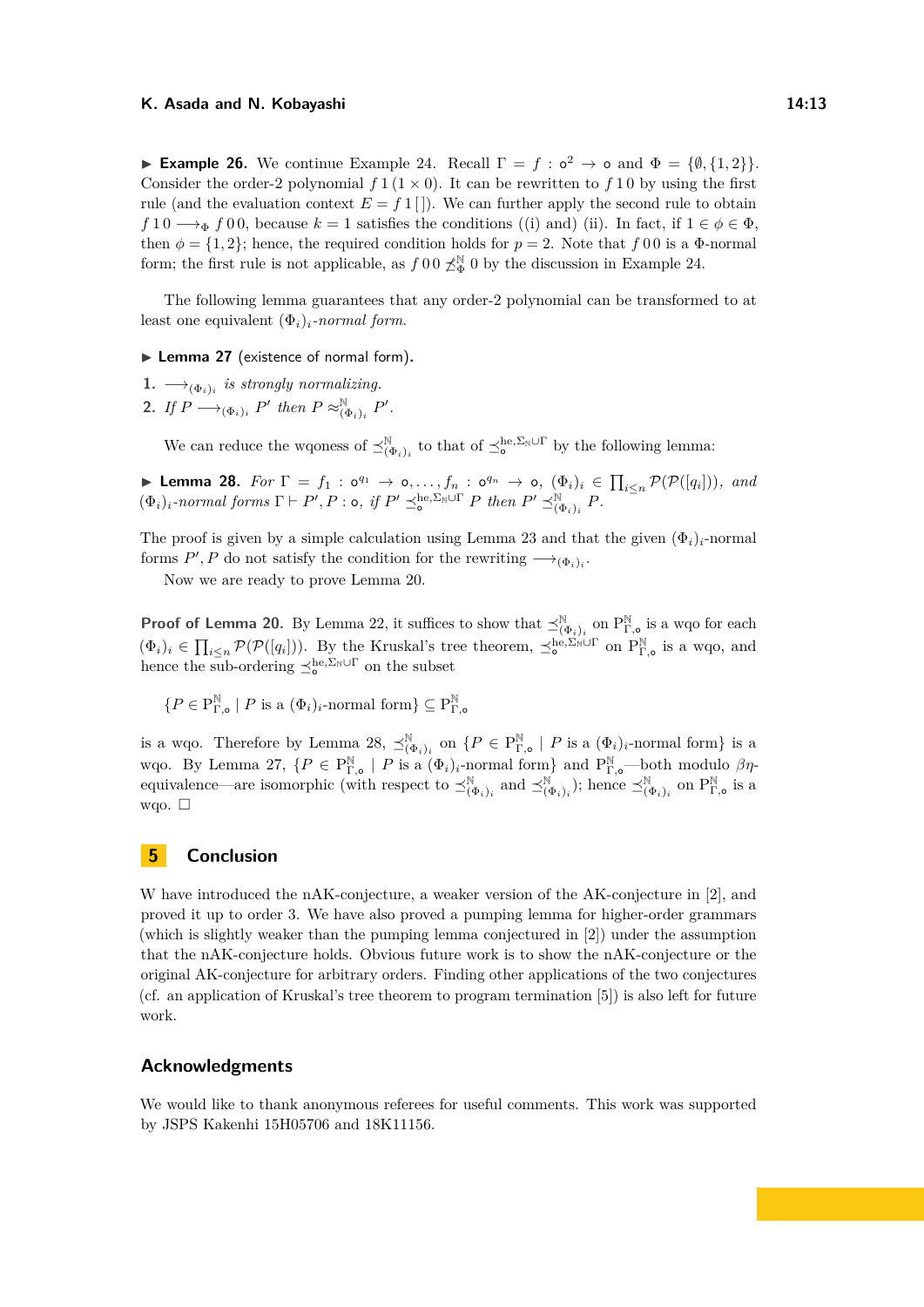### **References**

- <span id="page-13-3"></span>**1** Kazuyuki Asada and Naoki Kobayashi. On Word and Frontier Languages of Unsafe Higher-Order Grammars. In *43rd International Colloquium on Automata, Languages, and Programming (ICALP 2016)*, volume 55 of *LIPIcs*, pages 111:1–111:13. Schloss Dagstuhl– Leibniz-Zentrum fuer Informatik, 2016.
- <span id="page-13-1"></span>**2** Kazuyuki Asada and Naoki Kobayashi. Pumping lemma for higher-order languages. In Ioannis Chatzigiannakis, Piotr Indyk, Fabian Kuhn, and Anca Muscholl, editors, *44th International Colloquium on Automata, Languages, and Programming, ICALP 2017, July 10-14, 2017, Warsaw, Poland*, volume 80 of *LIPIcs*, pages 97:1–97:14. Schloss Dagstuhl - Leibniz-Zentrum fuer Informatik, 2017. URL: [https://doi.org/10.4230/LIPIcs.ICALP.](https://doi.org/10.4230/LIPIcs.ICALP.2017.97) [2017.97](https://doi.org/10.4230/LIPIcs.ICALP.2017.97), [doi:10.4230/LIPIcs.ICALP.2017.97](http://dx.doi.org/10.4230/LIPIcs.ICALP.2017.97).
- <span id="page-13-13"></span>**3** Kazuyuki Asada and Naoki Kobayashi. Pumping Lemma for Higher-order Languages. *ArXiv e-prints, 1705.10699*, May 2017. URL: <https://arxiv.org/abs/1705.10699>, [arXiv:1705.10699](http://arxiv.org/abs/1705.10699).
- <span id="page-13-2"></span>**4** Werner Damm. The IO- and OI-hierarchies. *Theor. Comput. Sci.*, 20:95–207, 1982.
- <span id="page-13-12"></span>**5** Nachum Dershowitz. Orderings for term-rewriting systems. *Theoretical Computer Science*,  $17(3):279 - 301$ ,  $1982$ . URL: [http://www.sciencedirect.com/science/article/pii/](http://www.sciencedirect.com/science/article/pii/0304397582900263) [0304397582900263](http://www.sciencedirect.com/science/article/pii/0304397582900263), [doi:https://doi.org/10.1016/0304-3975\(82\)90026-3](http://dx.doi.org/https://doi.org/10.1016/0304-3975(82)90026-3).
- <span id="page-13-7"></span>**6** Takeshi Hayashi. On derivation trees of indexed grammars –an extension of the uvwxytheorem–. *Publ. RIMS, Kyoto Univ.*, pages 61–92, 1973.
- <span id="page-13-11"></span>**7** Graham Higman. Ordering by divisibility in abstract algebras. *Proceedings of the London Mathematical Society*, 3(1):326–336, 1952.
- <span id="page-13-0"></span>**8** Joseph B. Kruskal. Well-quasi-ordering, the tree theorem, and vazsonyi's conjecture. *Transactions of the American Mathematical Society*, 95(2):210–225, 1960. URL: [http:](http://www.jstor.org/stable/1993287) [//www.jstor.org/stable/1993287](http://www.jstor.org/stable/1993287).
- <span id="page-13-8"></span>**9** Pawel Parys. Intersection types and counting. In Naoki Kobayashi, editor, *Proceedings Eighth Workshop on Intersection Types and Related Systems, ITRS 2016, Porto, Portugal, 26th June 2016.*, volume 242 of *EPTCS*, pages 48–63, 2016. URL: [https://doi.org/10.](https://doi.org/10.4204/EPTCS.242.6) [4204/EPTCS.242.6](https://doi.org/10.4204/EPTCS.242.6), [doi:10.4204/EPTCS.242.6](http://dx.doi.org/10.4204/EPTCS.242.6).
- <span id="page-13-9"></span>**10** Pawel Parys. The complexity of the diagonal problem for recursion schemes. In Satya V. Lokam and R. Ramanujam, editors, *37th IARCS Annual Conference on Foundations of Software Technology and Theoretical Computer Science, FSTTCS 2017, December 11-15, 2017, Kanpur, India*, volume 93 of *LIPIcs*, pages 45:1–45:14. Schloss Dagstuhl - Leibniz-Zentrum fuer Informatik, 2017. URL: [https://doi.org/10.4230/LIPIcs.FSTTCS.2017.](https://doi.org/10.4230/LIPIcs.FSTTCS.2017.45) [45](https://doi.org/10.4230/LIPIcs.FSTTCS.2017.45), [doi:10.4230/LIPIcs.FSTTCS.2017.45](http://dx.doi.org/10.4230/LIPIcs.FSTTCS.2017.45).
- <span id="page-13-14"></span>**11** Kazushige Terui. Semantic evaluation, intersection types and complexity of simply typed lambda calculus. In *23rd International Conference on Rewriting Techniques and Applications (RTA'12)*, volume 15 of *LIPIcs*, pages 323–338. Schloss Dagstuhl - Leibniz-Zentrum fuer Informatik, 2012.
- <span id="page-13-10"></span>**12** Mitchell Wand. An algebraic formulation of the Chomsky hierarchy. In *Category Theory Applied to Computation and Control*, volume 25 of *LNCS*, pages 209–213. Springer, 1974.
- <span id="page-13-4"></span>**13** Marek Zaionc. Word operation definable in the typed lambda-calculus. *Theor. Comput. Sci.*, 52:1–14, 1987. URL: [http://dx.doi.org/10.1016/0304-3975\(87\)90077-6](http://dx.doi.org/10.1016/0304-3975(87)90077-6), [doi:](http://dx.doi.org/10.1016/0304-3975(87)90077-6) [10.1016/0304-3975\(87\)90077-6](http://dx.doi.org/10.1016/0304-3975(87)90077-6).
- <span id="page-13-5"></span>**14** Marek Zaionc. On the "lambda"-definable tree operations. In *Algebraic Logic and Universal Algebra in Computer Science, Conference, Ames, Iowa, USA, June 1-4, 1988, Proceedings*, volume 425 of *Lecture Notes in Computer Science*, pages 279–292, 1990.
- <span id="page-13-6"></span>**15** Marek Zaionc. Lambda representation of operations between different term algebras. In Leszek Pacholski and Jerzy Tiuryn, editors, *Computer Science Logic, 8th International Workshop, CSL '94, Kazimierz, Poland, September 25-30, 1994, Selected Papers*, volume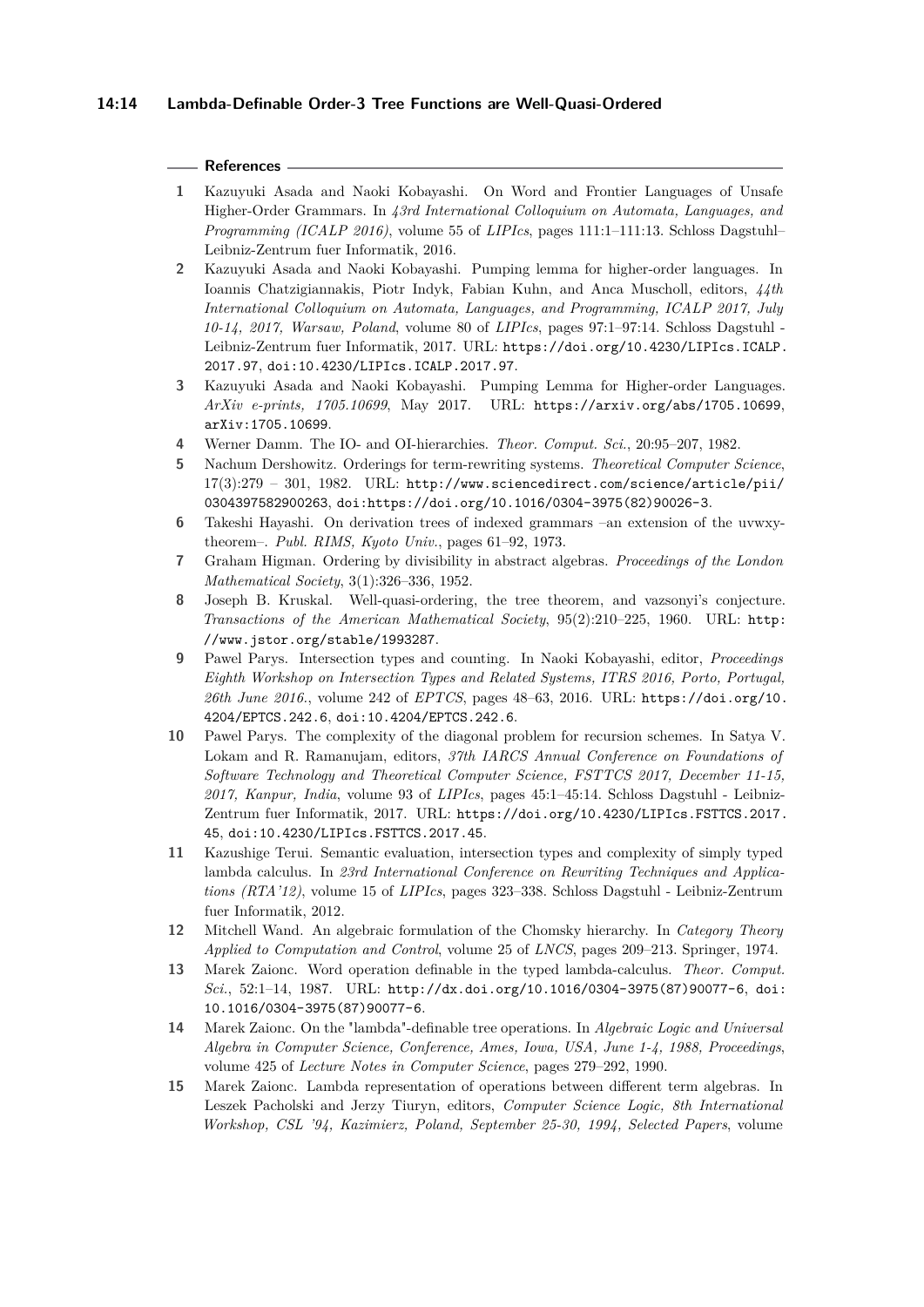933 of *Lecture Notes in Computer Science*, pages 91–105. Springer, 1994. URL: [https:](https://doi.org/10.1007/BFb0022249) [//doi.org/10.1007/BFb0022249](https://doi.org/10.1007/BFb0022249), [doi:10.1007/BFb0022249](http://dx.doi.org/10.1007/BFb0022249).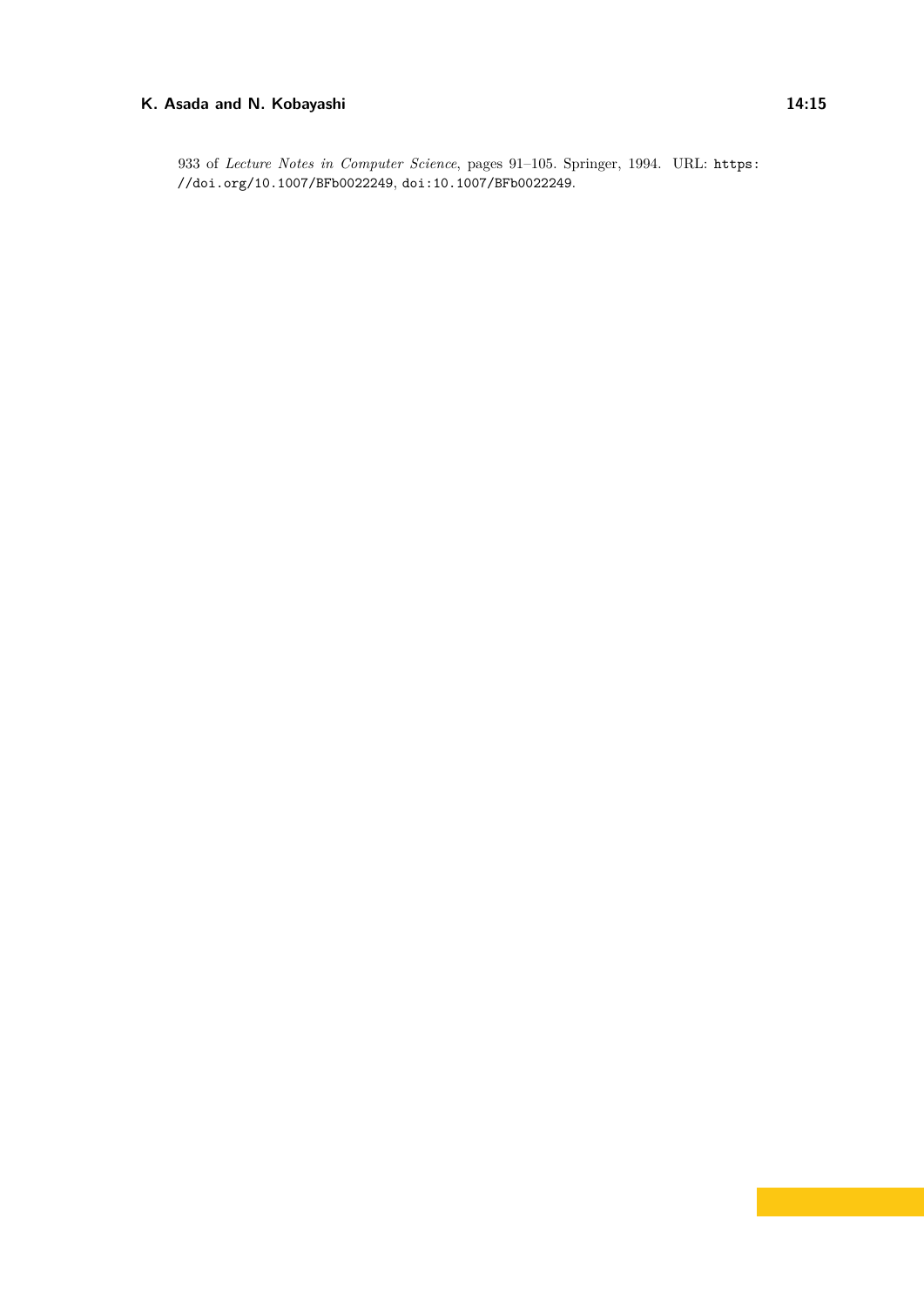#### **14:16 Lambda-Definable Order-3 Tree Functions are Well-Quasi-Ordered**

### <span id="page-15-0"></span>**A Preliminaries for Appendix**

 $\triangleright$  **Definition 29** (contexts). The set of *contexts*, ranged over by *C*, *D*, *G*, *H*, is defined by  $C ::= [ \ | \ | \ C t \ | \ tC \ | \ \lambda x.C \text{ where } t \text{ ranges over } \lambda \rightarrow \text{nd-terms. We write } C[t] \text{ for the } \lambda \rightarrow \text{nd-term } \lambda \rightarrow \text{nd-term}$ obtained from  $C$  by replacing  $\lceil \cdot \rceil$  with  $t$ . Note that the replacement may capture variables; e.g.,  $(\lambda x. [S])[x]$  is  $\lambda x. x$ . We call *C* a  $(\Gamma', \kappa')$ - $(\Gamma, \kappa)$ -context if  $\Gamma \vdash_{\texttt{ST}} C : \kappa$  is derived by using axiom  $\Gamma' \vdash_{ST} [\ ] : \kappa'.$  We also call a  $(\emptyset, \kappa')\text{-}(\emptyset, \kappa)$ -context a  $\kappa'\text{-}\kappa\text{-}context$ . The (internal) *order* of a  $(\Gamma', \kappa')$ - $(\Gamma, \kappa)$ -context, is the largest order of the types occurring in the derivation of  $\Gamma \vdash_{ST} C : \kappa$ . A context is called a  $\lambda \rightarrow$ -*context* if it does not contain  $\oplus$ . The size |*C*| of a context *C* is defined similarly to that of  $\lambda Y^{\text{nd}}$ -terms, with  $|| \cdot || := 0$ .

**▶ Definition 30** (linear term / pair of contexts). For a  $\lambda$ <sup>→</sup>-term  $x : \kappa \vdash_{ST} t : o$ , we call *t linear* (with respect to *x*) if *x* occurs exactly once in the call-by-name normal form of *t*. A pair of  $\lambda$ <sup>→</sup>-contexts  $[] : \kappa \vdash_{\texttt{ST}} C : \circ$  and  $[] : \kappa \vdash_{\texttt{ST}} D : \kappa$  is called *linear* if  $x : \kappa \vdash_{\texttt{ST}} C[D^i[x]] : \circ$ is linear for any  $i \geq 0$  where x is a fresh variable that is not captured by the context applications.

▶ **Definition 31** (higher-order grammar). A *higher-order grammar* (or *grammar* for short) is a quadruple  $(\Sigma, \mathcal{N}, \mathcal{R}, S)$ , where (i)  $\Sigma$  is a ranked alphabet; (ii) N is a map from a finite set of *non-terminals* to their types; (iii) R is a finite set of *rewriting rules* of the form  $A \to \lambda x_1 \cdots \lambda x_\ell t$ , where  $\mathcal{N}(A) = \kappa_1 \to \cdots \to \kappa_\ell \to \infty$ , *t* is an applicative term, and  $\mathcal{N}, x_1 : \kappa_1, \ldots, x_\ell : \kappa_\ell \vdash_{\texttt{ST}} t : \texttt{o holds};$  (iv) *S* is a non-terminal called the *start symbol*, and  $\mathcal{N}(S) = \text{o}$ . The *order* of a grammar G is the largest order of the types of non-terminals. We sometimes write  $\Sigma_{\mathcal{G}}, \mathcal{N}_{\mathcal{G}}, \mathcal{R}_{\mathcal{G}}, S_{\mathcal{G}}$  for the four components of  $\mathcal{G}$ . We often write  $Ax_1 \cdots x_k \to t$ for the rule  $A \to \lambda x_1 \cdots \lambda x_k \cdot t$ .

For a grammar  $G = (\Sigma, \mathcal{N}, \mathcal{R}, S)$ , the rewriting relation  $\longrightarrow_G$  is defined by:

$$
\frac{(A \to \lambda x_1 \cdots \lambda x_k.t)}{4t_1 \cdots t_k \longrightarrow_{\mathcal{G}} t[t_1/x_1, \ldots, t_k/x_k]} \qquad \frac{t_i \to_{\mathcal{G}} t'_i \qquad i \in \{1, \ldots, k\}}{at_1 \cdots t_k \longrightarrow_{\mathcal{G}} at_1 \cdots t_{i-1} t'_i t_{i+1} \cdots t_k}
$$

We write  $\longrightarrow_{\mathcal{G}}^*$  for the reflexive transitive closure of  $\longrightarrow_{\mathcal{G}}$ . The *tree language generated by* G, written  $\mathcal{L}(\mathcal{G})$ , is the set  $\{\pi \mid S \longrightarrow_{\mathcal{G}}^* \pi\}$ . We call a grammar G a *word grammar* if its alphabet is a word alphabet.

As explained after Definition [2,](#page-2-0) we have:

 $\{\mathcal{L}(G) \mid G$  is an order-*n* tree grammar $\} = \{\mathcal{L}(t) \mid t$  is an order-*n* ground closed  $\lambda Y^{\text{nd}}$ -term}

for any *n*.

 $\triangleright$  **Definition 32** (frontier language / br-alphabet). The *frontier word* of a tree  $\pi$ , written **leaves**( $\pi$ ), is the sequence of symbols in the leaves of  $\pi$ . It is defined inductively by: **leaves**(*a*) = *a* when  $\Sigma(a) = 0$ , and **leaves**( $a \pi_1 \cdots \pi_k$ ) = **leaves**( $\pi_1$ ) · · · **leaves**( $\pi_k$ ) when  $\Sigma(a) = k > 0$ . The *frontier language* generated by *t*, written  $\mathcal{L}_{\text{leaf}}(t)$ , is the set: {**leaves** $(\pi)$ }  $\pi \in \mathcal{L}_{\text{leaf}}(t)$ . A br-*alphabet* is a ranked alphabet such that it has a special binary constant br and a special nullary constant e and the other constants are nullary. We consider e as the empty word  $\varepsilon$ : for a ground closed  $\lambda Y^{\text{nd}}$ -term with a br-alphabet, we also define  $\mathcal{L}^{\varepsilon}_{\texttt{leaf}}(t) := (\mathcal{L}_{\texttt{leaf}}(t) \setminus \{e\}) \cup \{\varepsilon \mid e \in \mathcal{L}_{\texttt{leaf}}(t)\}.$  We call a tree  $\pi$  an e-free br-tree if it is a tree of some br-alphabet but does not contain e.

**Proof of Lemma [6.](#page-3-1)** Since every constant is monotonic on  $\leq$  by definition, the basic lemma of logical relation holds, which exactly means that  $\leq_{\kappa}$  is reflexive, from which the transitivity and being point-wise follow.  $\square$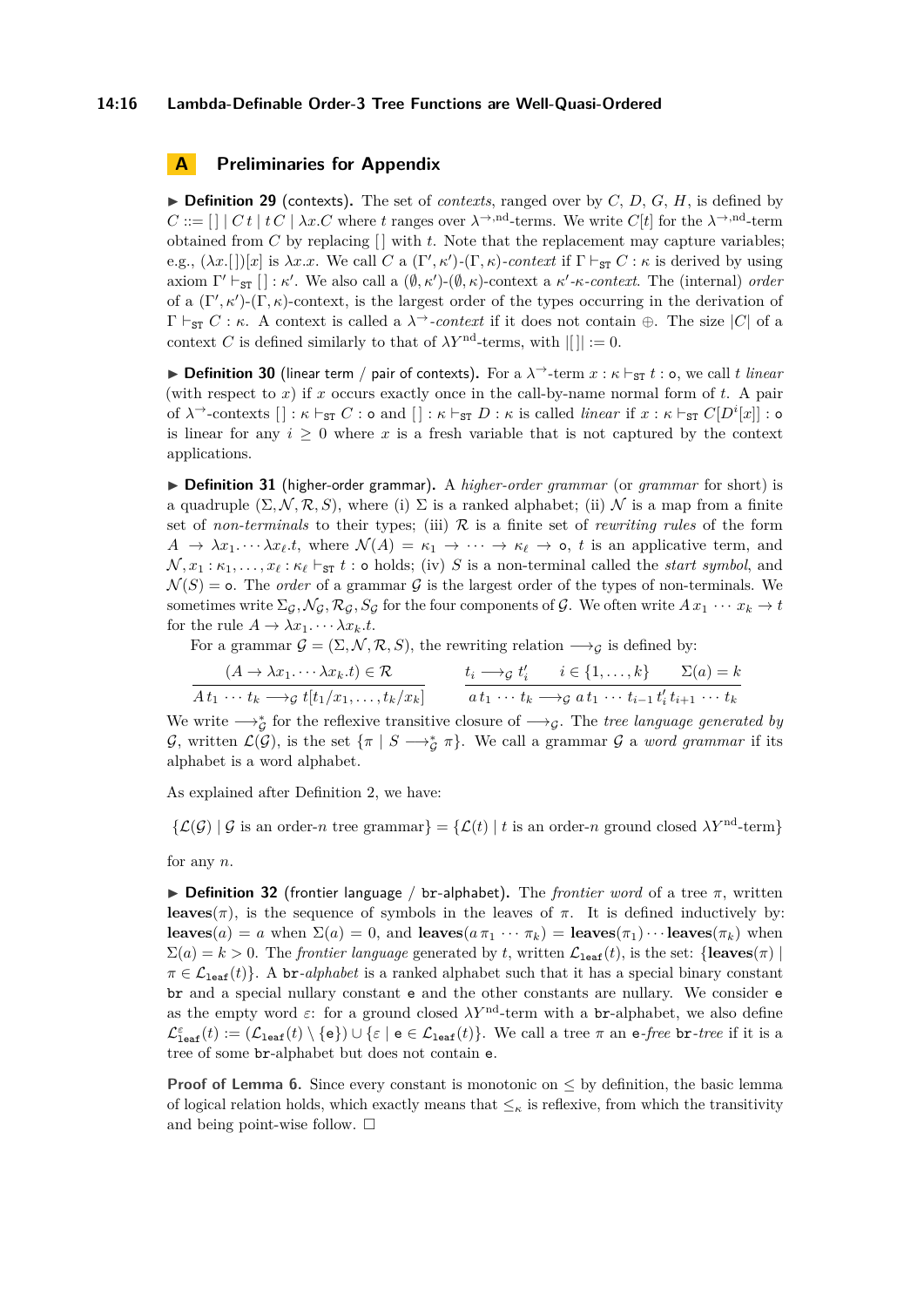# <span id="page-16-0"></span>**B Proof of the Pumping Lemma**

As explained after Theorem [12,](#page-4-2) the proof of this theorem is just a simple modification of the proof of the pumping lemma in [\[2\]](#page-13-1); the (essentially) modified points are Lemmas [34](#page-16-1) and [43](#page-21-2) below. We first gives some lemmas which are independent of orderings. Then, as explained in Remark [3,](#page-4-4) we show some generalized pumping lemma, where we generalize  $\preceq^{#,\Sigma}$  to an arbitrary quasi-ordering with certain conditions. Lastly, we show that Theorem [12](#page-4-2) is an instance of the generalized pumping lemma.

### **B.1 Lemmas independent of ordering**

The next lemma is exactly the same as Lemma 11 in [\[2\]](#page-13-1).

<span id="page-16-2"></span> $\blacktriangleright$  **Lemma 33** ([\[2\]](#page-13-1)). *Given an order-n grammar* G *such that*  $\mathcal{L}(\mathcal{G})$  *is infinite, there exist order-n linear*  $\lambda$ <sup>→</sup>*-contexts C*, *D*, and an order-*n* closed  $\lambda$ <sup>→</sup>-term *t* such that

1.  $\{\mathcal{T}(C[D^k[t]]) \mid k \geq 1\} \subseteq \mathcal{L}(\mathcal{G})$ 

**2.** { $\mathcal{T}(C[D^{\ell_k}[t]]) \mid k \geq 1$ } *is infinite for any strictly increasing sequence*  $(\ell_k)_k$ *.* 

In [\[2\]](#page-13-1), we also used a similar lemma to the above, which reasons about the length of a particular path of a tree. We slightly modify this lemma as follows.

We annotate each constructor *a* as  $a^{(i)}$  as follows: We write  $\Sigma_d$  for the alphabet  $\{a^{(i)} \mapsto a^{(i)}\}$  $k \mid (a \mapsto k) \in \Sigma$ ,  $0 \leq i \leq k$ . Then we call *i* of  $a^{(i)}$  a *direction* and call a  $\lambda Y^{\text{nd}}$ -term / context of alphabet  $\Sigma_d$  *direction-annotated.* 

We define a function **path** which extracts the path from a direction-annotated tree: we write  $\Sigma_p$  for the word alphabet  $\{a_i \mapsto 1 \mid (a \mapsto k) \in \Sigma, 1 \le i \le k\} \cup \{\mathsf{e} \mapsto 0\},\$ and define the function **path** from trees of  $\Sigma_d$  to trees of  $\Sigma_p$ , by the following induction:  $\textbf{path}(a^{\langle i \rangle}\pi_1 \cdots \pi_\ell) := a_i \,\textbf{path}(\pi_i) \text{ if } i > 0 \text{ and } \textbf{path}(a^{\langle 0 \rangle}\pi_1 \cdots \pi_\ell) := \textbf{e}.$  We also define **rmdir** as the function that removes all the direction annotations.

We call a direction annotated tree  $\pi$  *0-annotated* if all the directions in  $\pi$  are 0; then we define a direction annotated tree  $\pi$  to be *(direction-)well-annotated* by the following induction:  $a^{(0)}\pi_1 \cdots \pi_k$  is well-annotated if  $\pi_j$  is 0-annotated for any *j*; and  $a^{(i)}\pi_1 \cdots \pi_k$  $(i > 0)$  is well-annotated if  $\pi_j$  is 0-annotated for any  $j \neq i$  and  $\pi_i$  is well-annotated.

The next lemma is modified from Lemma 12 in [\[2\]](#page-13-1); we just added the natural condition of well-annotatedness (condition 3 below).

<span id="page-16-1"></span>**► Lemma 34.** For any order-*n* linear  $\lambda^{\rightarrow}$ -contexts C, D and any order-*n* closed  $\lambda^{\rightarrow}$ -term *t* such that  $\{\mathcal{T}(C[D^k[t]]) \mid k \geq 1\}$  is infinite, there exist direction-annotated order-*n* linear *λ*<sup>→</sup>*-contexts G, H, a direction-annotated order-n closed λ*<sup>→</sup>*-term u, and p, q >* 0 *such that*

**1. rmdir**( $\mathcal{T}(G[H^k[u]])$ ) =  $\mathcal{T}(C[D^{pk+q}[t]])$  *for any*  $k \geq 1$ 

**2.** { $|path(\mathcal{T}(G[H^{\ell_k}[u]]))| \leq k \geq 1$ } *is infinite for any strictly increasing sequence*  $(\ell_k)_k$ *.* 

**3.**  $\mathcal{T}(G[H^k[u]])$  *is well-annotated for any*  $k \geq 1$ *.* 

**Proof.** We replace the rule (PDT-CONST) used in Appendix A.5 of [\[3\]](#page-13-13) with the following one: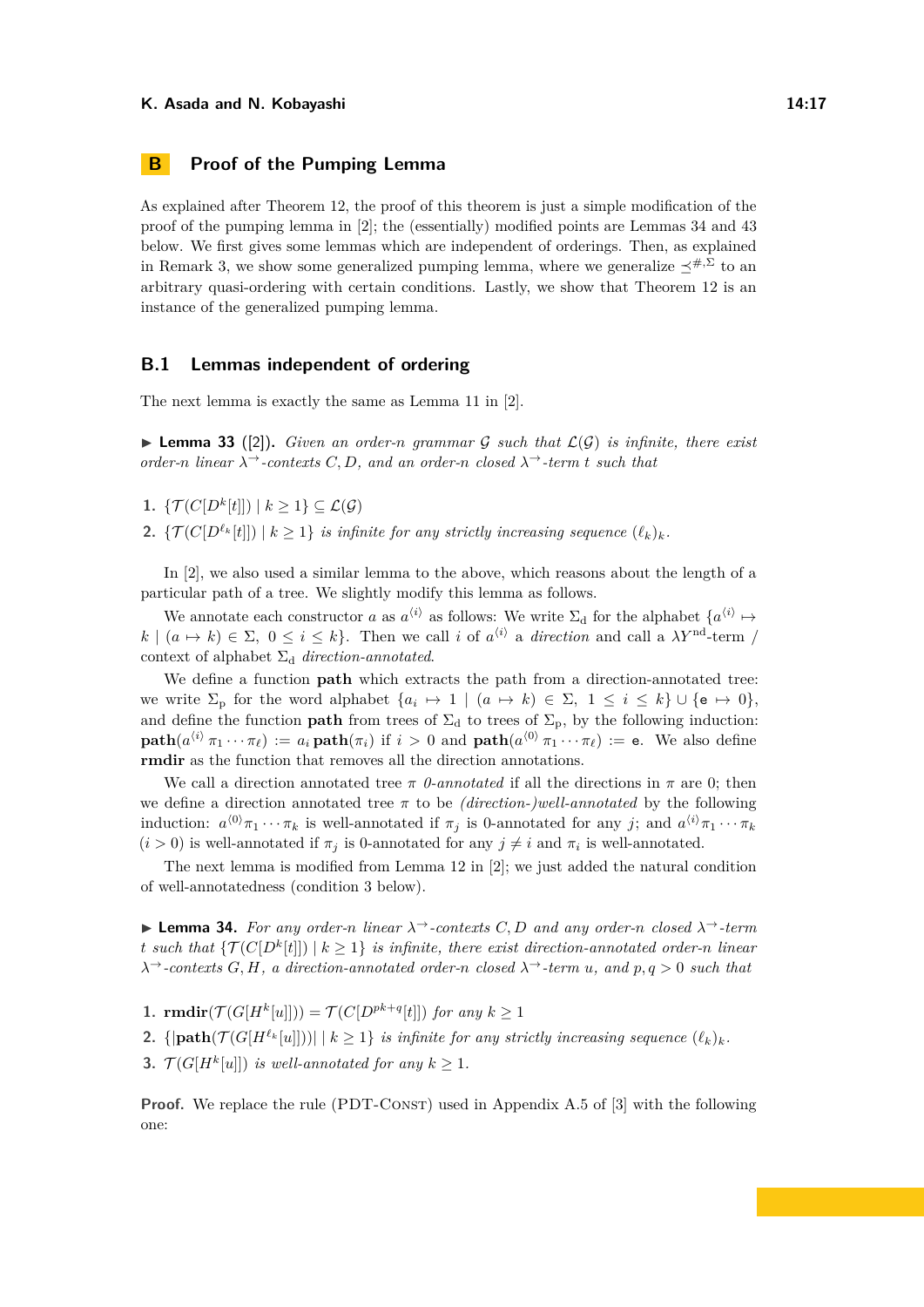#### **14:18 Lambda-Definable Order-3 Tree Functions are Well-Quasi-Ordered**

$$
\arg(a) = k
$$
\n
$$
\Theta_i \vdash_n^{\text{dir}} t_j : (F_j, M_j, \mathbf{o}) \triangleright c_j \Rightarrow s_j \text{ for each } j \in \{1, \dots, k\}
$$
\n
$$
M = M_1 \uplus \dots \uplus M_k \qquad 0 \notin \bigcup_{j \in \{1, \dots, k\} \setminus \{i\}} M_j
$$
\n
$$
0 \in M_i \text{ if } i > 0
$$
\n
$$
Comp_n(\{(\{0\}, 0), (F_1, c_1), \dots, (F_k, c_k)\}, M) = (F, c)
$$
\n
$$
\Theta_1 + \dots + \Theta_k \vdash_n^{\text{dir}} a^{\langle i \rangle} t_1 \cdots t_k : (F, M, \mathbf{o}) \triangleright c \Rightarrow a^{\langle i \rangle} s_1 \cdots s_k
$$
\n(PDF-CONST)

Here, we allow *i* to range over  $\{0, 1, \ldots, k\}$ . The new condition " $0 \in M_i$  if  $i > 0$ " ensures directions to be well-annotated. All the remaining parts of the proof are completely analogous to those in [\[3\]](#page-13-13).  $\square$ 

The next lemma is exactly the same as Lemma 13 in [\[2\]](#page-13-1).

<span id="page-17-2"></span> $▶$  **Lemma 35** ([\[2\]](#page-13-1)). *Given order-n*  $λ→$ *-contexts C, D, and an order-n closed*  $λ→$ *-term t such that*

- $\blacksquare$  *the constants in C, D, t are in a word alphabet*  $\Sigma$ *,*
- ${\{\mathcal{T}(C[D^{\ell_i}[t]])\mid i\geq 0\}}$  *is infinite for any strictly increasing sequence*  $(\ell_i)_i$ *, and*
- *C and D are linear,*

*there exist order-*( $n - 1$ )  $\lambda$ <sup>→</sup>*-contexts G, H<sub>i</sub> order-*( $n - 1$ ) *closed*  $\lambda$ <sup>→</sup>*-term u<sub></sub>, and some constant numbers*  $c, d \geq 1$  *such that* 

- *the constants in G, H, u are in the* br-*alphabet*  $\{a \mapsto 0 \mid a \in dom(\Sigma) \setminus \{e\}\} \cup \{e \mapsto 0\}$  $0,$  br  $\mapsto$  2.
- *for*  $i \geq 0$ ,  $\mathcal{T}(G[H^i[u]])$  *is either an* e*-free* br-tree or e, and

$$
\textbf{word}(\mathcal{T}(C[D^{ci+d}[t]])) = \begin{cases} \varepsilon & (\mathcal{T}(G[H^i[u]]) = \mathsf{e}) \\ \textbf{leaves}(\mathcal{T}(G[H^i[u]])) & (\mathcal{T}(G[H^i[u]]) \neq \mathsf{e}) \end{cases}
$$

*G and H are linear.*

### <span id="page-17-0"></span>**B.2 Generalized pumping lemma**

Here we give the generalized pumping lemma. First we abstract the nAK-conjecture and the AK-conjecture, using the following notion: we call a *parametrized quasi-ordering* a family of quasi-orderings  $(\leq_k^{\Sigma})_{\Sigma,\kappa}$  parametrized by a ranked alphabet  $\Sigma$  and a simple type  $\kappa$  where  $\leq^{\Sigma}_{\kappa}$  is a quasi-ordering on the set of closed  $\lambda^{\rightarrow}$ -terms of type  $\kappa$  and of alphabet  $\Sigma$  modulo *βη*-equivalence.

<span id="page-17-1"></span>► Condition 36 (Parametrized well-quasi-ordering). Let  $(\leq_{\kappa}^{\Sigma})_{\Sigma,\kappa}$  be a parametrized quasiordering.

- $\leq^{\Sigma}_{\kappa}$  is a well-quasi-ordering; i.e., for an infinite sequence  $t_1, t_2, \ldots$  of closed  $\lambda$ <sup>→</sup>-terms of type *κ*, there exist  $i < j$  such that  $t_i \leq \sum_{k=1}^{N} t_j$ .
- $(\leq^{\Sigma}_{\kappa})_{\kappa}$  is closed under application, i.e., if  $t \leq^{\Sigma}_{\kappa_1 \to \kappa_2} t'$  and  $s \leq^{\Sigma}_{\kappa_1} s'$  then  $t s \leq^{\Sigma}_{\kappa_2} t' s'$ .

The nAK-conjecture (the AK-conjecture, resp.) says that  $(\preceq_k^{\#,\Sigma})_{\Sigma,\kappa}$   $((\preceq_k^{\text{he},\Sigma})_{\Sigma,\kappa}$ , resp.) satisfies Condition [36;](#page-17-1) note that the second condition on closedness under application is satisfied by any logical relation extension. Also note that the AK-conjecture implies the nAK-conjecture, since  $(\preceq_k^{\text{he},\Sigma}) \subseteq (\preceq_k^{\#,\Sigma})$  as explained in Section [2.2.](#page-3-2)

Similarly to [\[2\]](#page-13-1), for the pumping lemma in the current paper, the following weaker property called the *periodicity* is sufficient.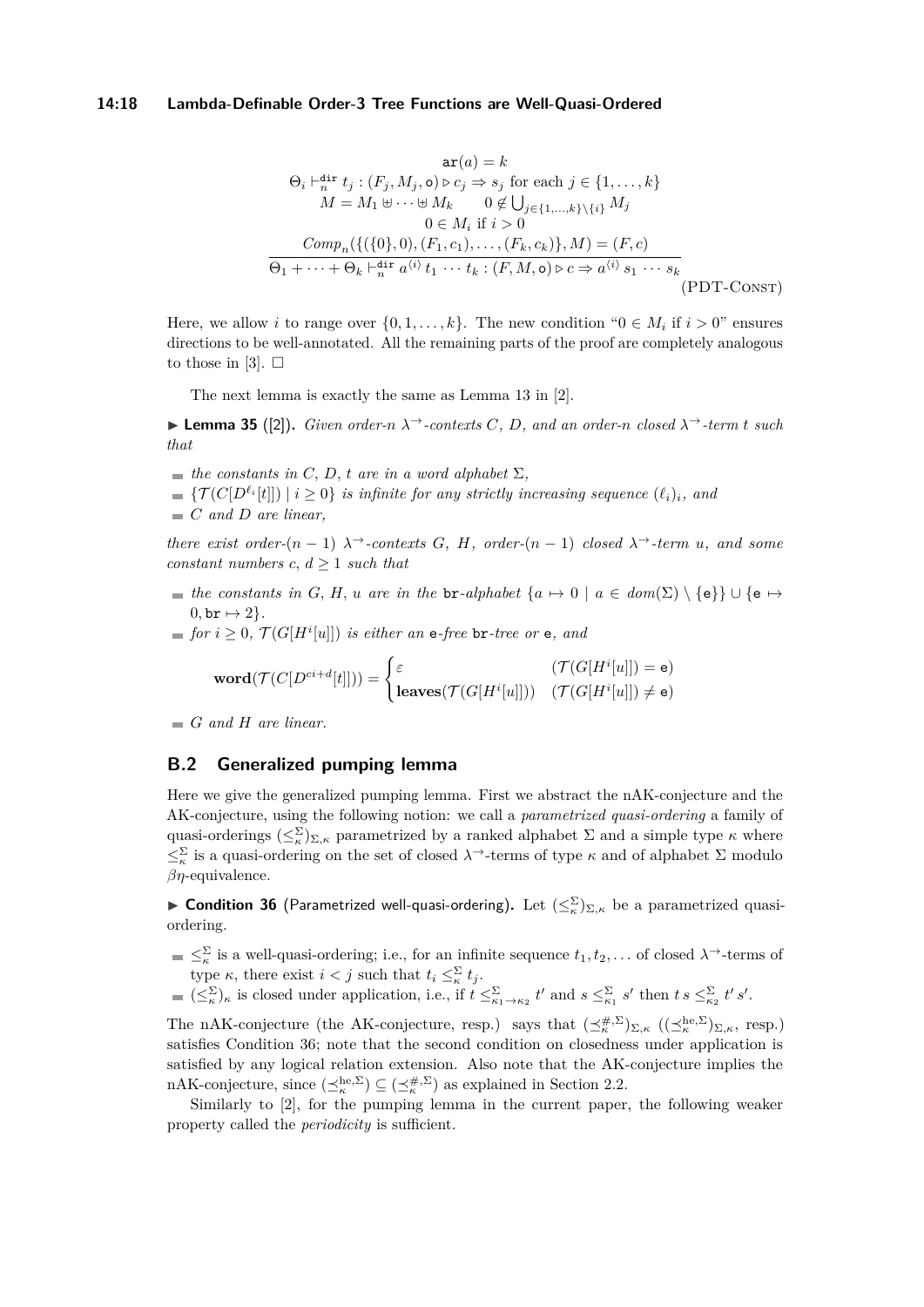- <span id="page-18-1"></span>► **Condition 37** (Periodicity). Let  $(\leq^{\Sigma}_{\kappa})_{\Sigma,\kappa}$  be a parametrized quasi-ordering.
- For any  $\vdash_{ST} t : \kappa \to \kappa$  and  $\vdash_{ST} s : \kappa$ , there exist  $i, j > 0$  such that

$$
t^i s \leq_{\kappa}^{\Sigma} t^{i+j} s \leq_{\kappa}^{\Sigma} t^{i+2j} s \leq_{\kappa}^{\Sigma} \cdots
$$

 $(\leq_{\kappa}^{\Sigma})_{\kappa}$  is closed under application.

Condition [36](#page-17-1) implies Condition [37](#page-18-1) (cf. [\[2\]](#page-13-1)), and we use the latter in the proof of the generalized pumping lemma (Theorem [39\)](#page-18-0).

In the generalized pumping lemma, we consider an arbitrary parametrized quasi-ordering that satisfies (Condition [37](#page-18-1) and) the following condition, which is satisfied by  $(\preceq_k^{\#,\Sigma})_{\Sigma,\kappa}$  as shown in Section [B.3.](#page-20-0) The next condition is essentially a condition on  $(\leq_{\circ}^{\Sigma})_{\Sigma}$  rather than  $(\leq^{\Sigma}_{\kappa})_{\Sigma,\kappa}.$ 

<span id="page-18-2"></span>► **Condition 38.** Let  $(\leq^{\Sigma}_{\kappa})_{\Sigma,\kappa}$  be a parametrized quasi-ordering.

- <span id="page-18-3"></span>**1.** For any order-0 linear  $\lambda^{\rightarrow}$ -contexts *C*, *D* and any tree  $\pi$  such that  $D \neq [$ , we have  $C[D[\pi]] \nleq^{\Sigma} C[\pi].$
- <span id="page-18-4"></span>**2.** Let  $\Sigma_{ur}$ ,  $\Sigma_{br}$ , and  $\Sigma_{wd}$  be an unranked alphabet, the **br**-alphabet of  $\Sigma_{ur}$ , and the word alphabet of  $\Sigma_{\text{ur}}$ , respectively. For e-free br-trees  $\pi$  and  $\pi'$  of  $\Sigma_{\text{br}}$ , if  $\pi <sup>S</sup><sub>o</sub>$   $\pi'$  then  $\textrm{utree}(\textrm{leaves}(\pi)) <^{\Sigma_{\textrm{wd}}}_\textrm{o} \textrm{ utree}(\textrm{leaves}(\pi')).$
- <span id="page-18-5"></span>**3.** Let  $\Sigma$  be a ranked alphabet. For well-annotated trees  $\pi$  and  $\pi'$ , if  $\pi < \Sigma_d$   $\pi'$  then  $\mathbf{rmdir}(\pi)<_{\circ}^{\Sigma}\mathbf{rmdir}(\pi').$
- <span id="page-18-6"></span>**4.** Let  $\Sigma$  be a ranked alphabet. For well-annotated trees  $\pi$  and  $\pi'$ , if  $\pi \sim_{0}^{\Sigma_{d}} \pi'$  then  $\textbf{path}(\pi) \sim^{\Sigma_\text{p}}_\text{o} \textbf{path}(\pi').$

On Condition [38-](#page-18-2)[1,](#page-18-3) note that a linear pair of order-0 *λ*<sup>→</sup>-contexts is nothing but a pair of trees except that each of them contains just one context-hole [ ] of type o. In [\[2\]](#page-13-1), we used that  $\preceq_o^{\text{he},\Sigma}$  satisfies the above four conditions. Conditions [38-](#page-18-2)[2](#page-18-4) and [3](#page-18-5)8-3 corresponds to Lemmas 14 and 15 in [\[2\]](#page-13-1), while Conditions [38-](#page-18-2)[1](#page-18-3) and [38-](#page-18-2)[4](#page-18-6) are trivial and hence implicit in [\[2\]](#page-13-1); note that Condition [38-](#page-18-2)[4](#page-18-6) is trivial if  $\leq^{\Sigma}_{\infty}$  is ordering (i.e. antisymmetric) for any  $\Sigma$ , as  $\leq^{\text{he},\Sigma}_{\infty}$ is.

Now we give the generalized pumping lemma:

<span id="page-18-0"></span>**Fineorem 39** (generalized pumping lemma). Let  $(\leq^{\Sigma}_{\kappa})_{\Sigma,\kappa}$  *be a parametrized quasi-ordering that satisfies Conditions [37](#page-18-1) and [38.](#page-18-2)*

*Then, for any order-n grammar*  $G$  *such that*  $L(G)$  *is infinite, there exist an infinite sequence of trees*  $\pi_0, \pi_1, \pi_2, \ldots \in \mathcal{L}(\mathcal{G})$ , and constants c, d such that: (i)  $\pi_0 \leq \sum_{\alpha}^{\infty} \pi_1 \leq \sum_{\alpha}^{\infty} \pi_2 \leq \sum_{\alpha}^{\infty} \cdots$ , and  $(iii) |\pi_i| \leq \exp_n(ci+d)$  *for each*  $i \geq 0$ *.* 

Of course, we also have the generalized version of Corollary [13.](#page-5-4) The above theorem follows immediately from Lemma [33](#page-16-2) and the next lemma. The proof of the next lemma is essentially the same as that of Lemma 16 in [\[2\]](#page-13-1) except for the explicit use of Condition [38-](#page-18-2)[4.](#page-18-6)

**Example 10.** Let  $(\leq^{\Sigma}_{\kappa})_{\Sigma,\kappa}$  *be a parametrized quasi-ordering that satisfies Conditions [37](#page-18-1) and* [38.](#page-18-2) Let *n* be a natural number and  $\Sigma$  be an alphabet. For any order-*n* linear  $\lambda$ <sup>→</sup>-contexts  $C, D$  and any order- $n \lambda$ <sup> $\rightarrow$ </sup>-term  $t$  such that  $\{ \mathcal{T}(C[D^i[t]]) \mid i \geq 1 \}$  is infinite, there exist  $c, d$ , *j,*  $k$  ≥ 1 *such that* 

$$
= \mathcal{T}(C[D^j[t]]) \n\leq \mathcal{T}(C[D^{j+k}[t]]) \n\leq \mathcal{T}(C[D^{j+2k}[t]]) \n\leq \mathcal{T}(C[D^{j+2k}[t]]) \n= |\mathcal{T}(C[D^{j+ik}[t]])| \leq \exp_n(ci+d) \qquad (i=0,1,\dots)
$$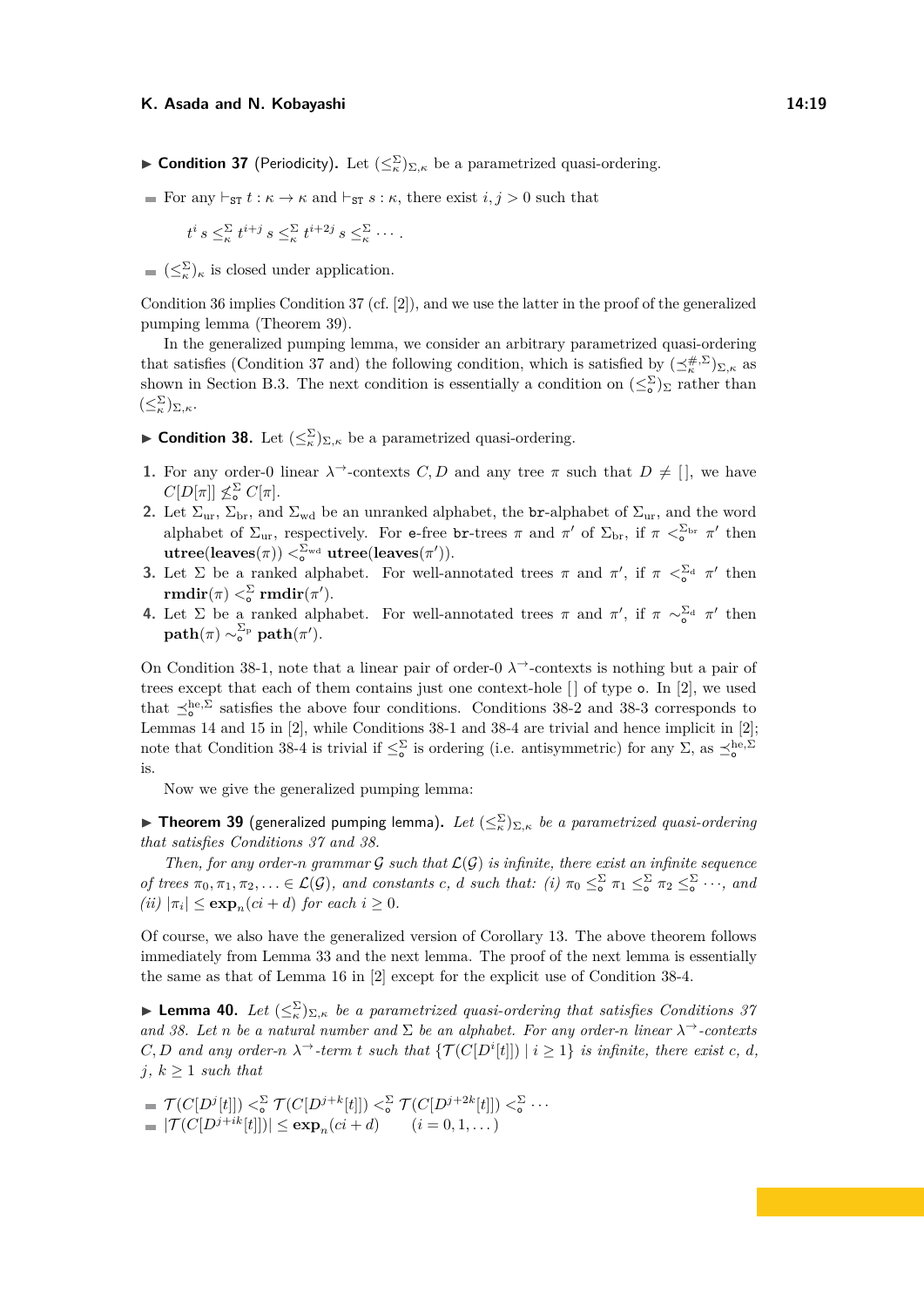#### **14:20 Lambda-Definable Order-3 Tree Functions are Well-Quasi-Ordered**

**Proof.** The proof proceeds by induction on *n*. The case where  $n = 0$  follows immediately from Conditions [37](#page-18-1) and [38-](#page-18-2)[1.](#page-18-3) We discuss the case  $n > 0$  below.

By Lemma [34,](#page-16-1) from *C*, *D*, and *t*, we obtain direction-annotated order-*n* linear  $\lambda$ <sup>→</sup>-contexts *G, H,* a direction-annotated order-*n*  $\lambda$ <sup>→</sup>-term *u*, and *j*<sub>0</sub>*, k*<sub>0</sub> > 0 such that

<span id="page-19-5"></span>
$$
\mathbf{rmdir}(\mathcal{T}(G[H^i[u]])) = \mathcal{T}(C[D^{j_0+ik_0}[t]]) \text{ for any } i \ge 1
$$
\n<sup>(2)</sup>

<span id="page-19-0"></span> $\{|\text{path}(\mathcal{T}(G[H^{\ell_i}[u]]))| \mid i \geq 1\}$  is infinite for any strictly increasing sequence  $(\ell_i)_i$ . (3)  $\mathcal{T}(G[H^i[u]])$  is well-annotated for any  $i \geq 1$ . (4)

Next we transform *G*, *H*, and *u* by choosing a path according to directions as **path** does, i.e., we define  $G_p$ ,  $H_p$ , and  $u_p$  as the  $\lambda^{\rightarrow}$ -contexts/term of  $\Sigma_p$  obtained from  $G$ ,  $H$ , and *u* by replacing each  $a^{(i)}$  with: (i)  $\lambda x_1 \ldots x_\ell a_i x_i$  if  $i > 0$  or (ii)  $\lambda x_1 \ldots x_\ell$  e if  $i = 0$ , where  $\ell = \Sigma(a)$ . For any  $i \geq 0$ , we have

<span id="page-19-1"></span>
$$
\mathbf{path}(\mathcal{T}(G[H^i[u]])) = \mathcal{T}(G_p[H_p^i[u_p]]). \tag{5}
$$

By [\(3\)](#page-19-0) and [\(5\)](#page-19-1),  $\{ \mathcal{T}(G_p[H_p^{\ell_i}[u_p]]) \mid i \geq 0 \}$  is infinite for any strictly increasing sequence  $(\ell_i)_i$ . Also, the transformation from *G*, *H* to  $G_p$ ,  $H_p$  preserves the linearity, because: let *N* be the normal form of *G*[ $H^i[x]$ ] where *x* is fresh, and  $N_p$  be the  $\lambda$ <sup> $\rightarrow$ </sup>-term obtained by applying this transformation to *N*; then  $G_p[H_p^{\ i}[x]] \longrightarrow^* N_p$ , and by the infiniteness of  ${\{\mathcal{T}(G_{\mathbf{p}}[H_{\mathbf{p}}^{i}[u_{\mathbf{p}}]]) \mid i \geq 0\}, N_{\mathbf{p}} \text{ must contain } x, \text{ which implies } N_{\mathbf{p}} \text{ is a linear normal form.}}$ 

Now we decrease the order for induction. We write  $\Sigma_l$  for the br-alphabet version of  $\Sigma_p$ , i.e.,  $\Sigma_l := \{a_i \mapsto 0 \mid (a \mapsto k) \in \Sigma, 1 \le i \le k\} \cup \{\mathsf{e} \mapsto 0, \mathsf{br} \mapsto 2\}$ . By applying Lemma [35](#page-17-2) to  $G_p$ ,  $H_p$ , and  $u_p$ , there exist order- $(n-1)$  linear  $\lambda^{\rightarrow}$ -contexts  $G_l$ ,  $H_l$ , an order- $(n-1)$  $\lambda$ <sup>→</sup>-term *u*<sub>*l*</sub> of alphabet  $\Sigma_l$ , and some constant numbers *c*', *d*'  $\geq$  1 such that, for any *i*  $\geq$  0,  $\mathcal{T}(G_l[H_l^i[u_l]])$  is either an e-free br-tree or e, and

<span id="page-19-2"></span>
$$
\text{word}(\mathcal{T}(G_{p}[H_{p}^{c'i+d'}[u_{p}]])) = \begin{cases} \varepsilon & (\mathcal{T}(G_{l}[H_{l}^{i}[u_{l}]]) = e) \\ \text{leaves}(\mathcal{T}(G_{l}[H_{l}^{i}[u_{l}]])) & (\mathcal{T}(G_{l}[H_{l}^{i}[u_{l}]]) \neq e). \end{cases} (6)
$$

By [\(3\)](#page-19-0), [\(5\)](#page-19-1), and [\(6\)](#page-19-2),  $\{ \mathcal{T}(G_l[H_l^i[u_l]]) \mid i \geq 1 \}$  is also infinite.

By the induction hypothesis, there exist  $j_1$  and  $k_1$  such that

$$
\mathcal{T}(G_l[H_l^{j_1}[u_l]]) <_{\mathbf{o}}^{\Sigma_l} \mathcal{T}(G_l[H_l^{j_1+k_1}[u_l]]) <_{\mathbf{o}}^{\Sigma_l} \mathcal{T}(G_l[H_l^{j_1+2k_1}[u_l]]) <_{\mathbf{o}}^{\Sigma_l} \cdots
$$

By Condition [38-](#page-18-2)[2](#page-18-4) and [\(6\)](#page-19-2), we have

$$
\mathcal{T}(G_{\rm p}[H_{\rm p}^{c'j_1+d'}[u_{\rm p}]]) <_{\rm o}^{\Sigma_{\rm p}} \mathcal{T}(G_{\rm p}[H_{\rm p}^{c'(j_1+k_1)+d'}[u_{\rm p}]]) <_{\rm o}^{\Sigma_{\rm p}} \mathcal{T}(G_{\rm p}[H_{\rm p}^{c'(j_1+2k_1)+d'}[u_{\rm p}]]) <_{\rm o}^{\Sigma_{\rm p}} \cdots
$$

Let  $j'_1 = c'j_1 + d'$  and  $k'_1 = c'k_1$ ; then

<span id="page-19-4"></span><span id="page-19-3"></span>
$$
\mathcal{T}(G_{\rm p}[H_{\rm p}^{j_1'}[u_{\rm p}]]) <\xi_{\rm o}^{\Sigma_{\rm p}} \mathcal{T}(G_{\rm p}[H_{\rm p}^{j_1'+k_1'}[u_{\rm p}]]) <\xi_{\rm o}^{\Sigma_{\rm p}} \mathcal{T}(G_{\rm p}[H_{\rm p}^{j_1'+2k_1'}[u_{\rm p}]]) <\xi_{\rm o}^{\Sigma_{\rm p}} \cdots
$$
 (7)

Now, by Condition [37,](#page-18-1) there exist  $j_2 \geq 0$  and  $k_2 > 0$  such that

$$
H^{j_2}[u] \leq_{\kappa}^{\Sigma_d} H^{j_2+k_2}[u] \leq_{\kappa}^{\Sigma_d} H^{j_2+2k_2}[u] \leq_{\kappa}^{\Sigma_d} \cdots
$$
 (8)

Let *j*<sub>3</sub> be the least *j*<sub>3</sub> such that  $j_3 = j'_1 + i_3 k'_1 = j_2 + m_0$  for some *i*<sub>3</sub> and *m*<sub>0</sub>, and *k*<sub>3</sub> be the least common multiple of  $k'_1$  and  $k_2$ , whence  $k_3 = m_1 k'_1 = m_2 k_2$  for some  $m_1$  and  $m_2$ . Then since the mapping  $s \mapsto \mathcal{T}(G[H^{m_0}[s]])$  is monotonic, from [\(8\)](#page-19-3) we have:

$$
\mathcal{T}(G[H^{j_3}[u]]) \leq_{\mathsf{o}}^{\Sigma_{\mathsf{d}}} \mathcal{T}(G[H^{j_3+k_2}[u]]) \leq_{\mathsf{o}}^{\Sigma_{\mathsf{d}}} \mathcal{T}(G[H^{j_3+2k_2}[u]]) \leq_{\mathsf{o}}^{\Sigma_{\mathsf{d}}} \cdots
$$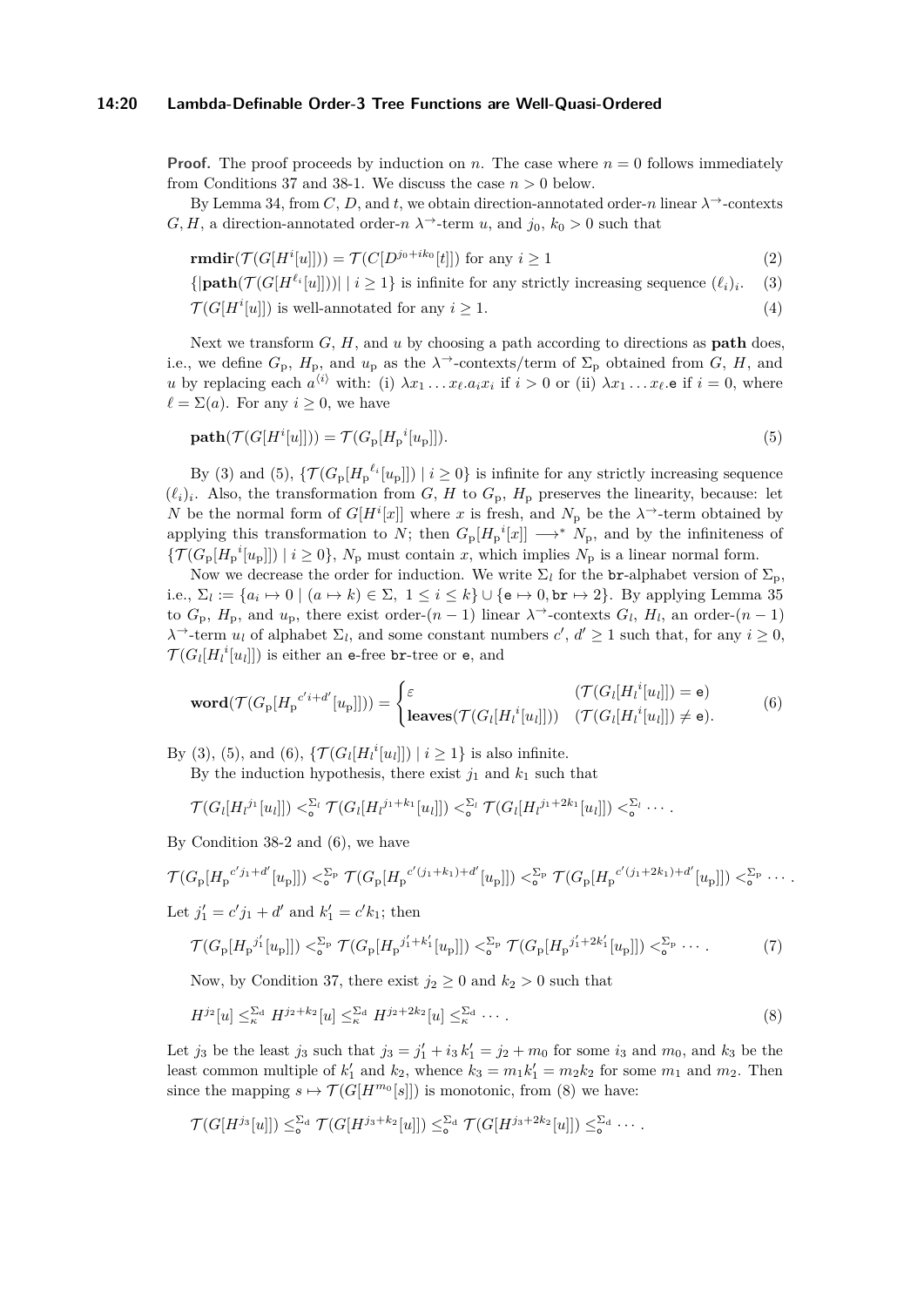Since  $j_3 + ik_3 = j_3 + (im_2)k_2$ , we have

<span id="page-20-2"></span><span id="page-20-1"></span>
$$
\mathcal{T}(G[H^{j_3}[u]]) \leq_{\mathbf{o}}^{\Sigma_{\mathbf{d}}} \mathcal{T}(G[H^{j_3+k_3}[u]]) \leq_{\mathbf{o}}^{\Sigma_{\mathbf{d}}} \mathcal{T}(G[H^{j_3+2k_3}[u]]) \leq_{\mathbf{o}}^{\Sigma_{\mathbf{d}}} \cdots
$$
 (9)

Also, since  $j_3 + ik_3 = j'_1 + (i_3 + im_1)k'_1$ , from [\(7\)](#page-19-4) we have

<span id="page-20-3"></span>
$$
\mathcal{T}(G_{\rm p}[H_{\rm p}^{j_3}[u_{\rm p}]]) <_{\rm o}^{\Sigma_{\rm p}} \mathcal{T}(G_{\rm p}[H_{\rm p}^{j_3+k_3}[u_{\rm p}]]) <_{\rm o}^{\Sigma_{\rm p}} \mathcal{T}(G_{\rm p}[H_{\rm p}^{j_3+2k_3}[u_{\rm p}]]) <_{\rm o}^{\Sigma_{\rm p}} \cdots
$$
 (10)

Thus, by Condition  $38-4$ ,  $(5)$ ,  $(9)$ , and  $(10)$ , we obtain

$$
\mathcal{T}(G[H^{j_3}[u]]) < \zeta_{\bullet}^{\Sigma_{\rm d}} \mathcal{T}(G[H^{j_3+k_3}[u]]) < \zeta_{\bullet}^{\Sigma_{\rm d}} \mathcal{T}(G[H^{j_3+2k_3}[u]]) < \zeta_{\bullet}^{\Sigma_{\rm d}} \cdots
$$
\n(11)

By Condition [38-](#page-18-2)[3,](#page-18-5)  $(2)$ , and  $(11)$ , we have

$$
\mathcal{T}(C[D^{j_0+j_3k_0}[t]]) <_{\circ}^{\Sigma} \mathcal{T}(C[D^{j_0+(j_3+k_3)k_0}[t]]) <_{\circ}^{\Sigma} \mathcal{T}(C[D^{j_0+(j_3+2k_3)k_0}[t]]) <_{\circ}^{\Sigma} \cdots
$$
 (12)

We define  $j = j_0 + k_0 j_3$  and  $k = k_0 k_3$ ; then we obtain

$$
\mathcal{T}(C[D^j[t]]) <_{\mathbf{o}}^{\Sigma} \mathcal{T}(C[D^{j+k}[t]]) <_{\mathbf{o}}^{\Sigma} \mathcal{T}(C[D^{j+2k}[t]]) <_{\mathbf{o}}^{\Sigma} \cdots
$$

Finally, we show that  $|\mathcal{T}(C[D^{j+ik}[t]])| \leq \exp_n(c_i+d)$  for some *c* and *d*. Since *C* and *D* are single-hole contexts,  $|C[D^{j+ik}[t]]| = |C| + (j+ik)|D| + |t|$ . Let  $c = k|D|$  and  $d = |C| + j|D| + |t|$ ; then  $|C[D^{j+ik}[t]]| = ci + d$ . It is well-known that, for an order-*n*  $\lambda^{\rightarrow}$ -term *s*, we have  $|\mathcal{T}(s)| \leq \exp_n(|s|)$  (see, e.g., [\[11,](#page-13-14) Lemma 3]). Thus, we have  $|\mathcal{T}(C[D^{j+ik}[t]])| \leq \exp_n(ci+d)$ .  $\hfill \square$ 

# <span id="page-20-0"></span>**B.3** Proof of the pumping lemma on  $\preceq^{\#}$

Finally, Theorem [12](#page-4-2) follows from Theorems [14,](#page-5-1) [39](#page-18-0) and the next three lemmas, which just say that  $(\preceq_k^{\#,\Sigma})_{\Sigma,\kappa}$  satisfies Conditions [38-](#page-18-2)[2,](#page-18-4) [38](#page-18-2)[-3,](#page-18-5) 38-[4](#page-18-6) (Condition 38-[1](#page-18-3) is clear).

**I Lemma 41.** Let  $\Sigma_{\text{ur}}, \Sigma_{\text{br}},$  and  $\Sigma_{\text{wd}}$  be an unranked alphabet, the br-alphabet of  $\Sigma_{\text{ur}},$  and *the word alphabet of*  $\Sigma_{\text{ur}}$ *, respectively. For* e-free br-trees  $\pi$  *and*  $\pi'$  *of*  $\Sigma_{\text{br}}$ *, if*  $\pi \prec^{\#,\Sigma_{\text{br}}}\pi'$ *then*  $utree(leaves(\pi)) \prec^{\#,\Sigma_{wd}} utree(leaves(\pi')).$ 

**Proof.** We can show that  $\#_a(\pi) = \#_a(\mathbf{utree}(\mathbf{leaves}(\pi)))$  for any  $a \in \Sigma_{\text{ur}}$  and any e-free brtree  $\pi$ . Hence we obtain **utree**(**leaves**( $\pi$ ))  $\preceq^{\#,\Sigma_{\text{wd}}}$  **utree(leaves**( $\pi'$ )). We prove the remaining strictness by contradiction. Suppose that  $utree(leaves(\pi)) \approx^{\#,\Sigma_{wd}} utree(leaves(\pi'))$ ; then  $\#_a(\pi) = \#_a(\pi')$  for any  $a \in \Sigma_{\text{ur}}$ . Since we can show that  $\sum_{a \in \Sigma_{\text{ur}}} \#_a(\pi) = \#_{\text{br}}(\pi) + 1$ for any e-free br-tree  $\pi$ , we also have  $\#_{\text{br}}(\pi') = \#_{\text{br}}(\pi)$ . Thus we have  $\pi \approx^{\#,\Sigma_{\text{br}}}\pi'$ , which contradicts the assumption.  $\Box$ 

**► Lemma 42.** For trees  $π$  and  $π'$ , if  $π \prec^{\#,\Sigma_d} π'$  then  $\text{rmdir}(π) \prec^{\#,\Sigma} \text{rmdir}(π').$ 

**Proof.** We can show that  $\#_a(\mathbf{rmdir}(\pi)) = \sum_{0 \leq i \leq \Sigma(a)} \#_{a^{(i)}}(\pi)$  for any direction annotated tree *π*. Hence we have **rmdir**(*π*)  $\preceq^{#, \Sigma}$  **rmdir**(*π*'). By the assumption, we have  $\#_{a^{(j)}}(\pi) <$  $\#_{a^{(j)}}(\pi')$  for some  $a \in \Sigma$  and  $0 \leq j \leq \Sigma(a)$ , and also  $\#_{a^{(i)}}(\pi) \leq \#_{a^{(i)}}(\pi')$  for any  $0 \leq i \leq \Sigma(a)$ . Then we have

#*a*(**rmdir**(*π*)) = X 0≤*i*≤Σ(*a*) #*a*h*i*<sup>i</sup> (*π*) *<* X 0≤*i*≤Σ(*a*) #*a*h*i*<sup>i</sup> (*π* 0 ) = #*a*(**rmdir**(*π* 0 ))*.*

Therefore we have **rmdir**( $\pi$ )  $\prec^{\#,\Sigma}$  **rmdir**( $\pi'$ ).  $\square$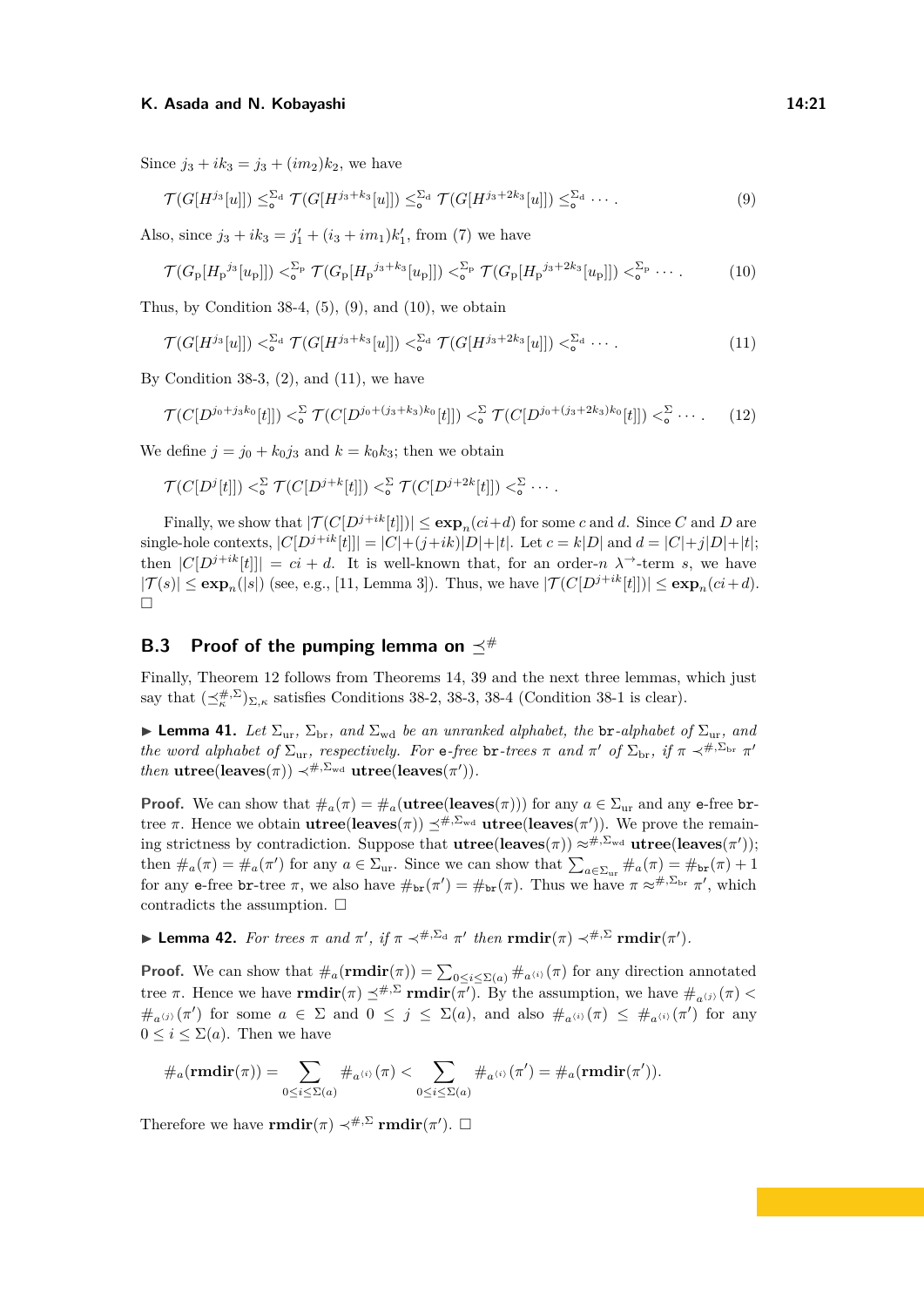#### **14:22 Lambda-Definable Order-3 Tree Functions are Well-Quasi-Ordered**

<span id="page-21-2"></span>**I Lemma 43.** For well-annotated trees  $\pi$  and  $\pi'$ , if  $\pi \approx^{\#,\Sigma_d} \pi'$  then  $\text{path}(\pi) \approx^{\#,\Sigma_p}$  $path(\pi').$ 

**Proof.** Let  $a \in \Sigma$  and  $1 \leq i \leq \Sigma(a)$ , and it suffices to show that  $\#_{a^{(i)}}(\pi) = \#_{a_i}(\text{path}(\pi))$ for any well-annotated tree  $\pi$ , by induction on  $\pi$ . Let  $\pi = b^{(j)}\pi_1 \cdots \pi_k$ . If  $j = 0$ , then  $\#_{a^{(i)}}(\pi) = 0 = \#_{a_i}(\text{path}(\pi))$ . If  $j > 0$ , then let  $\delta := 1$  if  $b^{(j)} = a^{(i)}$  and  $\delta := 0$  otherwise; then  $\#_{a^{(i)}}(\pi) = \delta + \#_{a^{(i)}}(\pi_j) = \delta + \#_{a_i}(\text{path}(\pi_j)) = \#_{a_i}(\text{path}(\pi))$ .

### <span id="page-21-0"></span>**C Reduction from Theorem [14](#page-5-1) to Lemma [15](#page-5-2)**

We show Theorem [14](#page-5-1) by Lemma [15,](#page-5-2) in three steps. First, we focus on each constant  $a \in \Sigma$ :

**Lemma 44.** For any alphabet  $\Sigma$  and any type  $\kappa$  of order up to 3, if  $\preceq_{\kappa}^{\#,\Sigma,a}$  on  $\Lambda_{\kappa}^{\Sigma}$  is a *wqo for each*  $a \in \Sigma$ *, then*  $\preceq_{\kappa}^{#, \Sigma}$  *on*  $\Lambda_{\kappa}^{\Sigma}$  *is a wqo.* 

**Proof.** Since  $\preceq_{\kappa}^{\#,\Sigma}$  and  $\preceq_{\kappa}^{\#,\Sigma,a}$  are point-wise quasi-orderings for any function type  $\kappa$ , we have  $t_1 \preceq^{\#,\Sigma} \overline{t_2}$  iff for any  $a \in \Sigma$ ,  $t_1 \preceq^{\#,\Sigma,a} t_2$ . Hence by Dickson's Theorem, if  $\preceq^{\#,\Sigma,a}$  is a wgo for any  $a \in \Sigma$ , so is  $\prec^{#,\Sigma}$ .  $\square$ 

Next, it suffices to consider the subset of terms that contain no constant:

**Example 15.** For any alphabet  $\Sigma$  and any  $a \in \Sigma$ , if the sub-quasi-ordering  $\preceq_{\kappa}^{\#,\Sigma,a}$  on  $\Lambda_{\kappa}^{\emptyset}$  $(⊆ Λ<sub>κ</sub><sup>Σ</sup>)$  *is a wqo for any type κ of order up to 3, then*  $≤<sup>#,Σ,a</sup>$  *on*  $Λ<sup>Σ</sup>$  *is a wqo for any type κ of order up to 3.*

**Proof.** Let  $\Sigma = \{a_1 \mapsto r_1, \ldots, a_k \mapsto r_k\}$ . For given sequence  $(u_i)_{i \in \mathbb{N}}$  of terms in  $\Lambda_{\kappa}^{\Sigma}$ , consider the sequence  $(\lambda_{a_1}, \ldots, a_k, u_i)_i$  in  $\Lambda_{\Sigma \to \kappa}^{\emptyset}$ . By the assumption, there exist  $i < j$  such that  $\lambda a_1, \ldots, a_k \cdot u_i \preceq_{\Sigma \to \kappa}^{\#,\Sigma, a} \lambda a_1, \ldots, a_k \cdot u_j$ . Then we have

$$
u_i =_{\beta} (\lambda a_1, \ldots, a_k.u_i) \overline{a_1} \cdots \overline{a_k} \preceq_{\kappa}^{*,\Sigma,a} (\lambda a_1, \ldots, a_k.u_j) \overline{a_1} \cdots \overline{a_k} =_{\beta} u_j,
$$

where for a constant *a* we write  $\overline{a}$  for  $\lambda x_1, \ldots, x_{\Sigma(a)} \ldots x_{\Sigma(a)}$ .  $\Box$ 

Finally we consider open ground terms rather than closed terms:

**Lemma 46.** For any alphabet  $\Sigma$  and any  $a \in \Sigma$ , if  $\preceq^{\#,\Sigma,a}_{\Gamma,\circ}$  on  $\Lambda^{\emptyset}_{\Gamma,\circ}$  is a wqo for any order-2 *type environment*  $\Gamma$ *, then*  $\preceq_{\kappa}^{\#} \Sigma^{a}$  *on*  $\Lambda_{\kappa}^{\emptyset}$  *is a wqo for any type*  $\kappa$  *of order up to 3.* 

**Proof.** Let  $\kappa = \kappa_1 \to \cdots \to \kappa_k \to \infty$  be a type of order up to 3, and  $\Gamma := z_1 : \kappa_1, \ldots, z_k : \kappa_k$ . Then, for any term  $t \in \Lambda_{\kappa}^{\emptyset}$ , we have  $t z_1 \cdots z_k \in \Lambda_{\Gamma,\mathsf{o}}^{\emptyset}$ , and

 $t_1 \preceq_k^{\#,\Sigma,a} t_2$  if and only if  $t_1 z_1 \cdots z_k \preceq_{\Gamma,\mathsf{o}}^{\#,\Sigma,a} t_2 z_1 \cdots z_k$ 

since  $\preceq_{\kappa}^{\#,\Sigma,a}$  is closed under *η*-equality. Hence it follows from the assumption that  $\preceq_{\kappa}^{\#,\Sigma,a}$  on  $\Lambda_{\kappa}^{\emptyset}$  is a wqo.  $\square$ 

### <span id="page-21-1"></span>**D Proofs for Section [4.2](#page-6-0)**

The main goal of this section is to show (Lemma [17](#page-9-2) and) Lemma [18;](#page-9-0) the former is used to show the latter. Below we write

$$
\Gamma; y_1 : \mathsf{o}, \ldots, y_n : \mathsf{o} \vdash t \triangleright (\ldots) = \mathbb{I} \left( \overrightarrow{v}; \overrightarrow{w}; e \right)
$$

if there exists  $(\overrightarrow{v'}, \overrightarrow{w'}; e')$  such that

$$
\Gamma; y_1: \mathsf{o}, \ldots, y_n: \mathsf{o} \vdash t \triangleright (\overrightarrow{v'}; \overrightarrow{w'}; e') \quad \text{and} \quad (\overrightarrow{v'}]; \overrightarrow{w'}]; \overrightarrow{[v']}; \overrightarrow{[e']}) = (\overrightarrow{v}; \overrightarrow{w}; [e]).
$$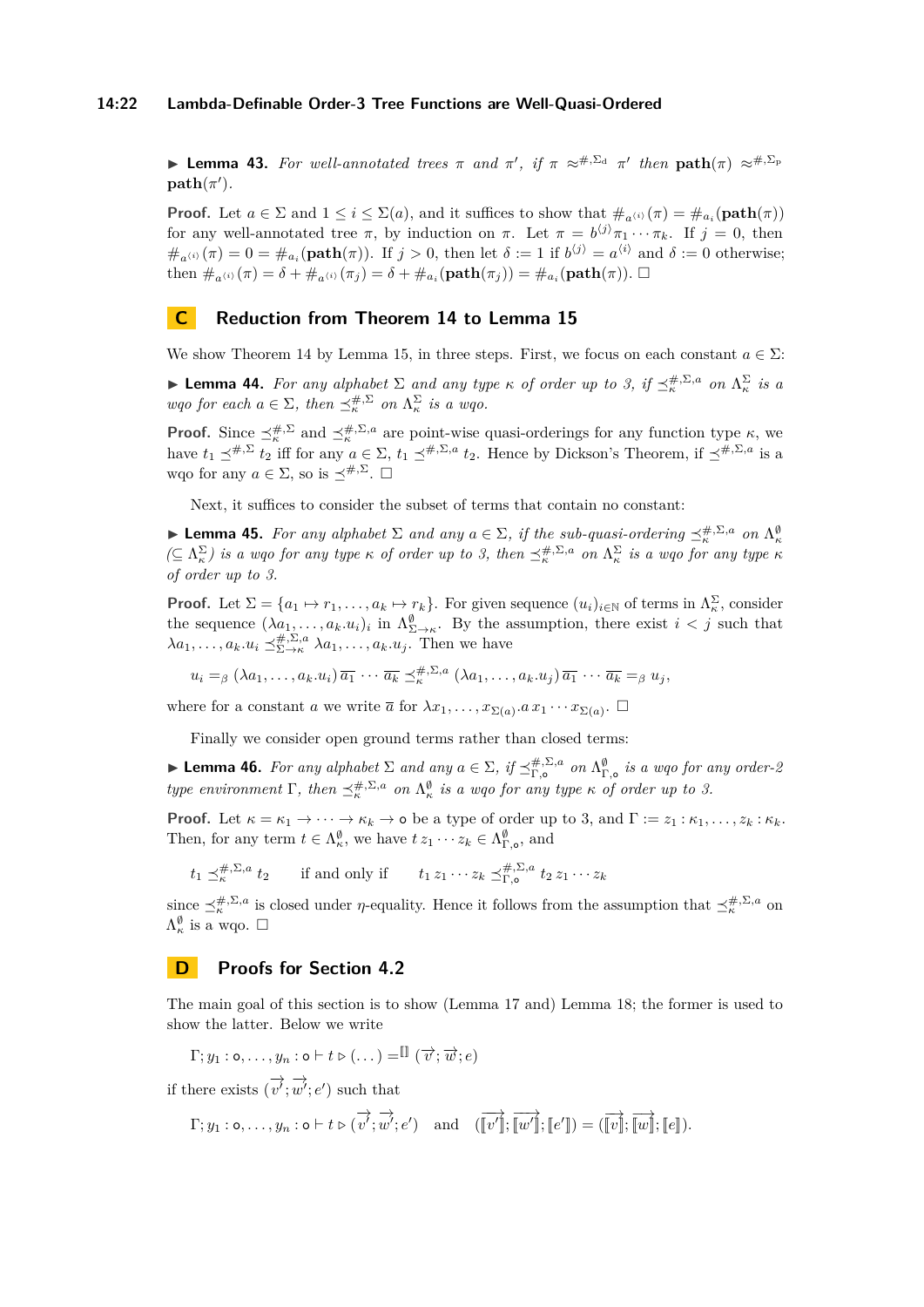### **D.1 Preservation of meaning of ground terms**

Here we show Lemma [17.](#page-9-2)

<span id="page-22-0"></span>▶ Lemma 47 (weakening and exchange on internal variables). *If t contains no order-2 variable and*

 $\Gamma: y_1 : \mathsf{o}, \ldots, y_n : \mathsf{o} \vdash t \triangleright (v_1, \ldots, v_n; w_1, \ldots, w_n; e)$ 

*then we have*

 $\Gamma; y_1 : \mathsf{o}, \ldots, y_n : \mathsf{o}, y_{n+1} : \mathsf{o} \vdash t \triangleright (v_1, \ldots, v_n, 0; w_1, \ldots, w_r; e)$ 

*for any*  $y_{n+1}$ *, and* 

 $\Gamma; y_1 : \mathsf{o}, \ldots, y_i : \mathsf{o}, y_{i+2} : \mathsf{o}, y_{i+1} : \mathsf{o}, y_{i+3} : \mathsf{o}, \ldots, y_n : \mathsf{o} \vdash t$  $P\left(v_1, \ldots, v_i, v_{i+2}, v_{i+1}, v_{i+3}, \ldots, v_n; w_1, \ldots, w_r; e\right)$ 

*for any i.*

**Proof.** The proof is given by straightforward induction on *t*; note that (App1) never happens.  $\Box$ 

<span id="page-22-1"></span>▶ Lemma 48 (strengthening on internal variables). If *t contains no order-2 variable and* 

 $\Gamma; y : \mathsf{o}, y_1 : \mathsf{o}, \ldots, y_n : \mathsf{o} \vdash t \triangleright (v, v_1, \ldots, v_n; w_1, \ldots, w_k; e) \quad y \notin \mathbf{FV}(t)$ 

*then*  $v = \mathbb{I}$  0 *and we have* 

 $\Gamma; y_1 : \mathsf{o}, \ldots, y_n : \mathsf{o} \vdash t \triangleright (v_1, \ldots, v_n; w_1, \ldots, w_k; e).$ 

**Proof.** The proof is given by straightforward induction on t; note that (App1) never happens.  $\Box$ 

<span id="page-22-2"></span>▶ Lemma 49 (substitution lemma on internal variables). *If* 

$$
\Sigma; y': \mathsf{o}, y_1 : \mathsf{o}, \ldots, y_n : \mathsf{o} \vdash t \triangleright (v', v_1, \ldots, v_n; w_1, \ldots, w_r; e)
$$
  

$$
\Sigma; \vdash t' \triangleright (; ; e')
$$

*then we have*

 $\Sigma; y_1 : \mathsf{o}, \ldots, y_n : \mathsf{o} \vdash t[t'/y'] \triangleright (\ldots) = \mathbb{I} \mathbb{I} (v_1, \ldots, v_n; w_1, \ldots, w_r; e + v'e')$ 

**Proof.** The proof is straightforward as usual substitution lemmas, and proceeds by induction on *t* and case analysis on the last rule used for  $\Sigma$ ;  $y' : \mathsf{o}, y_1 : \mathsf{o}, \ldots, y_n : \mathsf{o} \vdash t \vdash t$  $(v', v_1, \ldots, v_n; w_1, \ldots, w_r; e).$ 

Case of (IVAR) where  $t = y'$  follows from Lemma [47.](#page-22-0)

Case of (IVAR) where  $t = y_i$  and case of (VAR): In this case,  $y' \notin \mathbf{FV}(t)$ , and the goal follows from Lemma [48.](#page-22-1)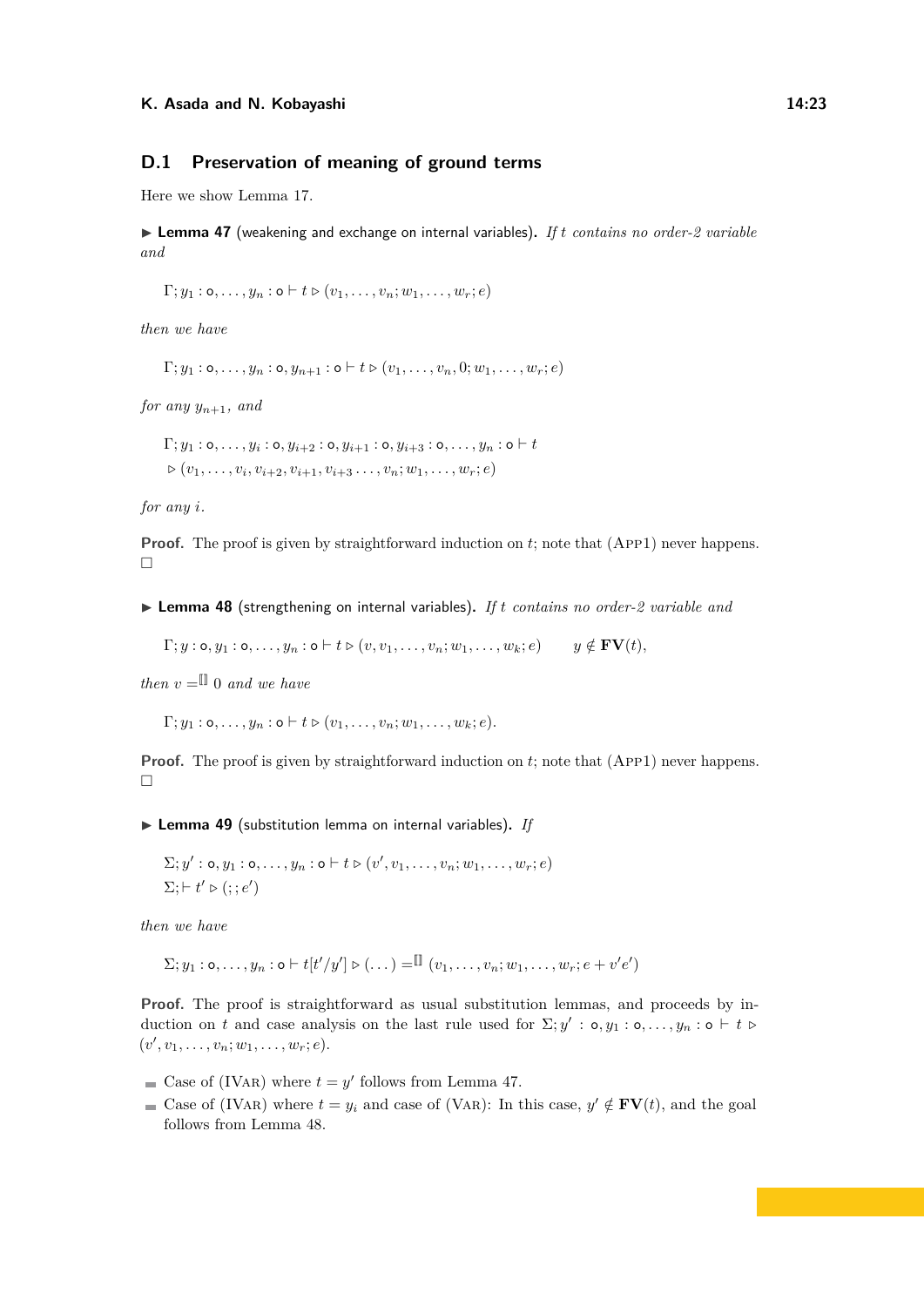$\blacksquare$  Case of (App0): In this case, we have:

 $t = t_1 t_2$  $\Sigma; y' : \mathsf{o}, y_1 : \mathsf{o}, \ldots, y_n : \mathsf{o} \vdash t_1 \triangleright (v'_1, v_{1,1}, \ldots, v_{1,n}; w_0, w_1, \ldots, w_r; e_1)$  $\Sigma; y' : \mathsf{o}, y_1 : \mathsf{o}, \ldots, y_n : \mathsf{o} \vdash t_2 \triangleright (v'_2, v_{2,1}, \ldots, v_{2,n}; ; e_2)$  $v' = v'_1 + w_0 v'_2$   $v_j = v_{1,j} + w_0 v_{2,j}$   $(j = 1, ..., n)$  $e = e_1 + w_0 e_2$ 

By induction hypothesis, we have:

$$
\Sigma; y_1 : \mathbf{o}, \dots, y_n : \mathbf{o} \vdash t_1[t'/y'] \triangleright (\dots) = \mathbb{I} \ (v_{1,1}, \dots, v_{1,n}; w_0, w_1, \dots, w_r; e_1 + v'_1 e')
$$
  

$$
\Sigma; y_1 : \mathbf{o}, \dots, y_n : \mathbf{o} \vdash t_2[t'/y'] \triangleright (\dots) = \mathbb{I} \ (v_{2,1}, \dots, v_{2,n}; e_2 + v'_2 e')
$$

and by (App0), we have

$$
\Sigma; y_1 : \mathbf{o}, \dots, y_n : \mathbf{o} \vdash t_1[t'/y'] t_2[t'/y'] \triangleright (\dots) = \mathbb{I}
$$
  

$$
(v_{1,1} + w_0 v_{2,1}, \dots, v_{1,n} + w_0 v_{2,n}; w_1, \dots, w_r; (e_1 + v'_1 e') + w_0 (e_2 + v'_2 e'))
$$
  

$$
= (v_1, \dots, v_n; w_1, \dots, w_r; e + v'e')
$$

as required.

- $\blacksquare$  Case of (App1): This case does not happen since *t* contains no order-2 variable.
- $\blacksquare$  Case of (LAM): In this case, we have:

$$
t = \lambda y_{n+1}.s
$$
  
  $\Sigma; y' : \mathbf{o}, y_1 : \mathbf{o}, \dots, y_n : \mathbf{o}, y_{n+1} : \mathbf{o} \vdash s \triangleright (v', v_1, \dots, v_n, w_1; w_2, \dots, w_r; e)$ 

By induction hypothesis, we have

$$
m\Sigma;y_1:\mathsf{o},\ldots,y_n:\mathsf{o},y_{n+1}:\mathsf{o}\vdash s[t'/y']\triangleright(\ldots)=\mathbb{I}\left[(v_1,\ldots,v_n,w_1;w_2,\ldots,w_r;e+v'e'\right)]
$$

and by (Lam),

$$
\Sigma; y_1: \mathsf{o}, \ldots, y_n: \mathsf{o} \vdash \lambda y_{n+1}.s[t'/y'] \triangleright (\ldots) = \mathbb{I} \ (v_1, \ldots, v_n; w_1, w_2, \ldots, w_r; e + v'e').
$$

as required.  $\square$ 

We write  $\longrightarrow_h$  for head reduction, i.e.,  $\longrightarrow_h$  is defined by the following rules:

$$
\frac{t_i \rightarrow_h t'_i}{(\lambda y.t)t't_1 \cdots t_k \rightarrow_h t[t'/y]t_1 \cdots t_k} \qquad \frac{t_i \rightarrow_h t'_i}{z t_1 \cdots t_k \rightarrow_h z t_1 \cdots t'_i \cdots t_k}
$$

<span id="page-23-0"></span>▶ Lemma 50 (subject reduction). *If* 

 $\Sigma; \vdash t \triangleright (; ; e)$  *and*  $t \longrightarrow_h t'$ 

*then*

$$
\Sigma; \vdash t' \triangleright (\dots) = \mathbb{I} \quad (f; e).
$$

**Proof.** The proof proceeds by induction on order-3 normal form *t*. Now the head of *t* is either  $a \in \Sigma$  or  $\lambda y.t_0$ . The former case is clear by induction hypothesis and we consider the latter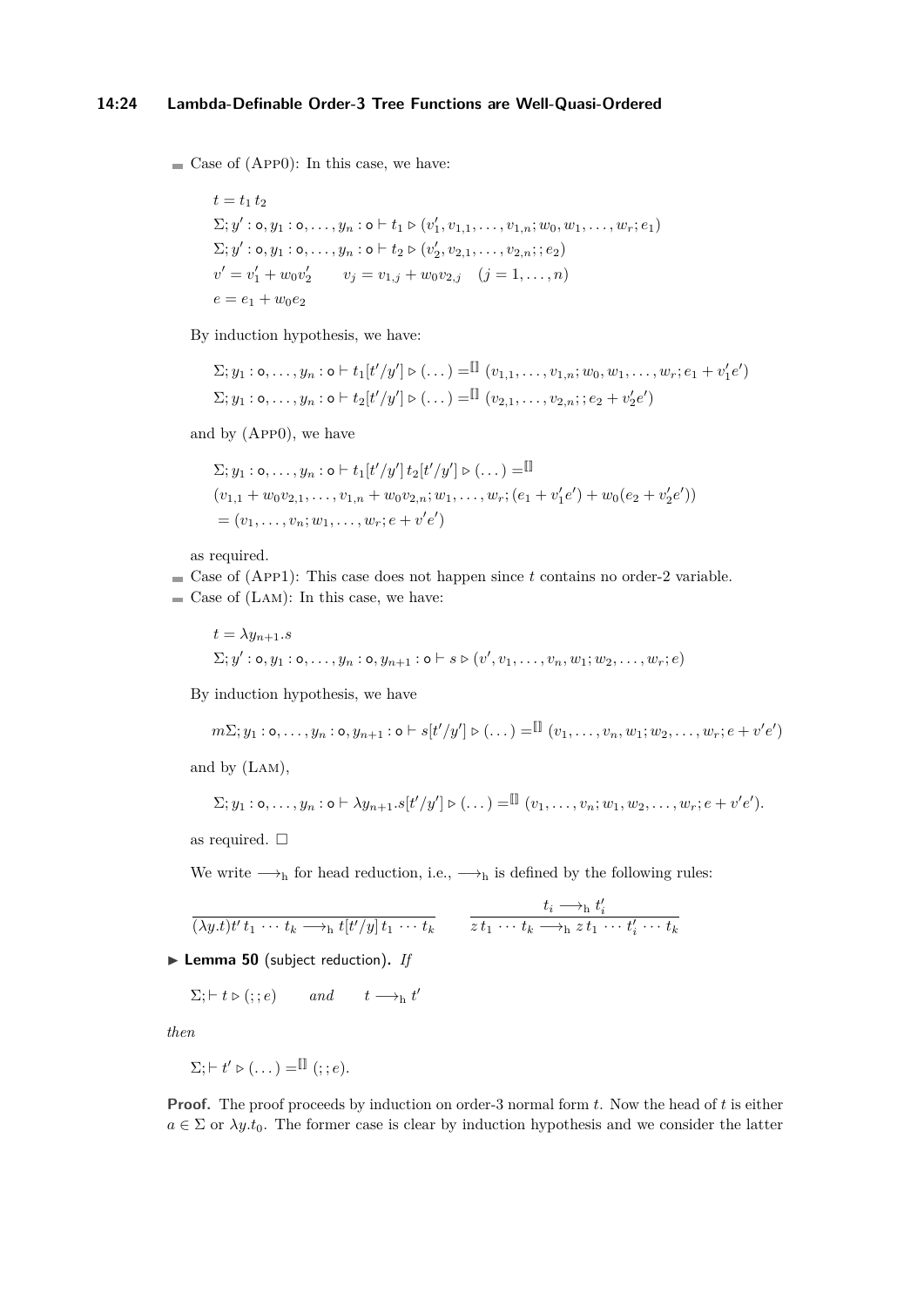case. Let  $t = (\lambda y \cdot t_0) t_1 \cdots t_k$ , where  $k \geq 1$ . Since  $t \longrightarrow_h t'$ , we have  $t' = t_0[t_1/y] t_2 \cdots t_k$ . By the derivation tree of  $\Sigma$ ;  $\vdash t \triangleright ($ ; *e*), there exist  $e_i$  and  $w_i$  such that:

$$
\Sigma; y : \mathbf{o} \vdash t_0 \triangleright (w_1; w_2, \dots, w_k; e_0)
$$
  

$$
\Sigma; \vdash t_i \triangleright (; : e_i) \qquad (i = 1, \dots, k)
$$
  

$$
e = e_0 + w_1 e_1 + \dots + w_k e_k.
$$

By Lemma [49,](#page-22-2) we have

$$
\Sigma
$$
;  $\vdash t_0[t_1/y] \triangleright (\dots) = \blacksquare$  ( $\vdots w_2, \dots, w_k$ ;  $e_0 + w_1 e_1$ )

and hence

$$
\Sigma
$$
;  $\vdash t_0[t_1/y] t_2 \cdots t_k \triangleright (\dots) = \blacksquare$  (.;  $e_0 + w_1 e_1 + \dots + w_k e_k$ )

i.e., we have  $\Sigma; \vdash t' \triangleright (\dots) = \mathbb{I}(\cdot; e)$  as required.  $\Box$ 

**Proof of Lemma [17.](#page-9-2)** By Lemma [50,](#page-23-0) we can assume that *t* is  $\beta$ -normal, i.e., *t* is a tree consisting of constants in  $\Sigma$  (but recall that  $\Sigma$  is now regarded as an environment). The proof proceeds by induction on tree *t*. Let *t* be of the form  $a t_1 \cdots t_k$ , and let  $\Sigma$ ;  $\vdash t_i \triangleright ($ ;  $e_i)$ for each  $i \leq k$ . Then we have:

$$
\begin{aligned} [\![e\theta_{\Sigma}^{\text{afs}}]\!] &= [\![(d_a + c_{a,1}e_1 + \dots + c_{a,k}e_k)\theta_{\Sigma}^{\text{afs}}]\!] \\ &= [\![(d_a\theta_{\Sigma}^{\text{afs}}) + (e_1\theta_{\Sigma}^{\text{afs}}) + \dots + (e_k\theta_{\Sigma}^{\text{afs}})]]\!] \\ &= [\![d_a\theta_{\Sigma}^{\text{afs}}]\!] + \#_{a_{\text{fix}}}(t_1) + \dots + \#_{a_{\text{fix}}}(t_k) \\ &= \#_{a_{\text{fix}}}(t). \end{aligned}
$$

 $\Box$ 

### **D.2 Substitution lemmas on external variables**

To show Lemma [18,](#page-9-0) we also use substitution lemmas for external variables. We give two substitution lemmas, on order-1 variables and on order-2 variables. The following two lemmas are trivial.

<span id="page-24-1"></span>▶ Lemma 51 (weakening and exchange on external variables). *If* 

 $z_1 : \kappa_1, \ldots, z_k : \kappa_k; y_1 : \mathsf{o}, \ldots, y_n : \mathsf{o} \vdash t \triangleright (\overrightarrow{v}; \overrightarrow{w}; e)$ 

*then we have*

 $z: \kappa, z_1: \kappa_1, \ldots, z_k: \kappa_k; y_1: \mathsf{o}, \ldots, y_n: \mathsf{o} \vdash t \triangleright (\overrightarrow{v}; \overrightarrow{w}; e).$ 

*for any z and κ, and*

 $z_1:\kappa_1,\ldots,z_i:\kappa_i,z_{i+2}:\kappa_{i+2},z_{i+1}:\kappa_{i+1},z_{i+3}:\kappa_{i+3},\ldots,z_k:\kappa_k;y_1:\mathsf{o},\ldots,y_n:\mathsf{o}\vdash t\triangleright (\overrightarrow{v};\overrightarrow{w};e)$ 

*for any i.*

<span id="page-24-0"></span>▶ Lemma 52 (strengthening on external variables). If

 $z : \kappa, z_1 : \kappa_1, \ldots, z_k : \kappa_k; y_1 : \mathsf{o}, \ldots, y_n : \mathsf{o} \vdash t \triangleright (\overrightarrow{v}; \overrightarrow{w}; e)$ 

 $and z \notin \textbf{FV}(t)$ *, then* 

 $z_1 : \kappa_1, \ldots, z_k : \kappa_k; y_1 : \mathsf{o}, \ldots, y_n : \mathsf{o} \vdash t \triangleright (\overrightarrow{v}; \overrightarrow{w}; e)$ .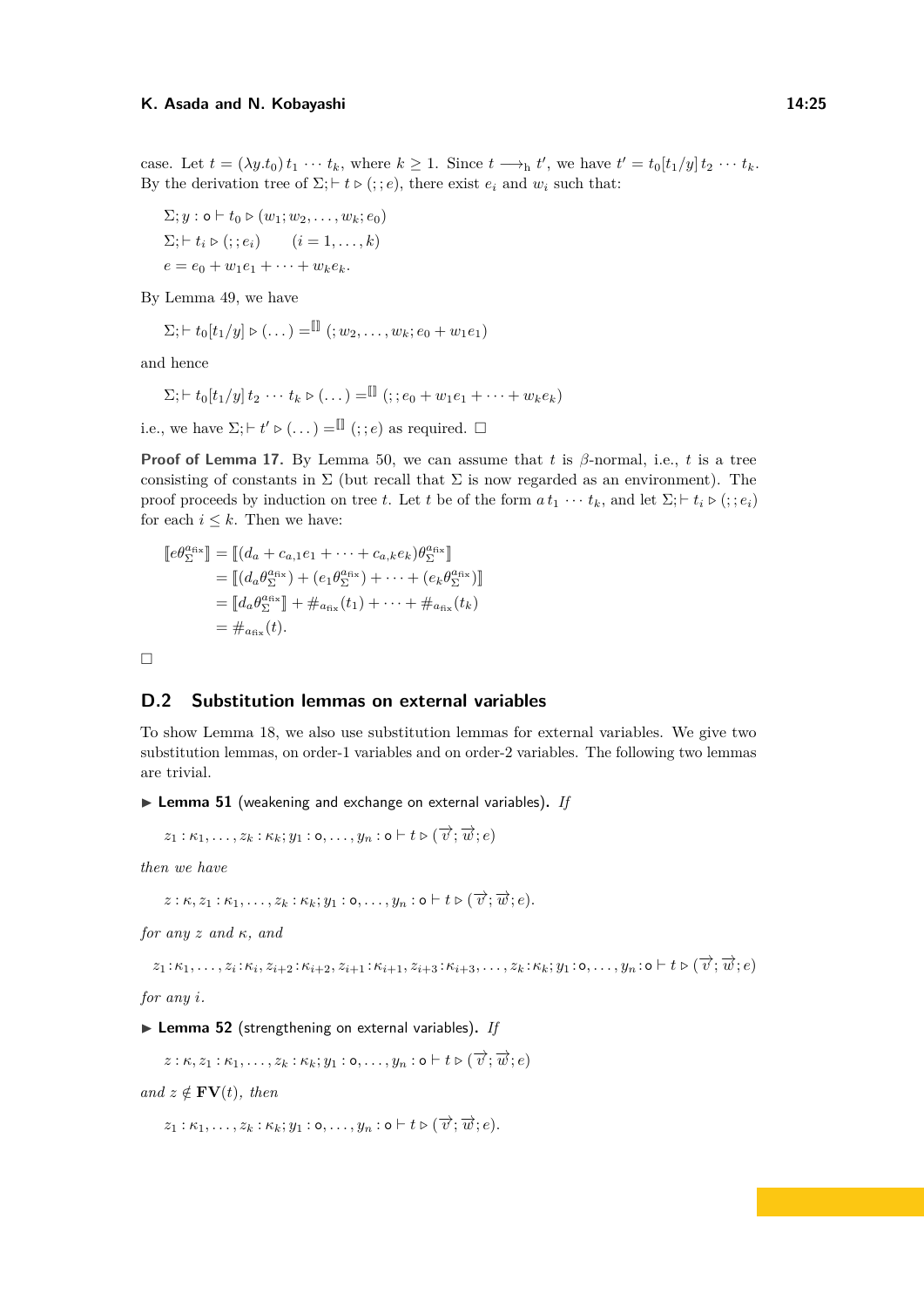#### **14:26 Lambda-Definable Order-3 Tree Functions are Well-Quasi-Ordered**

Now we show the substitution lemma on order-1 variables. We define  $\Gamma' \leq \Gamma$  if  $\Gamma$  contains  $x : \kappa$  whenever  $\Gamma'$  contains  $x : \kappa$ .

<span id="page-25-0"></span>▶ Lemma 53 (substitution lemma on order-1 variables). *Suppose* 

$$
f'_1: \mathbf{o}^{q'_1} \to \mathbf{o}, \dots, f'_k: \mathbf{o}^{q'_k} \to \mathbf{o}, \Gamma'; y_1: \mathbf{o}, \dots, y_n: \mathbf{o} \vdash s \triangleright (v'_1, \dots, v'_n; w'_1, \dots, w'_r; e')
$$
  
\n
$$
\Gamma'
$$
 is order-1  
\n
$$
\Gamma; y_1: \mathbf{o}, \dots, y_n: \mathbf{o} \vdash t_i \triangleright (v_{i,1}, \dots, v_{i,n}; w_{i,1}, \dots, w_{i,q'_i}; e_i) \qquad (i \leq k)
$$
  
\n
$$
\Gamma = \varphi_1: \kappa_1, \dots, \varphi_m: \kappa_m, f_1: \mathbf{o}^{q_1} \to \mathbf{o}, \dots, f_\ell: \mathbf{o}^{q_\ell} \to \mathbf{o} \qquad \Gamma' \leq \Gamma.
$$

*Let*

$$
\theta := \left[ \overrightarrow{w_{i,j}/c_{f'_i,j}} \overrightarrow{e_i/d_{f'_i}} \right]
$$

$$
(x_i)_{i \leq k} := \left[ \overrightarrow{w_{i,j}/c_{f'_i,j}} \overrightarrow{e_i/d_{f'_i}} \overrightarrow{x_i/d_{f'_i}} \overrightarrow{v_i/d_{f'_i}} \right]
$$

*Then we have*

*θ*

$$
\Gamma; y_1: \mathsf{o}, \ldots, y_n: \mathsf{o} \vdash s \left[\overrightarrow{t_i/f_i'}^{\Sigma} \right] \mathsf{o} \left(\ldots\right) = \mathbb{I} \left( \overrightarrow{(v_j'\theta) + (e'\theta^{(v_{i,j})_i})}^{\Sigma} ; \overrightarrow{w_j'\theta}^{\Sigma} \right) \mathsf{e}' ; e'\theta \right).
$$

 $\blacktriangleright$  Remark. We state the above lemma in the form of simultaneous substitution because we cannot repeat the form of substitution in the lemma; observe that  $s[t_1/f_1']$  is not (in general) an order-2 normal form any more. The above lemma is used at two places below (in the proofs of Lemmas [54](#page-27-0) and [18\)](#page-9-0).

**Proof.** The proof proceeds by induction on *s* and case analysis on the last rule used for  $f'_1: \mathsf{o}^{q'_1} \to \mathsf{o}, \ldots, f'_k: \mathsf{o}^{q'_k} \to \mathsf{o}, \Gamma'; y_1: \mathsf{o}, \ldots, y_n: \mathsf{o} \vdash s \triangleright (v'_1, \ldots, v'_n; w'_1, \ldots, w'_r; e').$ 

Cases of (IVAR) and (VAR) where  $s \notin \{f'_i \mid i \leq k\}$ : By using Lemmas [52](#page-24-0) for  $f'_j$  and [51](#page-24-1) for  $\Gamma'$  and  $\Gamma$ , we have

 $\Gamma; y_1 : \mathsf{o}, \ldots, y_n : \mathsf{o} \vdash s \triangleright (v'_1, \ldots, v'_n; w'_1, \ldots, w'_r; e').$ 

Now  $v'_j$ ,  $w'_j$ , and  $e'$  do not contain  $c_{f'_i,j}$  nor  $d_{f'_i}$ ; hence  $(-)\theta$  does not affect  $v'_j$ ,  $w'_j$ , and  $e'$ . Thus it suffices to show  $e' \theta^{(v_{i,j})_i} = 0$ . In the case of (IVAR),  $e' = 0$ . In the case of (VAR) where  $s = f' \ (\notin \{f'_i \mid i \leq k\})$ , we have  $e' \theta^{(v_{i,j})_i} = d_{f'} \theta^{(v_{i,j})_i} = 0$ .

Case of (VAR) where  $s = f'_i$  and  $i \leq k$ : In this case, it suffices to show that  $(v_{i,1}, \ldots, v_{i,n}; w_{i,1}, \ldots, w_{i,q'_i}; e_i)$ in the judgment of  $t_i$  in the assumption is equal to  $(\overrightarrow{(v'_j \theta) + (e' \theta^{(v_{i,j})_i})}^j)^{\leq n}, \overrightarrow{w'_j \theta}^{\geq r}; e' \theta)$ in the goal. This is routine; for example,

$$
(v_j'\theta) + (e'\theta^{(v_{i,j})_i}) = (0\theta) + (d_{f_i'}\theta^{(v_{i,j})_i}) = v_{i,j}.
$$

 $\blacksquare$  Case of (App0): In this case, we have:

 $s = s_1 s_2$  $f_1':\circ^{q_1'}\rightarrow\circ,\dotsc,f_k':\circ^{q_k'}\rightarrow\circ,\Gamma';y_1:\circ,\dotsc,y_n:\circ\vdash s_1\rhd(v_{1,1}',\dotsc,v_{1,n}';w_{1,1}',\dotsc,w_{1,r+1}';e_1')$  $f'_1:\mathsf{o}^{q'_1}\to \mathsf{o},\ldots,f'_k:\mathsf{o}^{q'_k}\to \mathsf{o},\Gamma';y_1:\mathsf{o},\ldots,y_n:\mathsf{o}\vdash s_2\triangleright (v'_{2,1},\ldots,v'_{2,n};;e'_2)$  $v'_{j} = v'_{1,j} + w'_{1,1}v'_{2,j}$  (*j* ≤ *n*)  $w'_{j} = w'_{1,j+1}$   $(j \leq r)$  $e' = e'_1 + w'_{1,1}e'_2.$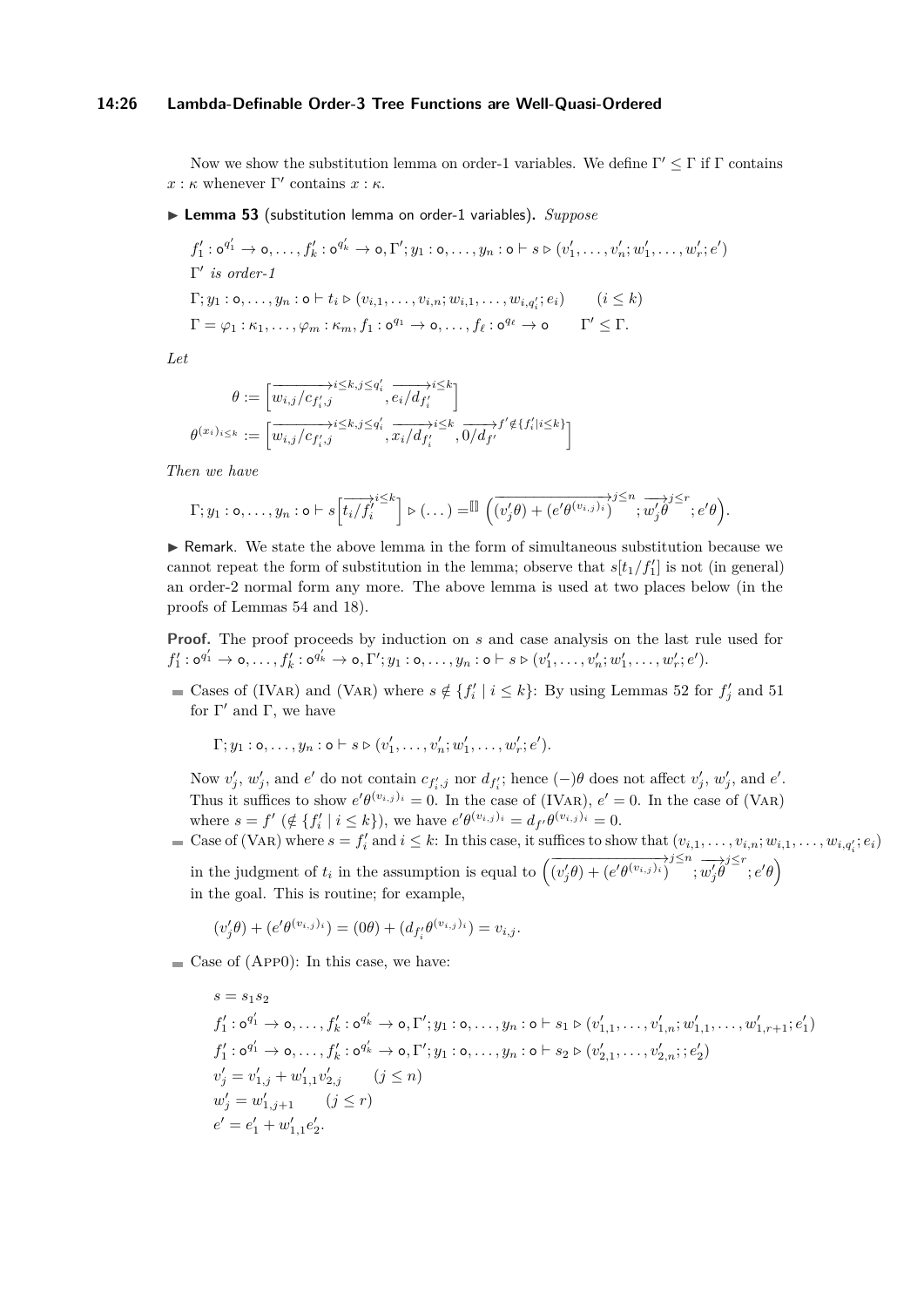By induction hypothesis, we have:

$$
\Gamma; y_1: \mathbf{o}, \dots, y_n: \mathbf{o} \vdash s_1 \left[ \overrightarrow{t_i/f_i'}^{\leq k} \right] \triangleright (\dots) = \mathbb{I} \left( \overrightarrow{(v_{1,j}\theta) + (e'_1 \theta^{(v_{i,j})_i})}^{\leq n} ; \overrightarrow{w_{1,j}\theta}^{\leq r+1} ; e'_1 \theta \right)
$$

$$
\Gamma; y_1: \mathbf{o}, \dots, y_n: \mathbf{o} \vdash s_2 \left[ \overrightarrow{t_i/f_i'}^{\leq k} \right] \triangleright (\dots) = \mathbb{I} \left( \overrightarrow{(v_{2,j}\theta) + (e'_2 \theta^{(v_{i,j})_i})}^{\leq n} ; e'_2 \theta \right).
$$

By applying (App0), we have

$$
\Gamma; y_1: \mathbf{0}, \dots, y_n: \mathbf{0} \vdash s_1 \left[ \overrightarrow{t_i/f_i'}^{i \leq k} \right] s_2 \left[ \overrightarrow{t_i/f_i'}^{i \leq k} \right] \triangleright (\dots) = \mathbb{I}
$$
\n
$$
\left( \overrightarrow{(v'_{1,j}\theta) + (e'_1\theta^{(v_{i,j})_i}) + (w'_{1,1}\theta) \big( (v'_{2,j}\theta) + (e'_2\theta^{(v_{i,j})_i}) \big)} \right)^{j \leq n} ; w'_{1,j}\theta^{2 \leq j \leq r+1} ; (e'_1\theta) + (w'_{1,1}\theta) (e'_2\theta) \right).
$$

Then it suffices to show that the above tuple in the right hand side is equal (with respect to  $=\mathbb{I}$ ) to  $(\overrightarrow{(v'_j\theta)+(e'\theta^{(v_{i,j})_i})}^{j\leq n}; \overrightarrow{w'_j\theta}^{j\leq r}; e'\theta)$ . It is clear on  $w'_j\theta$  and  $e'\theta$ . On the first component, we have

$$
(v'_j \theta) + (e' \theta^{(v_{i,j})_i})
$$
  
=
$$
\mathbb{I} (v'_{1,j}\theta) + (w'_{1,1}\theta)(v'_{2,j}\theta) + (e'_1 \theta^{(v_{i,j})_i}) + (w'_{1,1}\theta^{(v_{i,j})_i})(e'_2 \theta^{(v_{i,j})_i})
$$

and

$$
(v'_{1,j}\theta) + (e'_1\theta^{(v_{i,j})_i}) + (w'_{1,1}\theta) \big( (v'_{2,j}\theta) + (e'_2\theta^{(v_{i,j})_i}) \big)
$$
  
= 
$$
\mathbb{I} (v'_{1,j}\theta) + (e'_1\theta^{(v_{i,j})_i}) + (w'_{1,1}\theta)(v'_{2,j}\theta) + (w'_{1,1}\theta)(e'_2\theta^{(v_{i,j})_i}).
$$

Hence it remains to show  $w'_{1,1}\theta^{(v_{i,j})_i} = \mathbb{I} \ w'_{1,1}\theta$ . This immediately follows from the fact that, if  $\Gamma$ ;  $y_1 : \mathsf{o}, \ldots, y_n : \mathsf{o} \vdash s \triangleright (v'_1, \ldots, v'_n; w'_1, \ldots, w'_r; e')$  and  $\Gamma$  is order-1, then  $v'_j$  and *w*<sup>*j*</sup> do not contain any variable of the form *d*<sub>−</sub>, which can be shown easily by induction on *s*.

 $\blacksquare$  Case of (App1): This case does not happen since *s* contains no order-2 variable.

 $\blacksquare$  Case of (LAM): In this case we have:

$$
s = \lambda y_{n+1}.s'
$$
  

$$
f'_1: \mathbf{o}^{q'_1} \to \mathbf{o}, \dots, f'_k: \mathbf{o}^{q'_k} \to \mathbf{o}, \Gamma'; y_1: \mathbf{o}, \dots, y_n: \mathbf{o}, y_{n+1}: \mathbf{o} \vdash s' \triangleright (v'_1, \dots, v'_n, w'_1; w'_2, \dots, w'_r; e')
$$

By Lemma [47](#page-22-0) we have

$$
\Gamma; y_1 : \mathsf{o}, \dots, y_n : \mathsf{o}, y_{n+1} : \mathsf{o} \vdash t_i \triangleright (v_{i,1}, \dots, v_{i,n}, 0; w_{i,1}, \dots, w_{i,q_i}; e_i) \qquad (i \leq k)
$$

and by induction hypothesis, we have

$$
\Gamma; y_1 : \mathbf{o}, \dots, y_n : \mathbf{o}, y_{n+1} : \mathbf{o} \vdash s' \left[ \overrightarrow{t_i/f_i'}^{s \leq k} \right] \rhd (\dots) = \mathbb{I}
$$
\n
$$
\left( \overrightarrow{(v'_j \theta) + (e' \theta^{(v_{i,j})_i})}^{s \leq n}, (w'_1 \theta) + (e' \theta^{(0)_i}); \overrightarrow{w'_j \theta}^{2 \leq j \leq r}; e' \theta \right).
$$

Now the goal is

$$
\Gamma; y_1: \mathbf{o}, \dots, y_n: \mathbf{o} \vdash \lambda y_{n+1}.s' \left[\overline{t_i/f_i'}^{i \leq k}\right] \triangleright (\dots) = \mathbb{I} \left(\overline{(v'_j \theta) + (e' \theta^{(v_{i,j})})^2}\right)^{j \leq n}; \overline{w'_j \theta}^{j \leq r}; e' \theta\right)
$$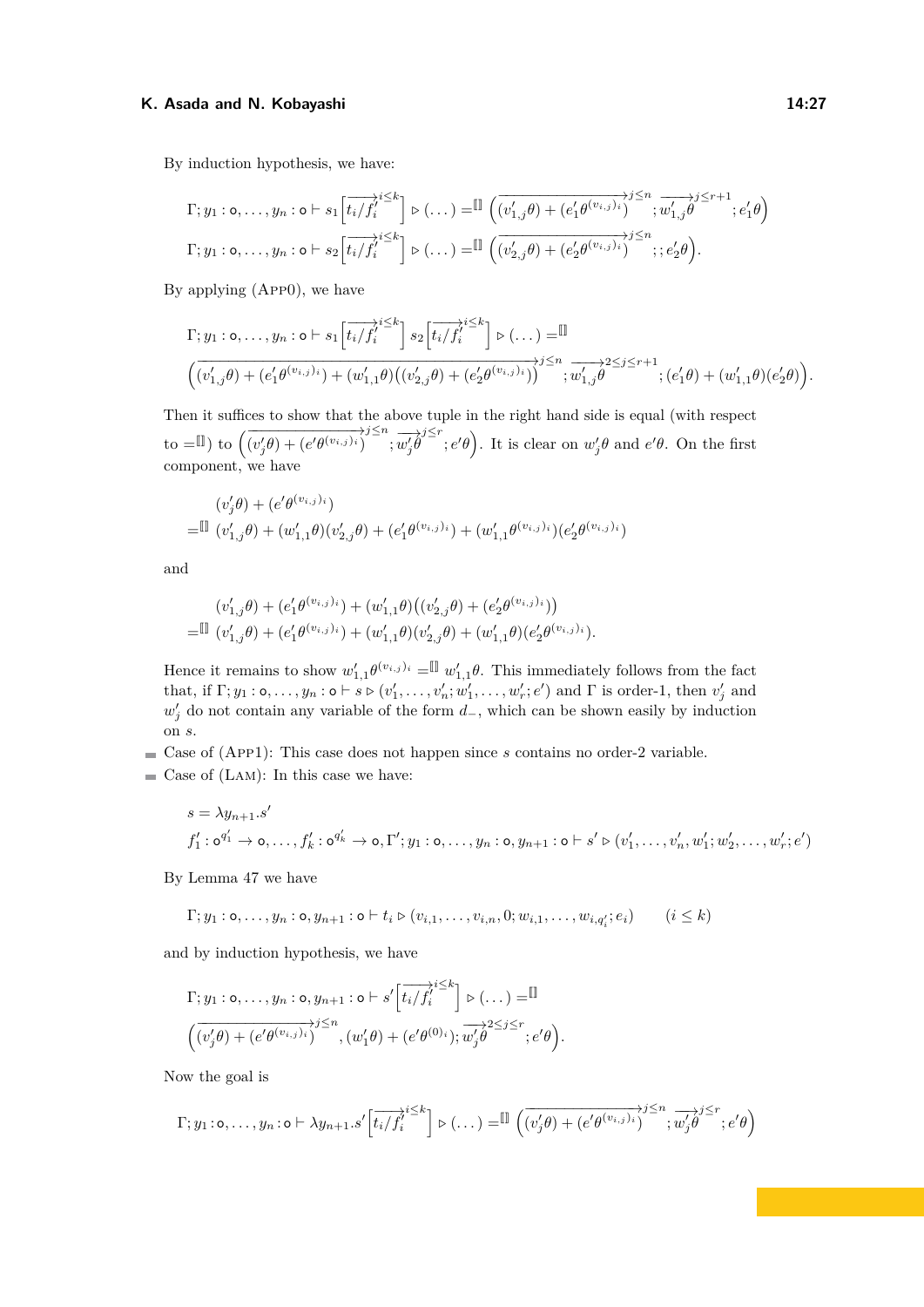#### **14:28 Lambda-Definable Order-3 Tree Functions are Well-Quasi-Ordered**

which needs the following:

$$
\Gamma; y_1: \mathbf{o}, \dots, y_n: \mathbf{o}, y_{n+1}: \mathbf{o} \vdash s' \left[\overline{t_i/f_i^{\lambda}}^{\leq k}\right] \rhd (\dots) = \mathbb{I}
$$

$$
\left(\overline{(v'_j \theta) + (e' \theta^{(v_{i,j})_i})}\right)^{j \leq n}, w'_1 \theta; \overline{w'_j \theta}^{\geq s_j \leq r}; e' \theta\right).
$$

The remaining gap,  $e' \theta^{(0)i} = \mathbb{I}$  0, follows from the fact that, if  $\Gamma; y_1 : \mathsf{o}, \ldots, y_n : \mathsf{o} \vdash s \triangleright$  $(v'_1, \ldots, v'_n; w'_1, \ldots, w'_r; e')$  and  $\Gamma$  is order-1, then  $\lbrack\lbrack e'\theta^{(0)}\rbrack\rbrack = 0$ , which can be shown easily by induction on  $s$ .  $\Box$ 

Next we show the substitution lemma on order-2 variables. We first define some special substitution for order-3 normal forms, which we use in the substitution lemma.

We call Γ *order-1* if Γ contains only variables of order up to 1. Also we call an order-3 normal form *t* an *order-2 normal form* if *t* contains no order-2 variable; we use the meta-variable *s* for order-2 normal forms in the rest of this section. For an environment  $\Gamma = x_1 : \kappa_1, \ldots, x_n : \kappa_n$ , we define:

$$
\Gamma|_{{> \ell}} := x_{\ell+1} : \kappa_{\ell+1}, \ldots, x_n : \kappa_n \qquad \Gamma|_{\leq \ell} := x_1 : \kappa_1, \ldots, x_\ell : \kappa_\ell.
$$

For an environment  $\Gamma = x_1 : \kappa_1, \ldots, x_n : \kappa_n$  and terms  $u, u_1, \ldots, u_n$ , we write  $u[(u_i)_i/\Gamma]$  for the (usual) simultaneous substitution  $u[u_1/x_1, \ldots, u_n/x_n]$ .

For *t* and  $\Gamma \vdash s : \mathfrak{o}^r \to \mathfrak{o}$  where  $\Gamma$  is order-1, we define *double substitution*  $t[\lambda \Gamma . s / z]$  by induction on *t* as follows, where the type of *z* must be  $\Gamma \to \mathsf{o}^r \to \mathsf{o}$  and we write *s'* for  $\lambda \Gamma$ *.s*:

$$
f[s'/|z] := s' \text{ (if } f = z) \text{ or } f \text{ (if } f \neq z)
$$
  
\n
$$
(t_1 t_2)[s'/|z] := t_1[s'/|z]t_2[s'/|z]
$$
  
\n
$$
(\varphi t_1 \cdots t_k)[s'/|z] := \begin{cases} (\lambda \Gamma |_{> \ell} \cdot s[(t_i[s'/|z])_{i \leq \ell} \Gamma |_{< \ell}]) (t_{\ell+1}[s'/|z]) \cdots (t_k[s'/|z]) \\ (\varphi t_1 \cdots t_k)[s'/|z] := \begin{cases} (\lambda \Gamma |_{> \ell} \cdot s[(t_i[s'/|z])_{i \leq \ell} \Gamma |_{< \ell}]) (t_{\ell+1}[s'/|z]) \\ \varphi(t_1[s'/|z]) \cdots (t_k[s'/|z]) \end{cases} (\varphi \neq z) \\ (\lambda y.t)[s'/|z] := \lambda y \cdot (t[s'/|z]) \text{ (we assume } y \neq z \text{ and } y \notin \mathbf{FV}(s') \text{ by } \alpha\text{-renaming)} \end{cases}
$$

It is clear that  $t[s'/z] =_\beta t[s'/z]$ . Also it can be easily shown that  $t[s'/z]$  is an order-3 normal form, by induction on *t*. For this note that: (i) it is easily shown that, if *t* and *t* are order-3 normal forms and f is a variable of order up to 1, then  $t[t'/f]$  is an order-3 normal form, by induction on *t*; (ii) in the case of  $(\varphi t_1 \cdots t_k)[s'/z]$  and when  $\varphi = z$  and  $|\Gamma| > k$ , the environment  $\Gamma|_{\geq \ell}$  (=  $\Gamma|_{\geq k}$ ) consists of only the ground type **o**, because order-3 normal form  $\varphi t_1 \cdots t_k$  has a type of the form  $\sigma^{r'} \to \infty$ , which is now  $\Gamma|_{\geq \ell} \to \sigma^r \to \infty$ ; hence  $\lambda \Gamma |_{\geq \ell}$ .*s*  $[(t_i[s'/\mid z])_{i \leq \ell}/\Gamma |_{\leq \ell}]$  is an order-3 normal form.

<span id="page-27-0"></span>▶ Lemma 54 (substitution lemma on order-2 variables). *Suppose* 

$$
\varphi : \kappa, \Gamma; y_1 : \mathbf{o}, \dots, y_n : \mathbf{o} \vdash t \triangleright (v_1, \dots, v_n; w_1, \dots, w_r; e)
$$
  
\n
$$
\Gamma = \varphi_1 : \kappa_1, \dots, \varphi_m : \kappa_m, f_1 : \mathbf{o}^{q_1} \to \mathbf{o}, \dots, f_e : \mathbf{o}^{q_\ell} \to \mathbf{o}
$$
  
\n
$$
\kappa = (\mathbf{o}^{q'_1} \to \mathbf{o}) \to \dots \to (\mathbf{o}^{q'_k} \to \mathbf{o}) \to (\mathbf{o}^{q'} \to \mathbf{o}) \qquad q'_k > 0
$$
  
\n
$$
\Gamma_0, \Gamma'; \vdash s \triangleright (; w'_1, \dots, w'_{q'}; e')
$$
  
\n
$$
\Gamma' = f'_1 : \mathbf{o}^{q'_1} \to \mathbf{o}, \dots, f'_k : \mathbf{o}^{q'_k} \to \mathbf{o} \qquad \Gamma_0 \text{ is order-1} \qquad \Gamma_0 \leq \Gamma.
$$

*Then we have*

$$
\Gamma; y_1: \mathsf{o}, \ldots, y_n: \mathsf{o} \vdash t[\lambda \Gamma'.s/\hspace{-0.14cm}/\varphi] \triangleright (\ldots) = \mathbb{I} \left( \overrightarrow{v} \theta; \overrightarrow{w} \theta; e\theta \right)
$$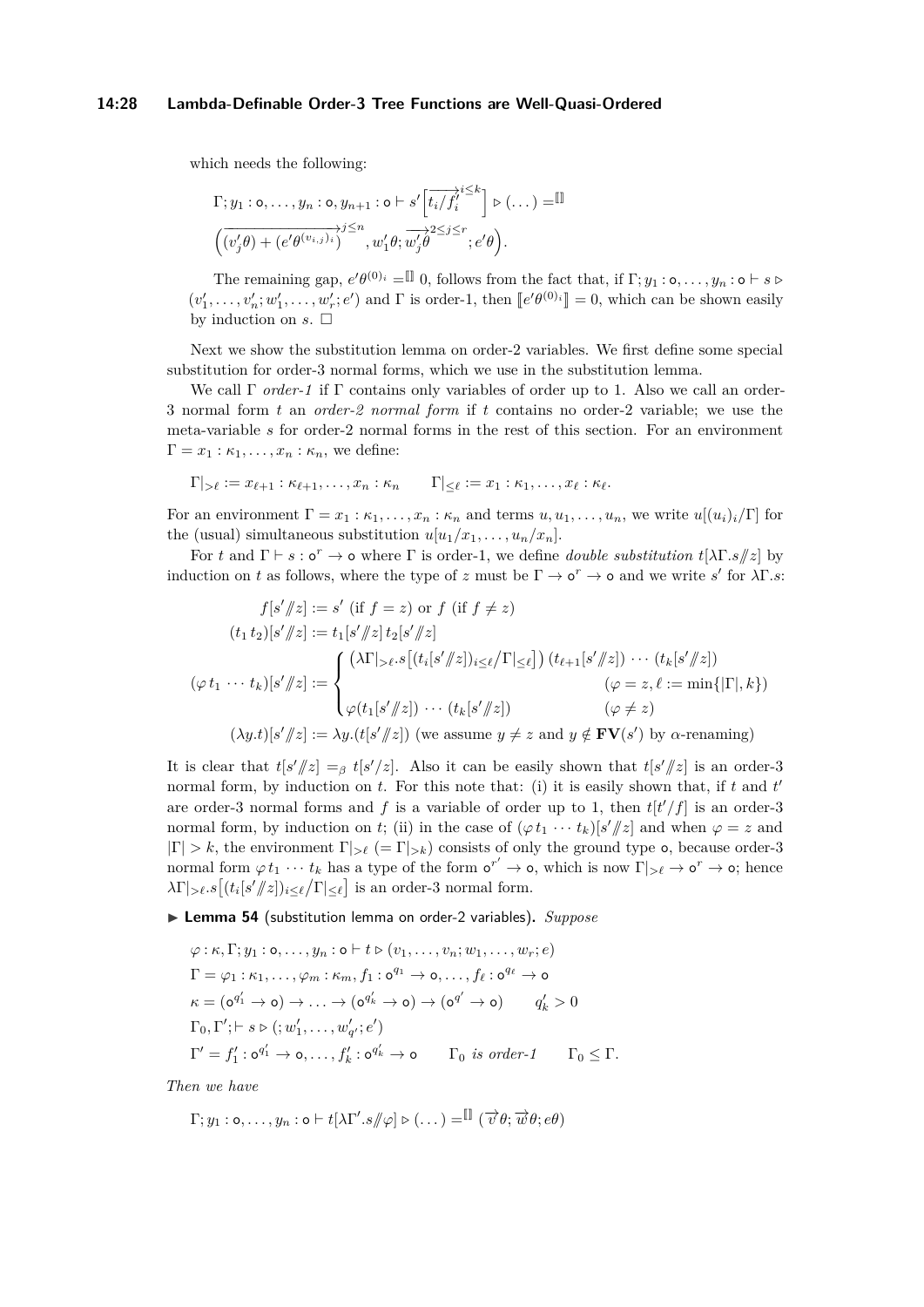*where*

$$
\theta := \left[ \overrightarrow{\lambda \Gamma'^{\natural}.w'_j/g_{\varphi,j}}', \overrightarrow{\lambda \Gamma'^{\natural}.e'} \Big/ h_{\varphi}, \overrightarrow{\lambda \Gamma'^{\natural}.e'} \left[ \overrightarrow{0/d_f}^{f \in dom(\Gamma_0)} \right] \Big/ \hat{h}_{\varphi} \right]
$$
  
and recall  $\Gamma'^{\natural} := \left( \overrightarrow{c_{f'_i,j} : \delta^{j \leq q'_i}, d_{f'_i} : o} \right)$ .

**Proof.** The proof proceeds by induction on t and case analysis on the last rule used for  $\varphi$ :  $\kappa, \Gamma; y_1 : \mathsf{o}, \ldots, y_n : \mathsf{o} \vdash t \triangleright (v_1, \ldots, v_n; w_1, \ldots, w_r; e)$ . (All the cases except for (APP1) are in fact straightforward.)

■ Cases of (IVAR) and (VAR): By using Lemma [52](#page-24-0) for  $\varphi$ , we have

 $\Gamma; y_1 : \mathsf{o}, \ldots, y_n : \mathsf{o} \vdash t \triangleright (v_1, \ldots, v_n; w_1, \ldots, w_r; e).$ 

Now  $v_j$ ,  $w_j$ , and *e* do not contain  $g_{\varphi,j}$ ,  $h_{\varphi}$ , nor  $\hat{h}_{\varphi}$ ; hence  $\theta$  does not affect  $v_j$ ,  $w_j$ , and *e*. Thus we have the required judgment.

 $\blacksquare$  Case of (App0): In this case, we have:

 $t = t_1 t_2$  $\varphi: \kappa, \Gamma; y_1 : \mathsf{o}, \ldots, y_n : \mathsf{o} \vdash t_1 \triangleright (v_{1,1}, \ldots, v_{1,n}; w_{1,1}, \ldots, w_{1,r+1}; e_1)$  $\varphi: \kappa, \Gamma; y_1 : \mathsf{o}, \ldots, y_n : \mathsf{o} \vdash t_2 \triangleright (v_{2,1}, \ldots, v_{2,n}; e_2)$  $v_j = v_{1,j} + w_{1,1}v_{2,j}$  (*j* ≤ *n*)  $w_j = w_{1,j+1}$   $(j \leq r)$  $e = e_1 + w_{1,1}e_2.$ 

By induction hypothesis, we have

$$
\Gamma; y_1 : \mathsf{o}, \dots, y_n : \mathsf{o} \vdash t_1[\lambda \Gamma'.s / \varphi] \triangleright (\dots) = \mathbb{I} \left( \overrightarrow{v_1, j}^{j \leq n} \theta; \overrightarrow{w_1, j}^{j \leq r+1} \theta; e_1 \theta \right)
$$

$$
\Gamma; y_1 : \mathsf{o}, \dots, y_n : \mathsf{o} \vdash t_2[\lambda \Gamma'.s / \varphi] \triangleright (\dots) = \mathbb{I} \left( \overrightarrow{v_2, j}^{j \leq n} \theta; e_2 \theta \right).
$$

By rule (App0), we have

$$
\Gamma; y_1 : \mathsf{o}, \ldots, y_n : \mathsf{o} \vdash (t_1 \ t_2) [\lambda \Gamma'.s / \varphi] \triangleright (\ldots) = \mathbb{I}
$$
\n
$$
(\overline{v_{1,j} + w_{1,1} v_{2,j}})^{j \le n} \theta; \overline{w_{1,j}^{*}}^{2 \le j \le r+1} \theta; (e_1 + w_{1,1} e_2) \theta) = (\overline{v_j}^{j} \le n} \theta; \overline{w_j}^{j \le r} \theta; e \theta).
$$

Case of (App1): The case where the head variable of *t* is not  $\varphi$  is straightforward, so we concentrate on the case of  $\varphi$ . By the rule (App1), *t* is of the form  $\varphi t_1 \cdots t_{k'}$ . Since the type of  $t_{k'}$  is order-1 and  $q'_{k} > 0$ ,  $k' = k$ . Thus, we have:

$$
t = \varphi t_1 \cdots t_k
$$
  
\n
$$
\varphi : \kappa, \Gamma; y_1 : \mathfrak{o}, \ldots, y_n : \mathfrak{o} \vdash t_i \triangleright (\vec{v}_i; \vec{w}_i; e_i) \qquad \vec{u}_i = (\vec{w}_i; e_i) \qquad \text{(for each } i \in \{1, \ldots, k\})
$$
  
\n
$$
\vec{u'}_{i,i'} = (\vec{w}_i; v_{i,i'}) \qquad \text{(for each } i \in \{1, \ldots, k\} \text{ and } i' \in \{1, \ldots, n\})
$$
  
\n
$$
\vec{v} = \hat{h}_{\varphi}(\vec{u'}_{1,1}, \ldots, \vec{u'}_{k,1}), \ldots, \hat{h}_{\varphi}(\vec{u'}_{1,n}, \ldots, \vec{u'}_{k,n})
$$
  
\n
$$
\vec{w} = g_{\varphi,1}(\vec{u}_1, \ldots, \vec{u}_k), \ldots, g_{\varphi,q'}(\vec{u}_1, \ldots, \vec{u}_k)
$$
  
\n
$$
e = h_{\varphi}(\vec{u}_1, \ldots, \vec{u}_k)
$$
  
\n
$$
r = q'.
$$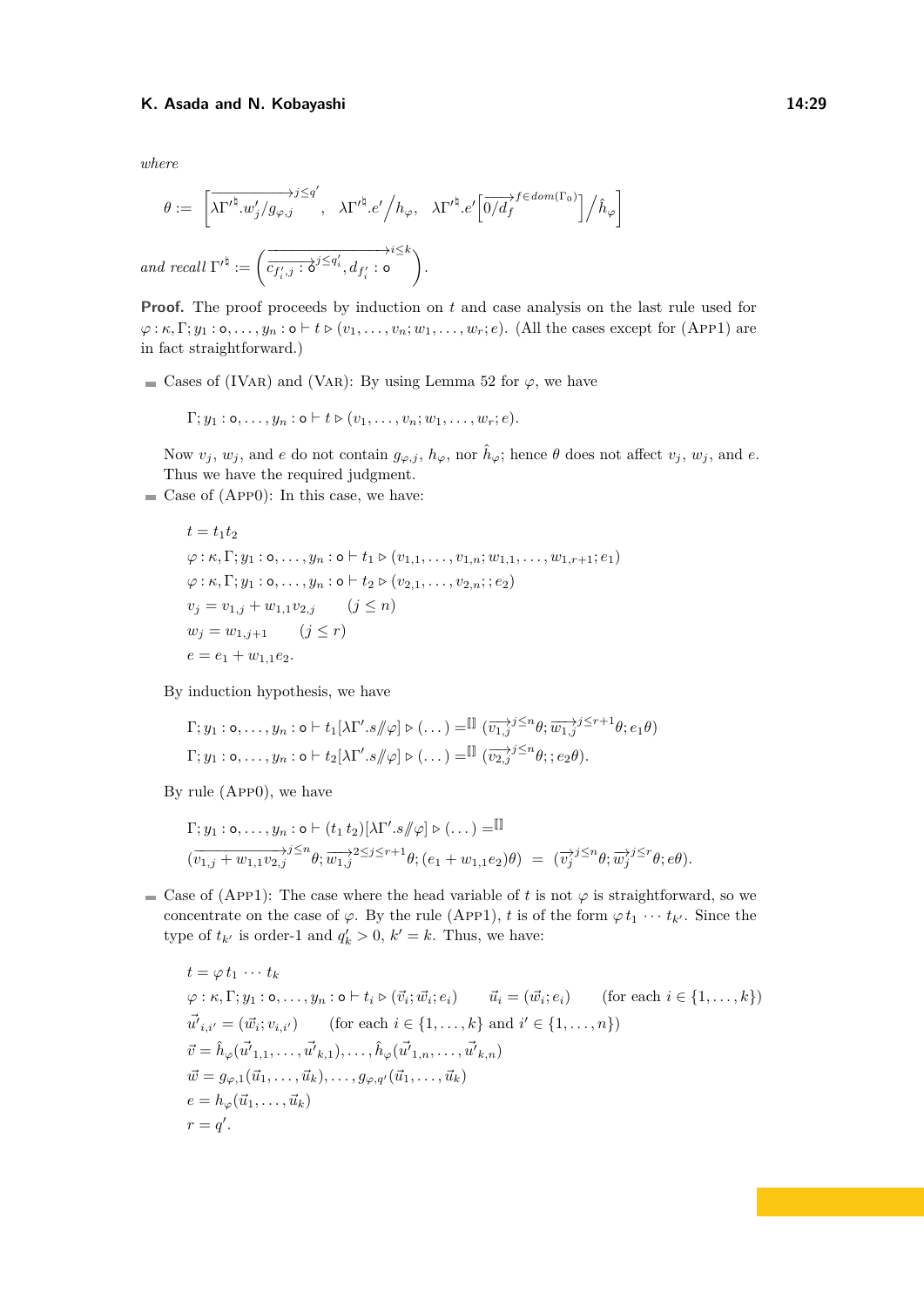# **14:30 Lambda-Definable Order-3 Tree Functions are Well-Quasi-Ordered**

Then we have:

$$
t[\lambda\Gamma'.s/\hspace{-0.15cm}/\varphi] = s[(t_i[\lambda\Gamma'.s/\hspace{-0.15cm}/\varphi])_{i\leq k}/\Gamma']_{\leq k}] = s\left[\overrightarrow{t_i[\lambda\Gamma'.s/\hspace{-0.15cm}/\varphi]/f_i'}^{i\leq k}\right]
$$

By induction hypothesis, we have

$$
\Gamma; y_1 : \mathsf{o}, \dots, y_n : \mathsf{o} \vdash t_i [\lambda \Gamma'.s / \varphi] \triangleright (\dots) = \mathbb{I} \left( \vec{v}_i \theta; \vec{w}_i \theta; e_i \theta \right) \qquad (i \leq k)
$$

and by Lemmas [47](#page-22-0) and [51,](#page-24-1) we have

$$
\Gamma', \Gamma_0; y_1 : \mathsf{o}, \dots, y_n : \mathsf{o} \vdash s \triangleright (0, \dots, 0; w'_1, \dots, w'_{q'}; e').
$$

Hence by Lemma [53,](#page-25-0) we have

$$
\Gamma; y_1: \mathbf{o}, \dots, y_n: \mathbf{o} \vdash s \Big[ \overline{t_i[\lambda \Gamma' . s / \varphi] / f'_i}^{i \leq k} \Big] \triangleright (\dots) = \mathbb{I} \Big( \overline{e' \theta_1^{(v_{i,i'}\theta)_{i \leq k}}}^{i' \leq n}; \overrightarrow{w'} \theta_1; e' \theta_1 \Big)
$$

where

$$
\theta_1 := \left[ \overrightarrow{w_{i,j} \theta/c_{f'_i,j}} \overrightarrow{e_i \theta/d_{f'_i}} \overrightarrow{e_i \theta/d_{f'_i}} \right]
$$

$$
\theta_1^{(x_i)_{i \leq k}} := \left[ \overrightarrow{w_{i,j} \theta/c_{f'_i,j}} \overrightarrow{e_i \theta/c_{f'_i}} \overrightarrow{x_i/d_{f'_i}} \overrightarrow{x_i/d_{f'_i}} \overrightarrow{0/d_f} f \notin \{f'_i | i \leq k\} \right]
$$

Thus it remains to show that

$$
(\vec{v}\theta; \vec{w}\theta; e\theta) = \left(\overrightarrow{e'}\theta_1^{(v_{i,i'}\theta)_{i\leq k}}^{i'\leq n}; \vec{w'}\theta_1; e'\theta_1\right).
$$
  
For each  $i' \leq n$ ,  

$$
v_{i'}\theta = \hat{h}_{\varphi}(\vec{u'}_{1,i'}, \dots, \vec{u'}_{k,i'})\theta
$$

$$
= \left(\lambda\Gamma'^{\dagger}e'\left[\overrightarrow{0/d_f}^{f \in dom(\Gamma_0)}\right]\right)(\vec{w_1}\theta)(v_{1,i'}\theta)\cdots(\vec{w_k}\theta)(v_{k,i'}\theta)
$$

$$
= e'\left[\overrightarrow{w_{i,j}\theta/c_{f'_{i},j}}^{i\leq k,j\leq q'_{i}}, \overrightarrow{v_{i,i'}\theta/d_{f'_{i}}^{j\leq k}}, \overrightarrow{0/d_f}^{f \in dom(\Gamma_0)}\right]
$$

On the other hand,

$$
e' \theta_1^{(v_{i,i'}\theta)_{i\leq k}} = e' \Big[ \overrightarrow{w_{i,j}\theta/c_{f'_i,j}}^{\lambda \leq k, j \leq q'_i}, \overrightarrow{v_{i,i'}\theta/d_{f'_i}}^{\lambda \leq k, j \leq k}, \overrightarrow{0/d_f}^{\beta \notin \{f'_i|i \leq k\}} \Big]
$$
  
= 
$$
e' \Big[ \overrightarrow{w_{i,j}\theta/c_{f'_i,j}}^{\lambda \leq k, j \leq q'_i}, \overrightarrow{v_{i,i'}\theta/d_{f'_i}}^{\lambda \leq k}, \overrightarrow{0/d_f}^{\beta \in dom(\Gamma_0)} \Big]
$$

where the last equation holds because we have:

$$
(\Gamma_0, \Gamma')^{\natural} \vdash e' : \mathsf{o}.
$$

Next, for each  $i' \leq r (= q')$ ,

$$
w_{i'}\theta = (g_{\varphi,i'}(\vec{u}_1,\ldots,\vec{u}_k))\theta
$$
  
\n
$$
= (\lambda \Gamma'^{\dagger}.w'_{i'}) (\vec{w}_1 \theta) (e_1 \theta) \ldots (\vec{w}_k \theta) (e_k \theta)
$$
  
\n
$$
= w'_{i'} \left[\overline{w_{i,j} \theta / c_{f'_{i},j}}^{\lambda \leq k,j \leq q'_{i}}, \overline{e_i \theta / d_{f'_{i}}}^{\lambda \leq k}\right]
$$
  
\n
$$
= w'_{i'} \theta_1.
$$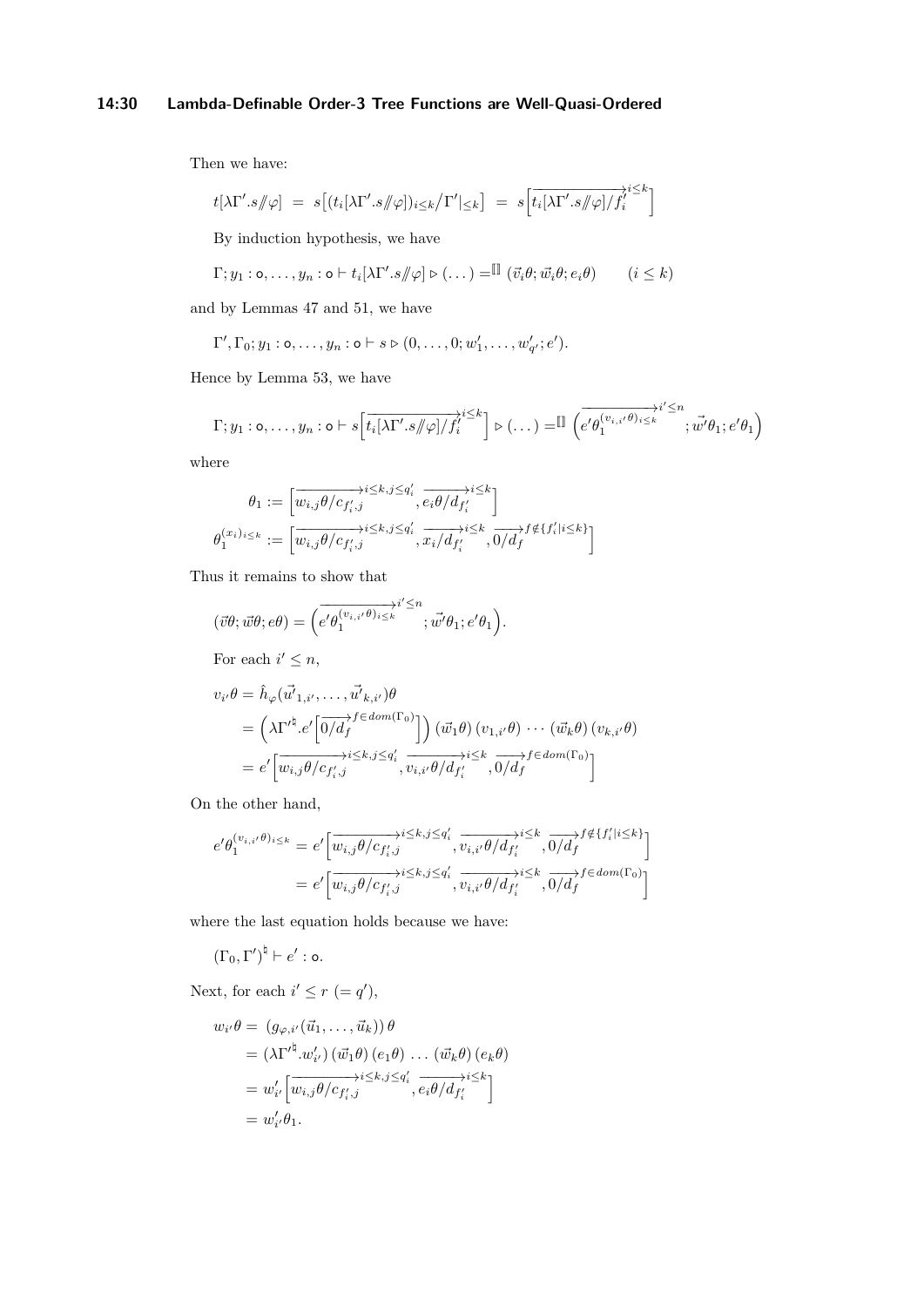Finally,

$$
e\theta = (h_{\varphi}(\vec{u}_1, \dots, \vec{u}_k))\theta
$$
  
= (\lambda \Gamma'^{\natural}. e') (\vec{w}\_1 \theta) (e\_1 \theta) \dots (\vec{w}\_k \theta) (e\_k \theta)  
= e' \left[\overrightarrow{w\_{i,j} \theta / c\_{f'\_i,j}} \right] \overrightarrow{e\_i \theta / d\_{f'\_i}} \overrightarrow{e\_i \theta / d\_{f'\_i}} \overrightarrow{e\_i \theta / d\_{f'\_i}}

 $\blacksquare$  Case of (LAM): Since (LAM) changes just the position of the first semicolon, the proof is given clearly by using induction hypothesis.

 $\Box$ 

### **D.3 Ordering reflection**

Finally we show Lemma [18:](#page-9-0)

**Proof of Lemma [18.](#page-9-0)** Let  $\Sigma$ ,  $\Gamma$ <sub>*i*</sub>;  $\vdash$  *s*<sub>*i*</sub> :  $\circ$ <sup>*r*<sub>*i*</sub></sup>  $\rightarrow$   $\circ$  (*i* = 1, . . . , *m*) be order-2 normal forms such that  $\Gamma_i \to \mathfrak{o}^{r_i} \to \mathfrak{o} = \kappa_i$  and the last type of  $\Gamma_i$  is not  $\mathfrak{o}$ . Let  $s_i' = \lambda \Gamma_i s_i$ ; thus  $s_i' \in \Lambda_{\kappa_i}^{\Sigma}$ . Also, let  $\Sigma; \vdash \bar{s}_i : \mathsf{o}^{q_i} \to \mathsf{o} \ (i = 1, \ldots, k)$  be order-2 normal forms (in  $\Lambda_{\mathsf{o}^{q_i} \to \mathsf{o}}^{\Sigma}$ ). It suffices to show that

<span id="page-30-0"></span>
$$
t[s'_i/\hspace{-0.1cm}/\varphi_i]_{i\leq m}[\bar{s}_i/f_i]_{i\leq k} \quad \preceq^{\#,\Sigma,a_{\text{fix}}}_{\emptyset,\mathfrak{o}} \quad t'[s'_i/\hspace{-0.1cm}/\varphi_i]_{i\leq m}[\bar{s}_i/f_i]_{i\leq k}.\tag{13}
$$

By Lemma [51](#page-24-1) we have

$$
\Gamma, \Sigma; \vdash t \triangleright (; ; e) \qquad \Gamma, \Sigma; \vdash t' \triangleright (; ; e'),
$$

and also

$$
\Sigma \leq (\varphi_{i+1} : \kappa_{i+1}, \ldots, \varphi_m : \kappa_m, f_1 : \mathsf{o}^{q_1} \to \mathsf{o}, \ldots, f_\ell : \mathsf{o}^{q_\ell} \to \mathsf{o}, \Sigma)
$$

for each  $i \in \{1, \ldots, m\}$ ; therefore, by using Lemma [54](#page-27-0) repeatedly, we have

$$
f_1: \mathbf{o}^{q_1} \to \mathbf{o}, \dots, f_\ell: \mathbf{o}^{q_\ell} \to \mathbf{o}, \Sigma; \vdash t[s'_i/\hspace{-1mm}/\varphi_i]_{i \leq m} \triangleright (\dots) = \mathbb{I} \quad (; e\theta_1 \cdots \theta_m)
$$
  

$$
f_1: \mathbf{o}^{q_1} \to \mathbf{o}, \dots, f_\ell: \mathbf{o}^{q_\ell} \to \mathbf{o}, \Sigma; \vdash t'[s'_i/\hspace{-1mm}/\varphi_i]_{i \leq m} \triangleright (\dots) = \mathbb{I} \quad (; e'\theta_1 \cdots \theta_m)
$$

where  $\theta_i$  is the substitution given in Lemma [54](#page-27-0) corresponding to  $[s'_i/\!\!/ \varphi_i]$ . Also, by Lemma [53,](#page-25-0) we have

$$
\Sigma; \vdash t[s'_i/\negthinspace/\negthinspace \varphi_i]_{i \leq m}[\bar{s}_i/f_i]_{i \leq k} \triangleright (\dots) = \mathbb{I} \ (\;; e\theta_1 \cdots \theta_m \theta)
$$
\n
$$
\Sigma; \vdash t'[s'_i/\negthinspace/\negthinspace \varphi_i]_{i \leq m}[\bar{s}_i/f_i]_{i \leq k} \triangleright (\dots) = \mathbb{I} \ (\;; e'\theta_1 \cdots \theta_m \theta)
$$

where  $\theta$  is the substitution given in Lemma [53](#page-25-0) corresponding to  $[\bar{s}_i/f_i]_{i\leq k}$ . Here note that  $\cup_i \text{FV}(\theta_i) \cup \text{FV}(\theta) \subseteq \text{dom}(\Sigma^{\natural}) = \text{dom}(\theta_{\Sigma}^{\text{max}}),$  where we define  $\text{FV}([\overline{t_j/x_j}^{\frac{1}{j}}]) := \cup_j \text{FV}(t_j)$  in general. Then we have:

$$
(13) \iff \#_{a_{fix}}(t[s'_i/\hspace{-0.1cm}/\varphi_i]_{i\leq m}[\bar{s}_i/f_i]_{i\leq k}) \leq \#_{a_{fix}}(t'[s'_i/\hspace{-0.1cm}/\varphi_i]_{i\leq m}[\bar{s}_i/f_i]_{i\leq k})
$$
  
\n
$$
\iff [(\epsilon\theta_1 \cdots \theta_m \theta) \theta_{\Sigma}^{a_{fix}}] \leq [(\epsilon'\theta_1 \cdots \theta_m \theta) \theta_{\Sigma}^{a_{fix}}] \quad (\because \text{Lemma 17})
$$
  
\n
$$
\iff [\epsilon(\theta_1 \theta_{\Sigma}^{a_{fix}}) \cdots (\theta_m \theta_{\Sigma}^{a_{fix}}) (\theta \theta_{\Sigma}^{a_{fix}})] \leq [(\epsilon'(\theta_1 \theta_{\Sigma}^{a_{fix}}) \cdots (\theta_m \theta_{\Sigma}^{a_{fix}}) (\theta \theta_{\Sigma}^{a_{fix}})]
$$

where we define  $\left[\overrightarrow{t_j/x_j}^j\right]\theta' := \left[\overrightarrow{t_j\theta'/x_j}^j\right]$  in general. The last condition follows from the assumption  $e \preceq^{\mathbb{N}}_{\Gamma^{\natural},\mathsf{o}} e'$ .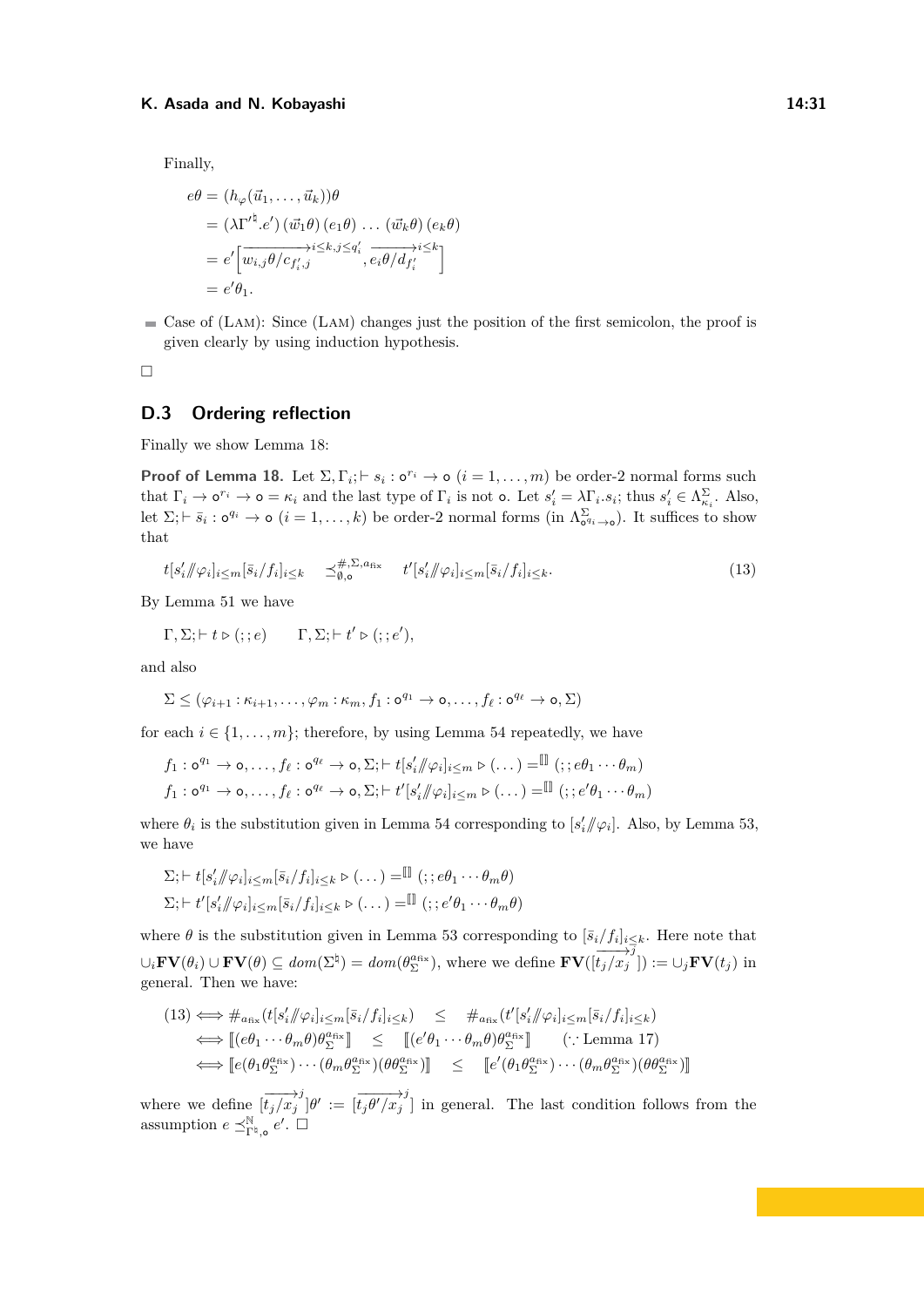#### **14:32 Lambda-Definable Order-3 Tree Functions are Well-Quasi-Ordered**

<span id="page-31-1"></span>
$$
\text{poly}(t) = \begin{array}{c|c}\n\frac{a_{\varepsilon}^{\varepsilon}}{a_1^1 x_1} & \frac{a_1^2 x_2}{a_1^1, 2x_1 x_2} & \frac{a_2^2 x_2^2}{a_1^1, 2x_1^2 x_2^2} & \cdots \\
\frac{a_2^1 x_1^2}{a_2^1, 2x_1^2} & \frac{a_1^1, 2x_1^2 x_2}{a_2^1, 2x_1^2 x_2^2} & \cdots \\
\vdots & \vdots & \vdots & \ddots\n\end{array}\n\qquad\n\mathcal{P}([q]) = \begin{array}{c|c}\n\emptyset & \{2\} \\
\uparrow \\
\uparrow \\
\{1\} & \{1, 2\}\n\end{array}
$$

**Figure 1** Partitioning of a polynomial (with *q* variables) into  $2^q$  parts, when  $q = 2$ 

### <span id="page-31-0"></span>**E Proofs for Section [4.3](#page-9-3)**

Here we give the omitted proofs in Section [4.3.](#page-9-3)

 $\mathsf{Proof} \text{ of Lemma 22. Let } \Delta: \Lambda_{\Gamma,\mathsf{o}}^{\Sigma_{\mathbb{N}}} \to \left(\Lambda_{\Gamma,\mathsf{o}}^{\Sigma_{\mathbb{N}}}\right)^{\left(\prod_{i\leq n}[m_i]\right)}$  $\mathsf{Proof} \text{ of Lemma 22. Let } \Delta: \Lambda_{\Gamma,\mathsf{o}}^{\Sigma_{\mathbb{N}}} \to \left(\Lambda_{\Gamma,\mathsf{o}}^{\Sigma_{\mathbb{N}}}\right)^{\left(\prod_{i\leq n}[m_i]\right)}$  $\mathsf{Proof} \text{ of Lemma 22. Let } \Delta: \Lambda_{\Gamma,\mathsf{o}}^{\Sigma_{\mathbb{N}}} \to \left(\Lambda_{\Gamma,\mathsf{o}}^{\Sigma_{\mathbb{N}}}\right)^{\left(\prod_{i\leq n}[m_i]\right)}$ be the diagonal function defined by  $t \mapsto (t, \ldots, t)$ . Consider  $\preceq^{\mathbb{N}}$  on the domain set and the product quasi-ordering of  $\Big(\preceq^{\mathbb{N}}_{(A_i^{j_i})_i}$  $\setminus$  $(j_i)_i \in \prod_{i \leq n} [m_i]$  on the codomain set, which is a wqo by Dickson's theorem. This function reflects the quasi-orderings since  $\Lambda_{\kappa_i}^{\Sigma_{\mathbb{N}}} = \cup_{j \leq m_i} A_i^j$  for each  $i \leq n$ ; hence the domain is a wqo.  $\square$ 

On the decomposition  $\Lambda_{\mathfrak{O}^q\to\mathfrak{O}}^{\Sigma_{\mathbb{N}}} = \sqcup_{\Phi \in \mathcal{P}(\mathcal{P}([q]))} A_q^{\Phi}$  introduced after Lemma [22,](#page-10-1) we explain two properties, which are used in the proofs below.

First, each  $\sum_{\{p_1 < \dots < p_r\} \in \Phi} x_{p_1} \cdots x_{p_r}$  in [\(1\)](#page-11-2) is not just a representation of the equivalence class  $A_q^{\Phi}$  but further the minimum one in  $A_q^{\Phi}$ : i.e., for any  $t \in A_q^{\Phi}$ , we have

<span id="page-31-3"></span>
$$
\sum_{\{p_1 < \cdots < p_r\} \in \Phi} x_{p_1} \cdots x_{p_r} \preceq^{\mathbb{N}} \text{poly}(t) = \mathbb{I} \quad t. \tag{14}
$$

Next, note first that for any  $t \in \Lambda_{\mathfrak{O}^q \to \mathfrak{o}}^{\Sigma_{\mathbb{N}}}$ , the polynomial  $\textsf{poly}(t)$  can be represented as follows (see also Figure [1\)](#page-31-1):

$$
\text{poly}(t) = \sum_{\{p_1 < \dots < p_r\} \in \mathcal{P}([q])} \Big( \sum_{i_1, \dots, i_r \geq 1} a_{i_1, \dots, i_r}^{p_1, \dots, p_r} x_{p_1}^{i_1} \cdots x_{p_r}^{i_r} \Big).
$$

Then, for each  $\Phi \in \mathcal{P}(\mathcal{P}([q]))$  (i.e.,  $\Phi \subseteq \mathcal{P}([q]))$ , we have the following equation:

<span id="page-31-2"></span>
$$
A_q^{\Phi} = \left\{ t \in \Lambda_{\mathsf{o}^q \to \mathsf{o}}^{\Sigma_{\mathbb{N}}} \mid \text{there exists } (a_{i_1, \ldots, i_r}^{p_1, \ldots, p_r})_{\{p_1 < \cdots < p_r\} \in \Phi, i_1, \ldots, i_r \ge 1} \text{ such that:}
$$
\n
$$
\text{poly}(t) = \sum_{\{p_1 < \cdots < p_r\} \in \Phi} \left( \sum_{i_1, \ldots, i_r \ge 1} a_{i_1, \ldots, i_r}^{p_1, \ldots, p_r} x_{p_1}^{i_1} \cdots x_{p_r}^{i_r} \right), \text{ and}
$$
\n
$$
\text{for each } \{p_1 < \cdots < p_r\} \in \Phi \text{ there exist } i_1, \ldots, i_r \ge 1 \text{ such that } a_{i_1, \ldots, i_r}^{p_1, \ldots, p_r} \ge 1 \right\}.
$$
\n
$$
(15)
$$

Equation [\(15\)](#page-31-2) can be shown as follows: let us write the right hand side as  $B_q^{\Phi}$ ; then we have  $\Lambda_{\mathbf{0}^q \to \mathbf{0}}^{\Sigma_{\mathbb{N}}} = \Box_{\Phi \in \mathcal{P}(\mathcal{P}([q]))} B_q^{\Phi}$ ; hence it suffices to show that  $B_q^{\Phi} \subseteq A_q^{\Phi}$  for each  $\Phi$ , which is straightforward.

**Proof of Lemma [23.](#page-11-1)** The proof proceeds by induction on P. We consider only the case that *P* is of the form  $f_{\ell} P_1 \cdots P_{q_{\ell}}$ ; the other cases are trivial. By induction hypothesis, for each  $p \le q_{\ell}$ , we have either  $P_p \preceq^{\tilde{\mathbb{N}}}_{(\Phi_i)_i} 0$  or  $1 \preceq^{\mathbb{N}}_{(\Phi_i)_i} P_p$ . From now we show that we have  $1 \preceq^{\mathbb{N}}_{(\Phi_i)_i} P_p$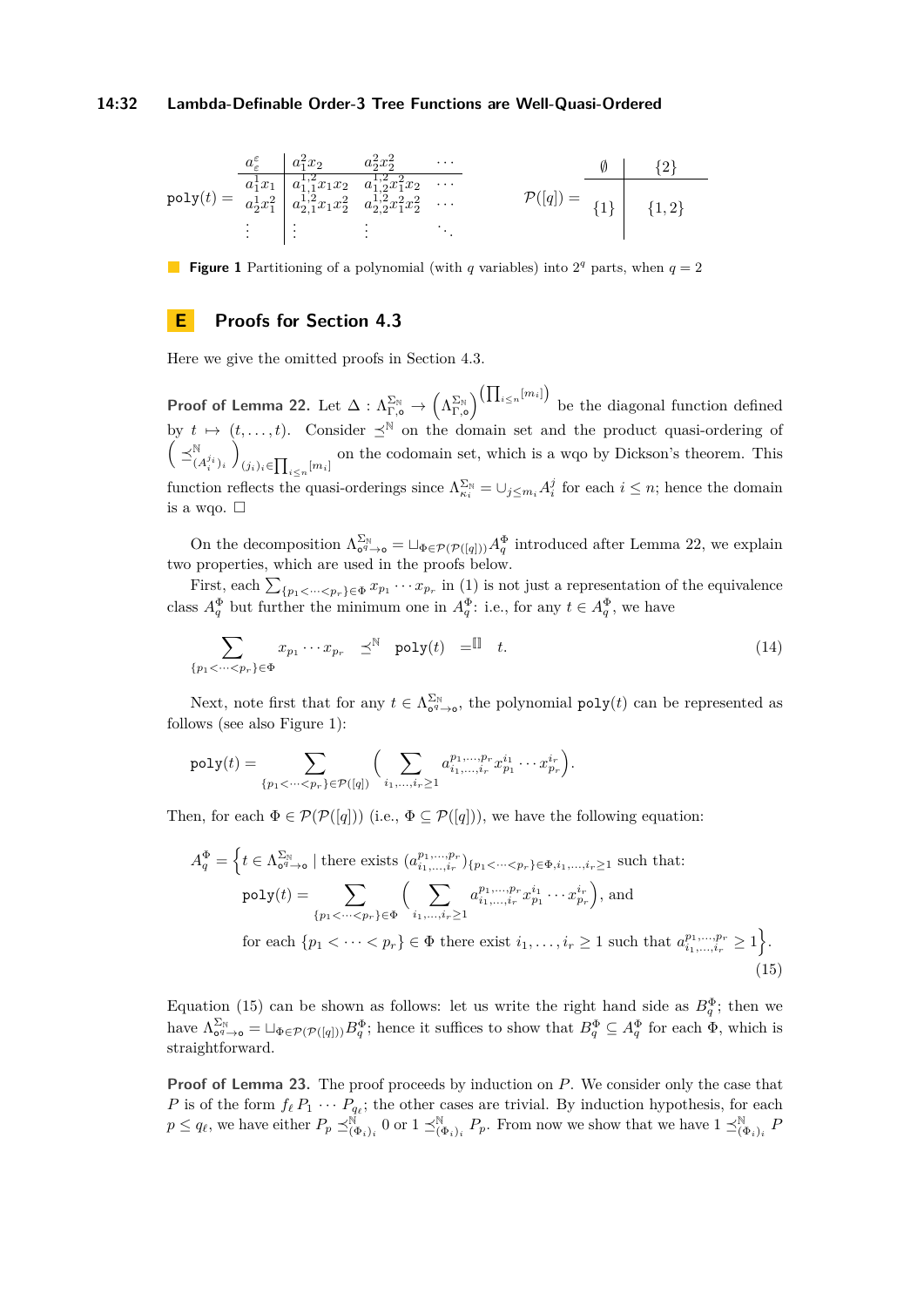if there exists  $\{p'_1 < \cdots < p'_{r'}\} \in \Phi_\ell$  such that  $\{p'_1 < \cdots < p'_{r'}\} \subseteq \{p \le q_\ell \mid 1 \preceq_{(\Phi_i)_i}^{\mathbb{N}} P_p\}$ , and we have  $P \preceq_{(\Phi_i)_i}^{\mathbb{N}} 0$  otherwise.

Suppose that there exists  $\{p'_1 < \cdots < p'_{r'}\} \in \Phi_\ell$  such that  $\{p'_1 < \cdots < p'_{r'}\} \subseteq \{p \le q_\ell\}$  $1 \leq_{(\Phi_i)_i}^{\mathbb{N}} P_p$ . Let  $t_i \in A_{q_i}^{\Phi_i}$   $(i \leq n)$ . We have

$$
\begin{aligned}\n\left[ (f_{\ell} P_1 \cdots P_{q_{\ell}}) [t_i / f_i]_i \right] &= \left[ t_{\ell} \right] \left[ P_1 [t_i / f_i]_i \right] \cdots \left[ P_{q_{\ell}} [t_i / f_i]_i \right] \\
&\geq \sum_{\{p_1 < \cdots < p_r\} \in \Phi_{\ell}} \left[ P_{p_1} [t_i / f_i]_i \right] \cdots \left[ P_{p_r} [t_i / f_i]_i \right] \qquad (\because (14)) \\
&\geq \left[ P_{p'_1} [t_i / f_i]_i \right] \cdots \left[ P_{p'_{r'}} [t_i / f_i]_i \right] \qquad (\because \{p'_1 < \cdots < p'_{r'}\} \in \Phi_{\ell}) \\
&\geq 1 \qquad (\because \{p'_1 < \cdots < p'_{r'}\} \subseteq \{p \leq q_{\ell} \mid 1 \preceq_{(\Phi_i)_i}^{\mathbb{N}} P_p\})\n\end{aligned}
$$

Next, suppose the other case that, for any  $\phi = \{p_1 < \cdots < p_r\} \in \Phi_\ell$ , there exist  $j(\phi) \leq r$ such that  $P_{p_j(\phi)} \preceq_{(\Phi_i)_i}^{\mathbb{N}} 0$ . Let  $t_i \in A_{q_i}^{\Phi_i}$   $(i \leq n)$ . By [\(15\)](#page-31-2), poly $(t_\ell)$  is of the form

$$
\sum_{\{p_1 < \cdots < p_r\} \in \Phi_\ell} \Big( \sum_{i_1, \ldots, i_r \geq 1} a_{i_1, \ldots, i_r}^{p_1, \ldots, p_r} x_{p_1}^{i_1} \cdots x_{p_r}^{i_r} \Big).
$$

Then we have:

$$
\begin{split}\n& \left[ (f_{\ell} P_1 \cdots P_{q_{\ell}}) [t_i / f_i]_i \right] \\
&= \left[ t_{\ell} \right] \left[ P_1 [t_i / f_i]_i \right] \cdots \left[ P_{q_{\ell}} [t_i / f_i]_i \right] \\
&= \left[ \text{poly}(t_{\ell}) \right] \left[ P_1 [t_i / f_i]_i \right] \cdots \left[ P_{q_{\ell}} [t_i / f_i]_i \right] \\
&= \sum_{\{p_1 < \cdots < p_r\} \in \Phi_{\ell}} \left( \sum_{i_1, \ldots, i_r \geq 1} a_{i_1, \ldots, i_r}^{p_1, \ldots, p_r} \left[ P_{p_1} [t_i / f_i]_i \right]^{i_1} \cdots \left[ P_{p_r} [t_i / f_i]_i \right]^{i_r} \right) \\
&= \sum_{\phi = \{p_1 < \cdots < p_r\} \in \Phi_{\ell}} \left( \sum_{i_1, \ldots, i_r \geq 1} a_{i_1, \ldots, i_r}^{p_1, \ldots, p_r} 0^{i_j(\phi)} \prod_{j \in [r] \setminus \{j(\phi)\}} \left[ P_{p_j} [t_i / f_i]_i \right]^{i_j} \right) \quad (\because P_{p_j(\phi)} \preceq^{\mathbb{N}}_{(\Phi_i)_i} 0) \\
&= 0 \quad (\because i_{j(\phi)} \geq 1).\n\end{split}
$$

 $\Box$ 

**Proof of Lemma [27.](#page-12-2)** On the former part: We define a function *h* from order-2 polynomials to natural numbers as follows:

$$
h(0) := 0 \qquad h(1) := 1 \qquad h(P_1 + P_2) := h(P_1) + h(P_2) + 1
$$
  

$$
h(P_1 \times P_2) := h(P_1) + h(P_2) + 1 \qquad h(f P_1 \cdots P_q) := h(P_1) + \cdots + h(P_q) + 1
$$

Then  $h(P) = 0$  iff  $P = 0$ , and we can easily show that  $P \longrightarrow_{(\Phi_i)_i} P'$  implies  $h(P) > h(P')$ .

On the latter part: We show only the base case that  $P \longrightarrow_{(\Phi_i)_i}^{\circ} P'$ , and then the first rule of  $P \longrightarrow_{(\Phi_i)_i}^{\circ} 0$  is clear. Let  $P = f_{\ell} P_1 \cdots P_{q_{\ell}}$  and assume the two conditions (i) and (ii). Let  $t_i \in A_{q_i}^{\Phi_i}$  and we show that

<span id="page-32-0"></span>
$$
[\![ (f_{\ell} P_1 \cdots P_{q_{\ell}}) [t_i/f_i]_{i \le n}]\!] = [\![ (f_{\ell} P_1 \cdots P_{k-1}, 0, P_{k+1} \cdots P_{q_{\ell}}) [t_i/f_i]_{i \le n}].
$$
\n(16)

By [\(15\)](#page-31-2),  $poly(t_\ell)$  is of the form:

$$
\sum_{\{p_1 < \cdots < p_r\} \in \Phi_\ell} \Big( \sum_{i_1, \ldots, i_r \geq 1} a_{i_1, \ldots, i_r}^{p_1, \ldots, p_r} x_{p_1}^{i_1} \cdots x_{p_r}^{i_r} \Big).
$$